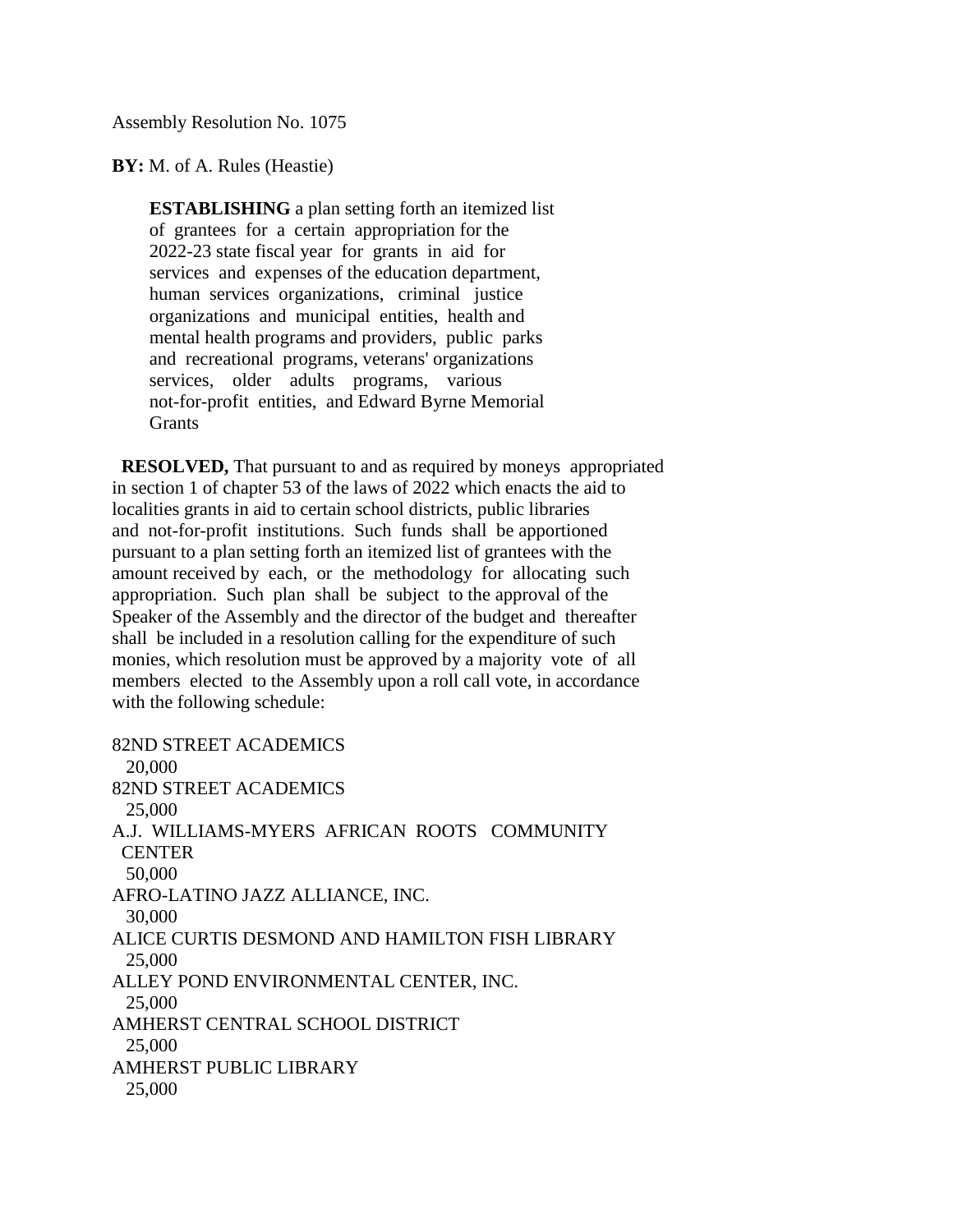BALDWIN PUBLIC LIBRARY 15,000 BALDWINSVILLE PUBLIC LIBRARY 25,000 BARTOW-PELL LANDMARK FUND 25,000 BE'ER HAGOLAH INSTITUTES, INC. 20,000 BEDFORD ACADEMY HIGH SCHOOL 15,000 BENJAMIN CENTER AT SUNY NEW PALTZ 50,000 BOSTON FREE LIBRARY 25,000 BOYS & GIRLS CLUB OF MOUNT VERNON, NEW YORK, INC. 20,000 BRIARCLIFF MANOR PUBLIC LIBRARY 25,000 BROOKHAVEN FREE LIBRARY 25,000 BROOKLYN CHILDREN'S MUSEUM CORP. 10,000 BROOKLYN CHILDREN'S MUSEUM CORP. 10,000 BROOKLYN PUBLIC LIBRARY 35,000 CAMDEN PUBLIC LIBRARY 25,000 CASTLETON PUBLIC LIBRARY 25,000 CENTER MORICHES FREE PUBLIC LIBRARY 10,000 CENTER MORICHES UNION FREE SCHOOL DISTRICT 50,000 CHAMBER OF COMMERCE OF THE BOROUGH OF QUEENS 15,000 CHATEAUGAY CENTRAL SCHOOL DISTRICT 15,000 CHILDREN'S ARTS & SCIENCE WORKSHOPS, INC. 30,000 CHURCHES UNITED FOR FAIR HOUSING, INC. 20,000 CLARA BARTON HIGH SCHOOL 45,000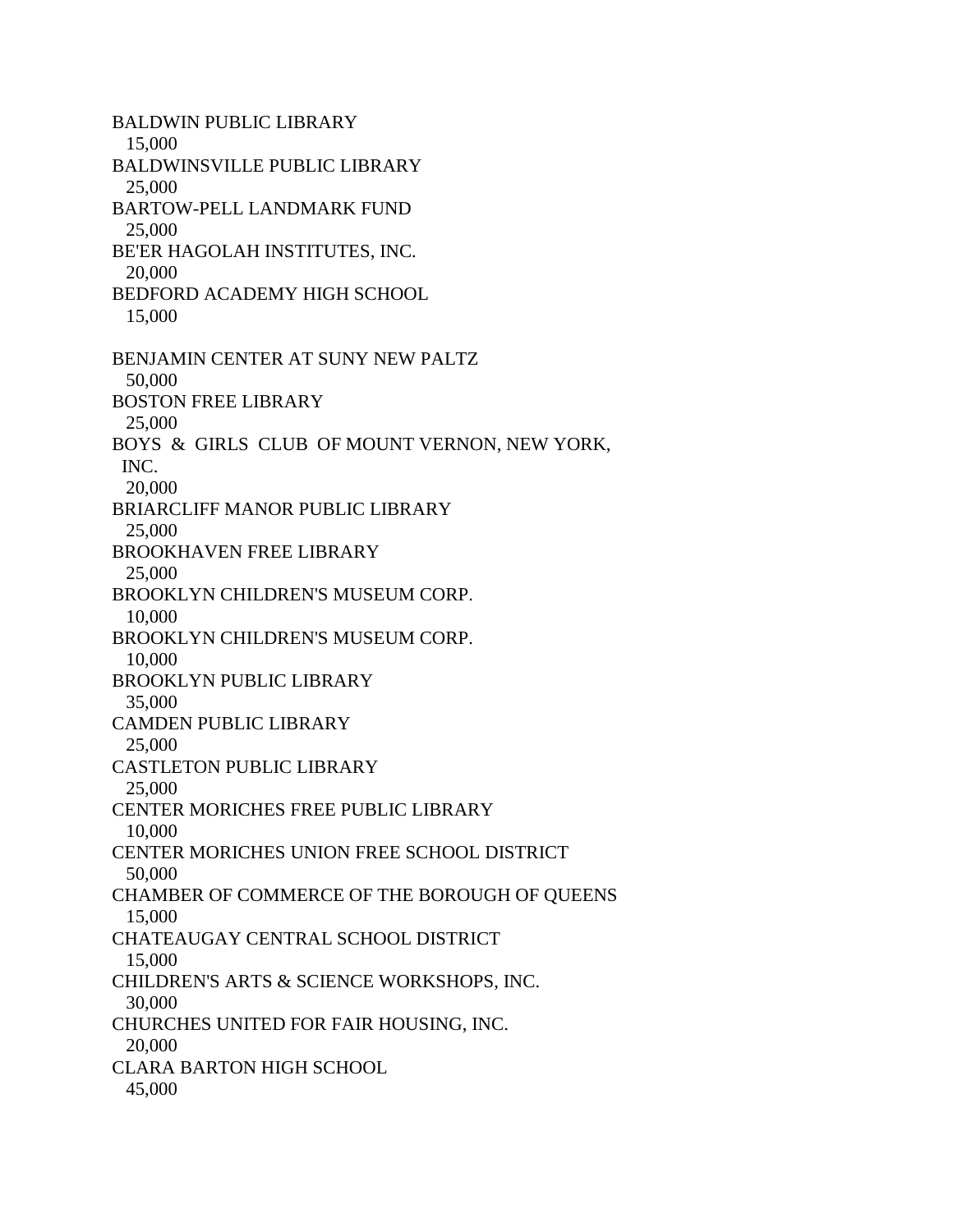CLIFTON PARK-HALFMOON PUBLIC LIBRARY 25,000 COLD SPRING HARBOR CENTRAL SCHOOL DISTRICT 45,000 COMMON THREADS, INC. 25,000 COMMON THREADS, INC. 25,000 COMMON THREADS, INC. 25,000 COMMON THREADS, INC. 15,000 COMMUNITY FAMILY LITERACY PROJECT, INC. 10,000 COMMUNITY LEAGUE OF THE HEIGHTS, INC. 30,000 COMSEWOGUE PUBLIC LIBRARY 10,000 CONCOURSE GROUP, INC., THE 75,000 COPIAGUE PUBLIC SCHOOLS 25,000 COUNCIL OF JEWISH ORGANIZATIONS OF FLATBUSH, INC. 20,000 CROTON FREE LIBRARY 25,000 DOMINICAN WOMEN'S DEVELOPMENT CENTER, INC. 30,000 DORILL INITIATIVE, INC. 30,000 EAGLE ACADEMY FOUNDATION, INC., THE 100,000 EAST ISLIP UNION FREE SCHOOL DISTRICT 25,000 EAST QUOGUE UNION FREE SCHOOL DISTRICT 50,000 EAST ROCKAWAY PUBLIC LIBRARY 15,000 EDUCATION THROUGH MUSIC, INC. 25,000 EDUCATION THROUGH MUSIC, INC. 100,000 EDUCATIONAL VIDEO CENTER, INC. 20,000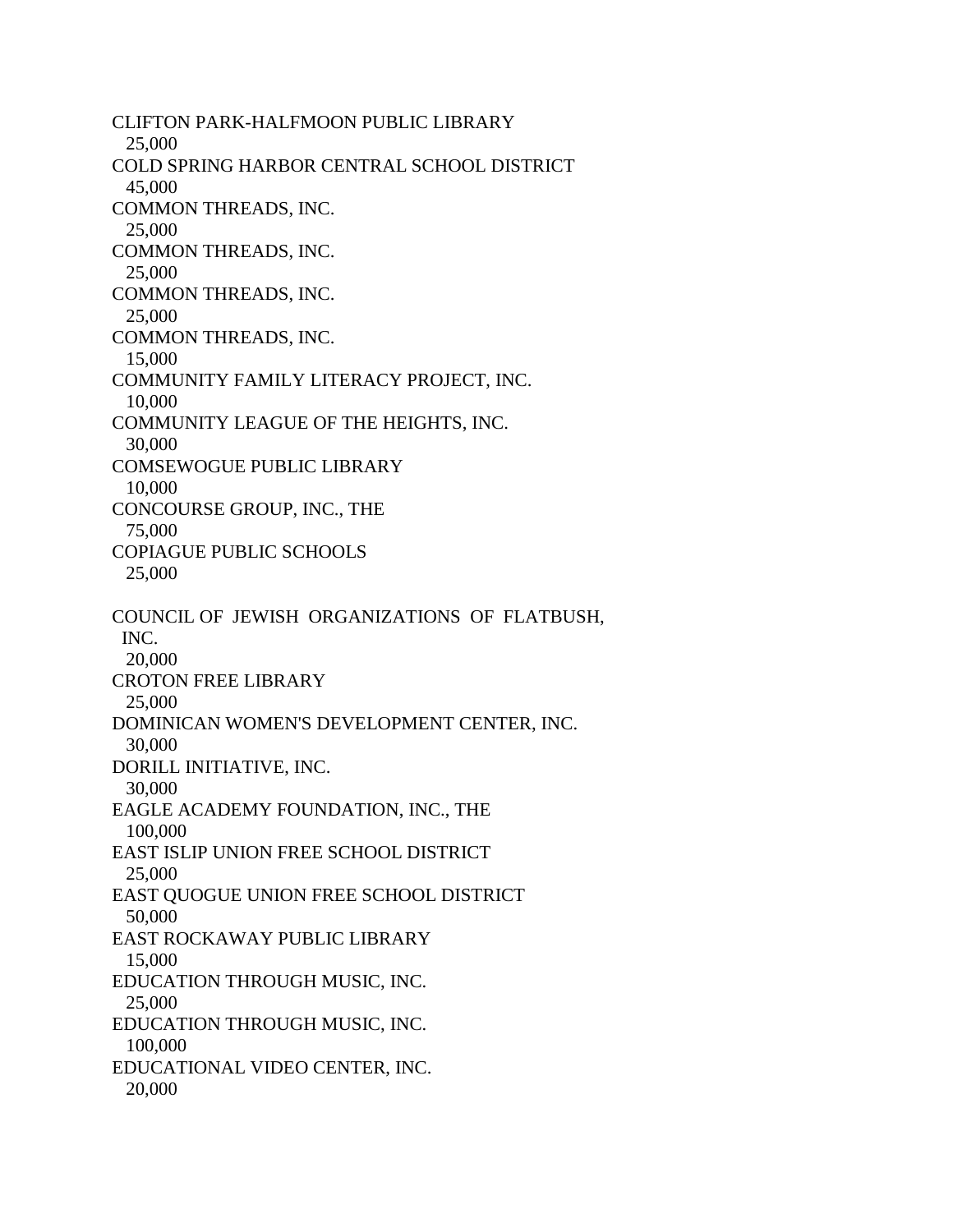EDUCATORS FOR STUDENT SUCCESS, INC. 50,000 ELWOOD UNION FREE SCHOOL DISTRICT 50,000 ERIE2 - CHAUTAUQUA-CATTARAUGUS BOCES 25,000 FAIRYDUST ECONOMICS LIMITED 10,000 FARMINGDALE PUBLIC LIBRARY 25,000 FIELD LIBRARY, THE 25,000 FINGER LAKES LIBRARY SYSTEM 25,000 FINGER LAKES LIBRARY SYSTEM 25,000 FINGER LAKES LIBRARY SYSTEM 25,000 FOUR COUNTY LIBRARY SYSTEM 25,000 FRANKLIN SQUARE HISTORICAL SOCIETY, THE 10,000 FREEPORT MEMORIAL LIBRARY 15,000 FRIENDS OF THE LANCASTER PUBLIC LIBRARY, INC., THE 15,000 FUTURE LEADERS INSTITUTE CHARTER SCHOOL 130,000 GATES PUBLIC LIBRARY 30,000 GEORGE F. JOHNSON MEMORIAL LIBRARY 10,000 GRAND ISLAND CENTRAL SCHOOL DISTRICT 25,000 HAMPTON BAYS UNION FREE SCHOOL DISTRICT 30,000 HARBORFIELDS CENTRAL SCHOOL DISTRICT OF **GREENLAWN**  40,000 HARLEY SCHOOL, THE 20,000 HARRISON PUBLIC LIBRARY 15,000 HENDRICK HUDSON FREE LIBRARY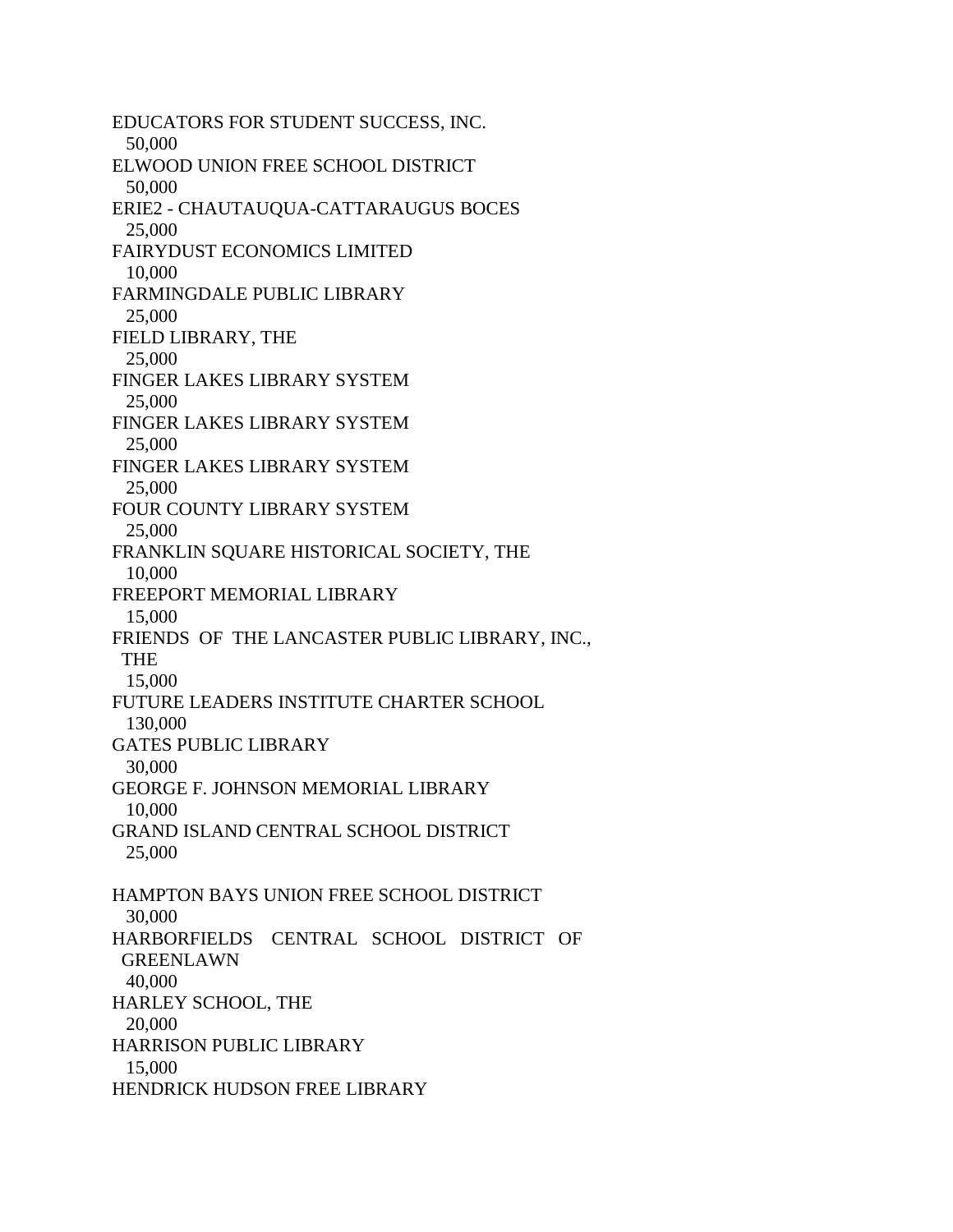25,000 HERKIMER-FULTON-HAMILTON-OTSEGO BOCES 25,000 HIGHLAND PUBLIC LIBRARY 15,000 HOFF-BARTHELSON MUSIC SCHOOL 20,000 HOLOCAUST AND HUMAN RIGHTS EDUCATION CENTER 12,000 HOWLAND PUBLIC LIBRARY 15,000 HUDSON CITY SCHOOL DISTRICT 75,000 HUDSON RIVER SLOOP CLEARWATER, INCORPORATED 30,000 I.S. 254 10,000 I.S. 318, SCHOOL OF MATHEMATICS, SCIENCE & TECHNOLOGY THROUGH THE ARTS 25,000 I.S. 61Q, LEONARDO DA VINCI 20,000 IRISH AMERICAN HERITAGE MUSEUM 25,000 JOHN V. LINDSAY WILDCAT ACADEMY CHARTER SCHOOL 160,000 JULIA L. BUTTERFIELD MEMORIAL LIBRARY 25,000 KENMORE-TOWN OF TONAWANDA SCHOOLS 50,000 KENT PUBLIC LIBRARY 25,000 KINGS PARK CENTRAL SCHOOL DISTRICT 25,000 KOREAN AMERICAN CIVIC EMPOWERMENT FOR COMMUNITY, INC. 25,000 LEARNING THROUGH AN EXPANDED ARTS PROGRAM, INC. 25,000 LINDENHURST UNION FREE SCHOOL DISTRICT 25,000 LITERACY, INC. 15,000 LITERACY, INC. 35,000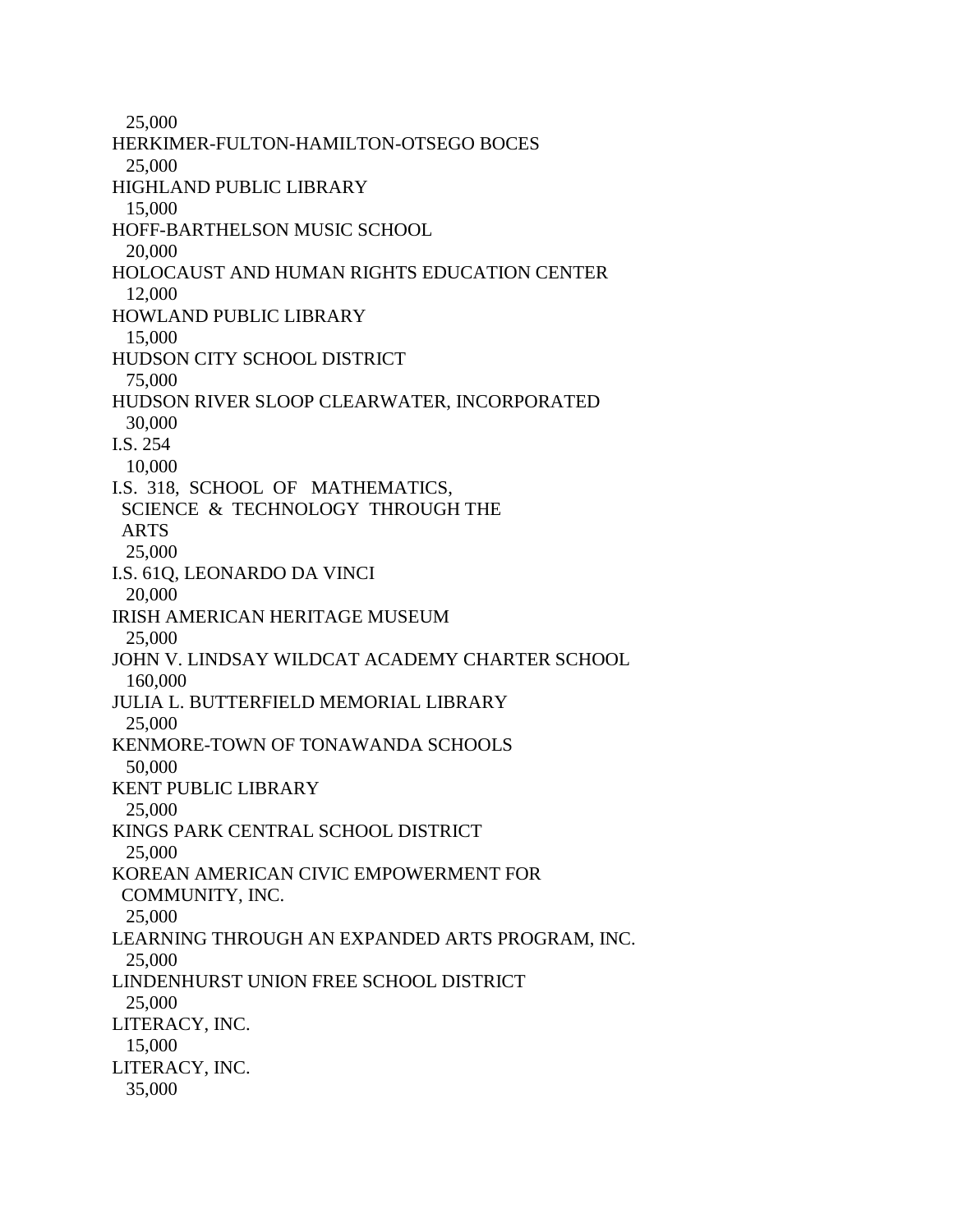LIVERPOOL PUBLIC LIBRARY 12,000 LOCKPORT PUBLIC LIBRARY 25,000 LONG ISLAND CONSERVATORY OF MUSIC, INC. 25,000 LYNBROOK PUBLIC LIBRARY 15,000 MALVERNE PUBLIC LIBRARY 15,000 MANHATTAN NEW SCHOOL PTA 30,000 MARLBORO FREE LIBRARY 10,000 MASSAPEQUA PUBLIC LIBRARY 25,000 MID YORK LIBRARY SYSTEM 25,000 MID-HUDSON LIBRARY SYSTEM 15,000 MIDTOWN MANAGEMENT GROUP, INC., THE 25,000 MINDBUILDERS CREATIVE ARTS, INC. 250,000 MINEOLA MEMORIAL LIBRARY 25,000 MORRISVILLE-EATON CENTRAL SCHOOL DISTRICT 25,000 MOSAIC PREPARATORY ACADEMY 25,000 MOUNT MORRIS LIBRARY 25,000 NASSAU LIBRARY SYSTEM 25,000 NEW WAVE DANCE YOUTH AND COMMUNITY DEVELOPMENT, INC. 50,000 NEW YORK CITY CENTER, INC. 30,000 NEW YORK CITY DEPARTMENT OF EDUCATION 50,000 NEW YORK CITY DEPARTMENT OF EDUCATION 100,000 NEW YORK CITY OUTWARD BOUND CENTER, INC. 15,000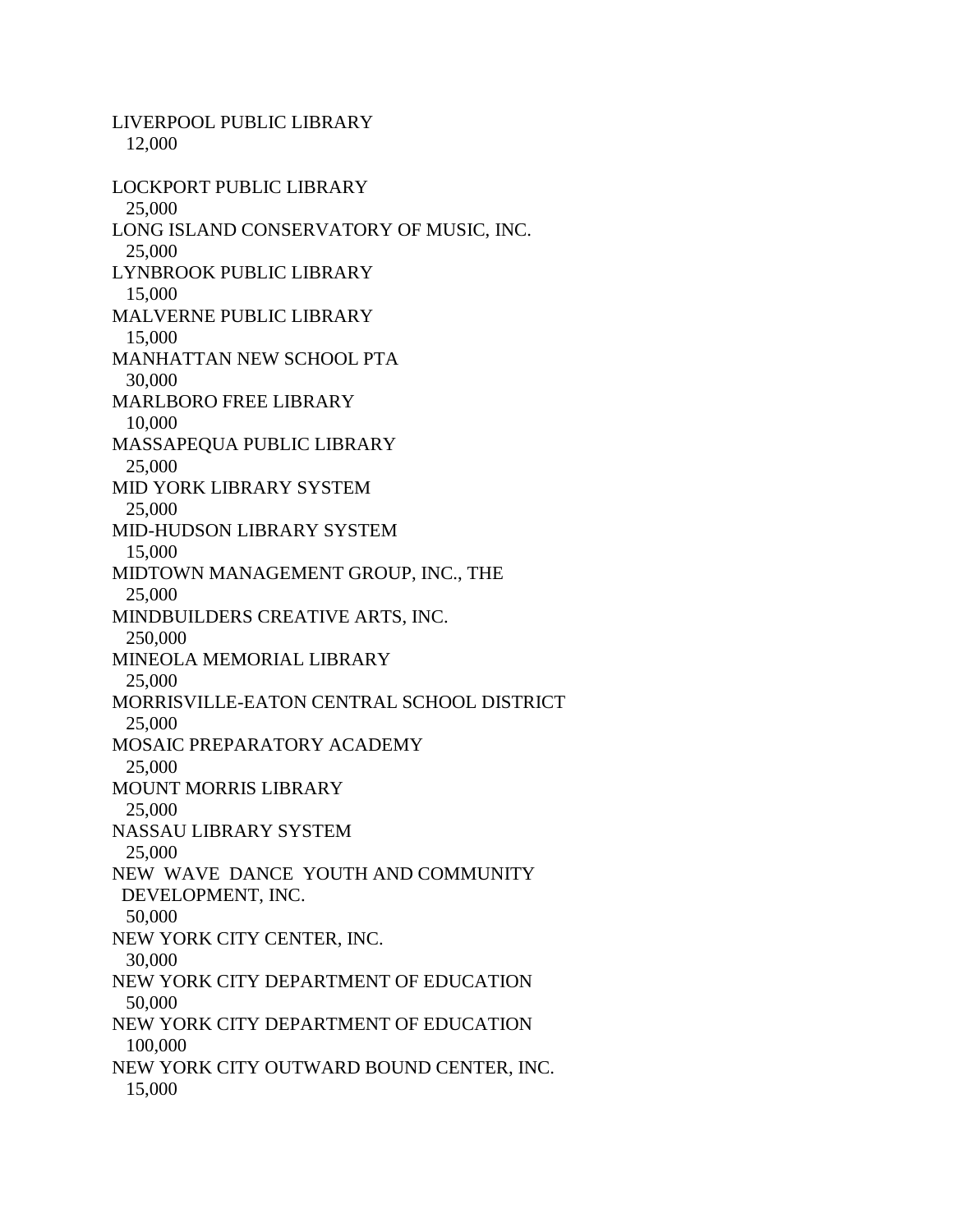NEW YORK HARBOR SCHOOL, THE 30,000 NEW YORK PUBLIC LIBRARY - ASTOR, LENOX AND TILDEN FOUNDATIONS 30,000 NEW YORK PUBLIC LIBRARY - ASTOR, LENOX AND TILDEN FOUNDATIONS 25,000 NEW YORK PUBLIC LIBRARY - ASTOR, LENOX AND TILDEN FOUNDATIONS 25,000 NEW YORK PUBLIC LIBRARY - ASTOR, LENOX AND TILDEN FOUNDATIONS 60,000 NEW YORK ZOOLOGICAL SOCIETY 85,000 NEWBURGH ENLARGED CITY SCHOOL DISTRICT 30,000 NEWFIELD CENTRAL SCHOOL DISTRICT 200,000 NIOGA LIBRARY SYSTEM 25,000 NORTH BABYLON PUBLIC LIBRARY 25,000 NORTH COUNTRY LIBRARY SYSTEM 75,000 NORTH COUNTRY LIBRARY SYSTEM 25,000 NORTH MERRICK PUBLIC LIBRARY 25,000 NORTHPORT-EAST NORTHPORT UFSD 25,000 ON POINT FOR COLLEGE, INC. 60,000 OPERATION EQUIVALENCY, INC. 35,000 OPERATION EQUIVALENCY, INC. 15,000 OSSINING PUBLIC LIBRARY 25,000 OUTSTANDING RENEWAL ENTERPRISES, INC. 25,000 PARMA PUBLIC LIBRARY 25,000 PATTERSON LIBRARY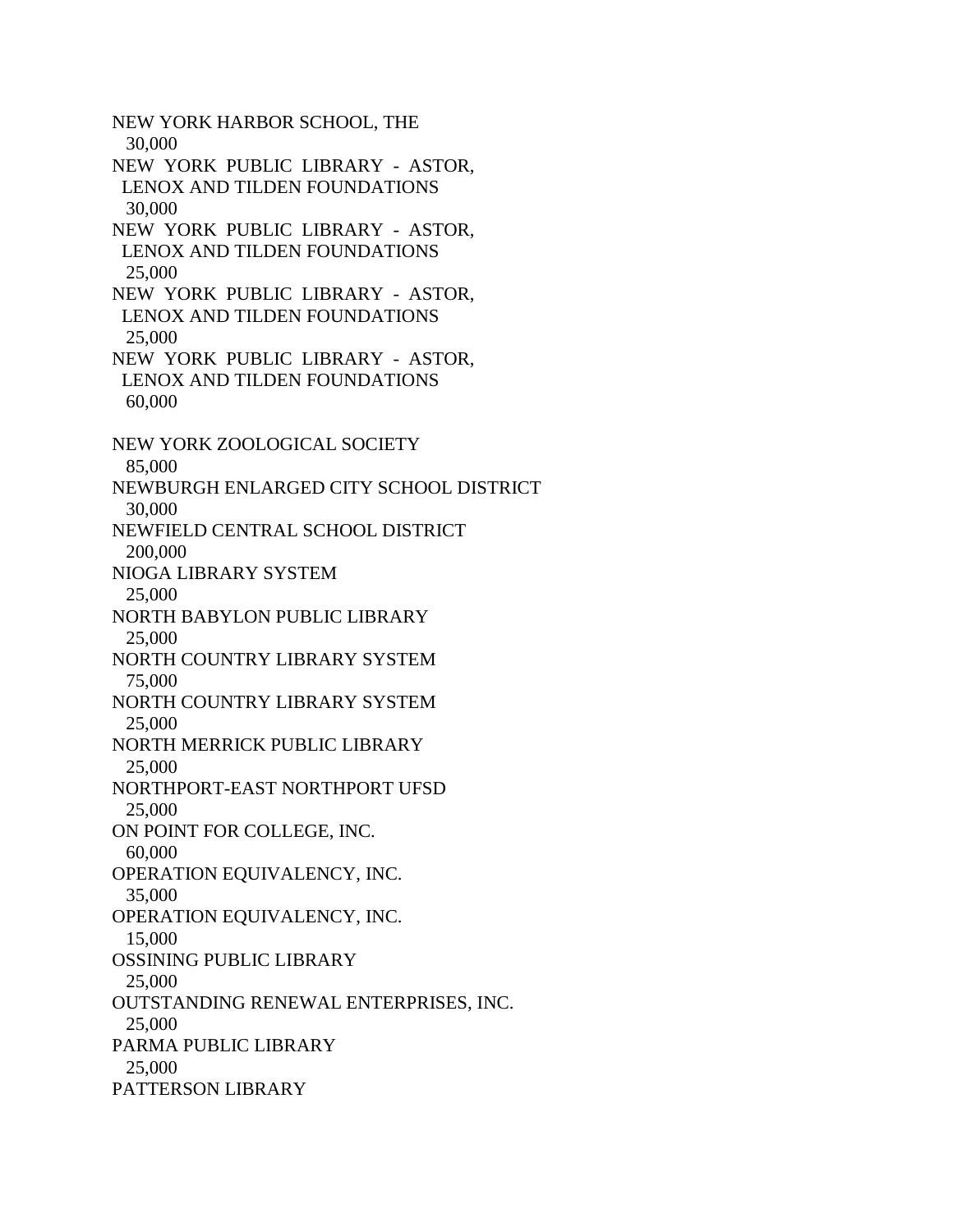25,000 PEOPLE'S THEATRE PROJECT, INC. 30,000 PHELPS LIBRARY, THE 25,000 PIONEER LIBRARY SYSTEM 25,000 PLAINVIEW - OLD BETHPAGE LIBRARY 25,000 POUGHKEEPSIE LIBRARY DISTRICT 50,000 PUBLIC SCHOOL 1, TOTTENVILLE 25,000 PUBLIC SCHOOL 127Q, AEROSPACE SCIENCE 33,000 PUBLIC SCHOOL 144, COL JEROMUS REMSEN 25,000 PUBLIC SCHOOL 199, JESSE ISADOR STRAUS SCHOOL 20,000 PUBLIC SCHOOL 20Q, JOHN BOWNE ELEMENTARY SCHOOL 25,000 PUBLIC SCHOOL 272 25,000 PUBLIC SCHOOL 276, THE LOUIS MARSHALL SCHOOL 25,000 PUBLIC SCHOOL 57 25,000 PUBLIC SCHOOL 8, SHIRLEE SOLOMON 25,000 QSAC, INC. 25,000 QUEENS BOROUGH PUBLIC LIBRARY 30,000 QUEENS BOROUGH PUBLIC LIBRARY 45,000 RENAISSANCE CHARTER SCHOOL 210,000 RENAISSANCE YOUTH CENTER 25,000 RESIDENTS FOR A MORE BEAUTIFUL PORT WASHINGTON, INC. 25,000 RIVERHEAD FREE LIBRARY 25,000 ROCKVILLE CENTRE PUBLIC LIBRARY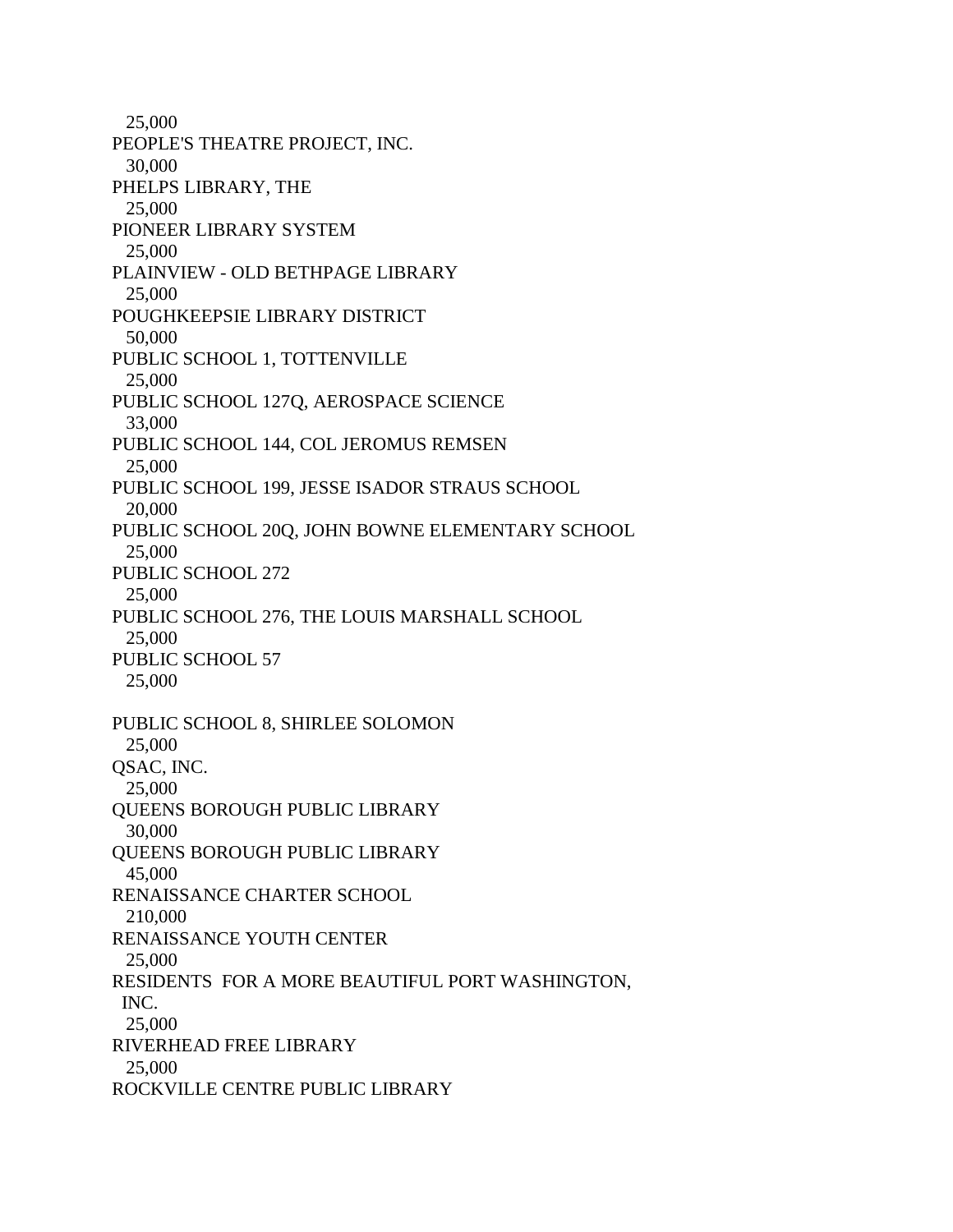15,000 SACHEM CENTRAL SCHOOL DISTRICT 25,000 SARA HULL HALLOCK LIBRARY 10,000 SARANAC CENTRAL SCHOOL DISTRICT 30,000 SCHOHARIE CENTRAL SCHOOL DISTRICT 25,000 SEEDS IN THE MIDDLE, INC. 10,000 SID JACOBSON JEWISH COMMUNITY CENTER, INC. 25,000 SIKH CULTURAL SOCIETY, INC. THE 25,000 SIXTH STREET COMMUNITY CENTER, INC. 30,000 SOLVAY PUBLIC LIBRARY 25,000 SOUTHERN ADIRONDACK LIBRARY SYSTEM 25,000 SPRINGS UNION FREE SCHOOL DISTRICT 45,000 STARPOINT CENTRAL SCHOOL DISTRICT 25,000 SUFFERN CENTRAL SCHOOL DISTRICT 25,000 SUNY CORTLAND 50,000 SWEET HOME CENTRAL SCHOOL DISTRICT 25,000 TEENS FOR FOOD JUSTICE, INC. 25,000 TOWN OF BABYLON 20,000 TRUCKED OUT, INC. 10,000 TUXEDO UNION FREE SCHOOL DISTRICT 25,000 VALLEY STREAM CENTRAL HIGH SCHOOL DISTRICT 100,000 VEGETABLE PROJECT CORPORATION 25,000 VESTAL PUBLIC LIBRARY 10,000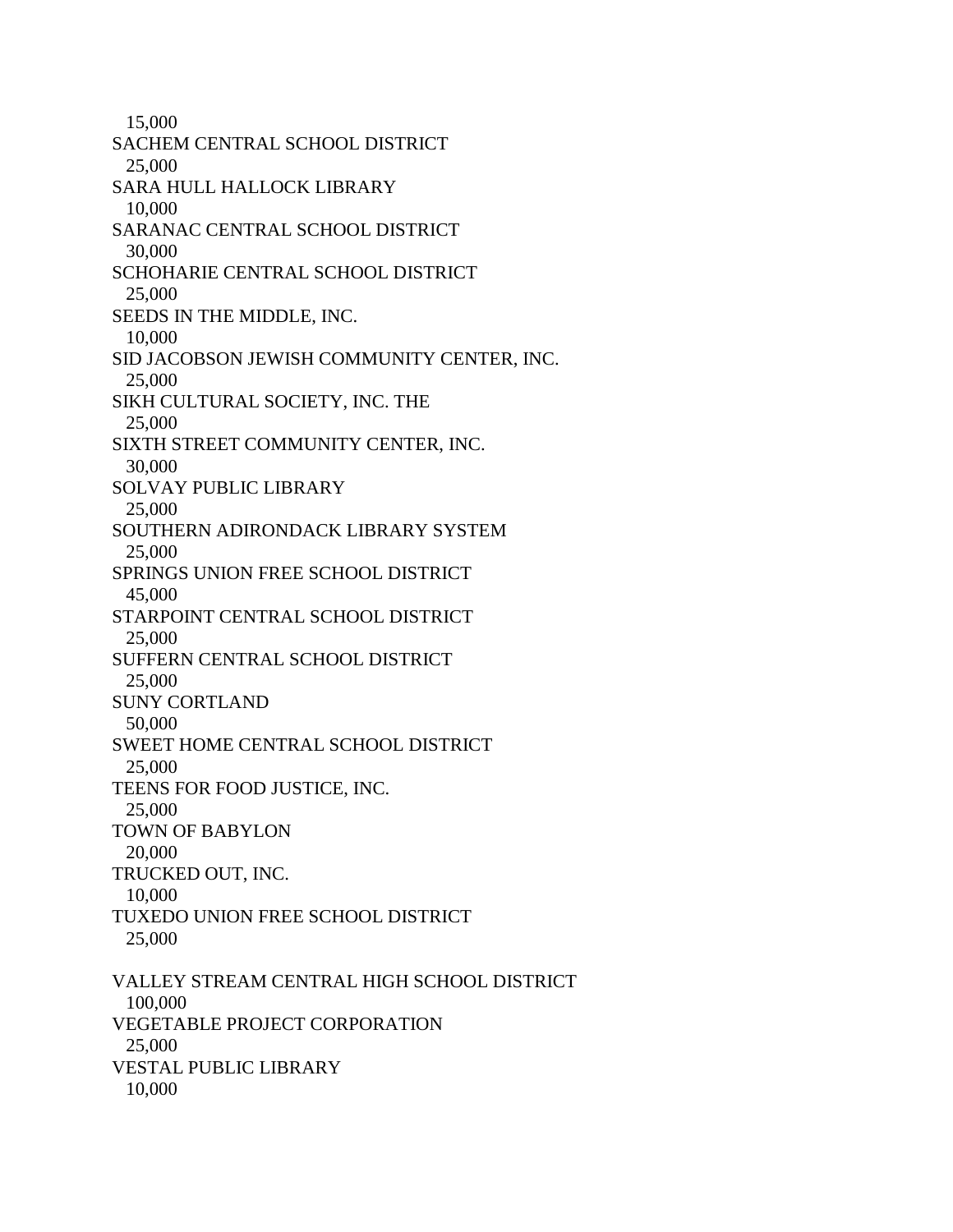WAKE EDEN COMMUNITY BAPTIST CHURCH 120,000 WEBUTUCK CENTRAL SCHOOL DISTRICT 75,000 WEST NYACK LIBRARY 30,000 WHITESVILLE PUBLIC LIBRARY 25,000 WILLIAMSVILLE CENTRAL SCHOOL DISTRICT 25,000 WOODBURY PUBLIC LIBRARY 25,000 YOUR HOME PUBLIC LIBRARY 10,000 YVA JOURDAN FOUNDATION, INC. 10,000

 **RESOLVED,** That pursuant to and as required by moneys appropriated in section 1 of chapter 53 of the laws of 2022 which enacts the aid to localities budget to services and expenses of human services organizations. Such funds shall be apportioned pursuant to a plan setting forth an itemized list of grantees with the amount received by each, or the methodology for allocating such appropriation. Such plan shall be subject to the approval of the Speaker of the Assembly and the director of the budget and thereafter shall be included in a resolution calling for the expenditure of such monies, which resolution must be approved by a majority vote of all members elected to the Assembly upon a roll call vote, in accordance with the following schedule:

100 SUITS FOR 100 MEN, INC. 40,000 100 SUITS FOR 100 MEN, INC. 23,000 48TH PRECINCT COMMUNITY COUNCIL, INC. 10,000 A BETTER JAMAICA, INC. 35,000 A VILLAGE . . ., INC. 25,000 ABILITIES FIRST, INC. 10,000 ACTS COMMUNITY DEVELOPMENT CORPORATION 20,000 ADHIKAAR FOR HUMAN RIGHTS AND SOCIAL JUSTICE 15,000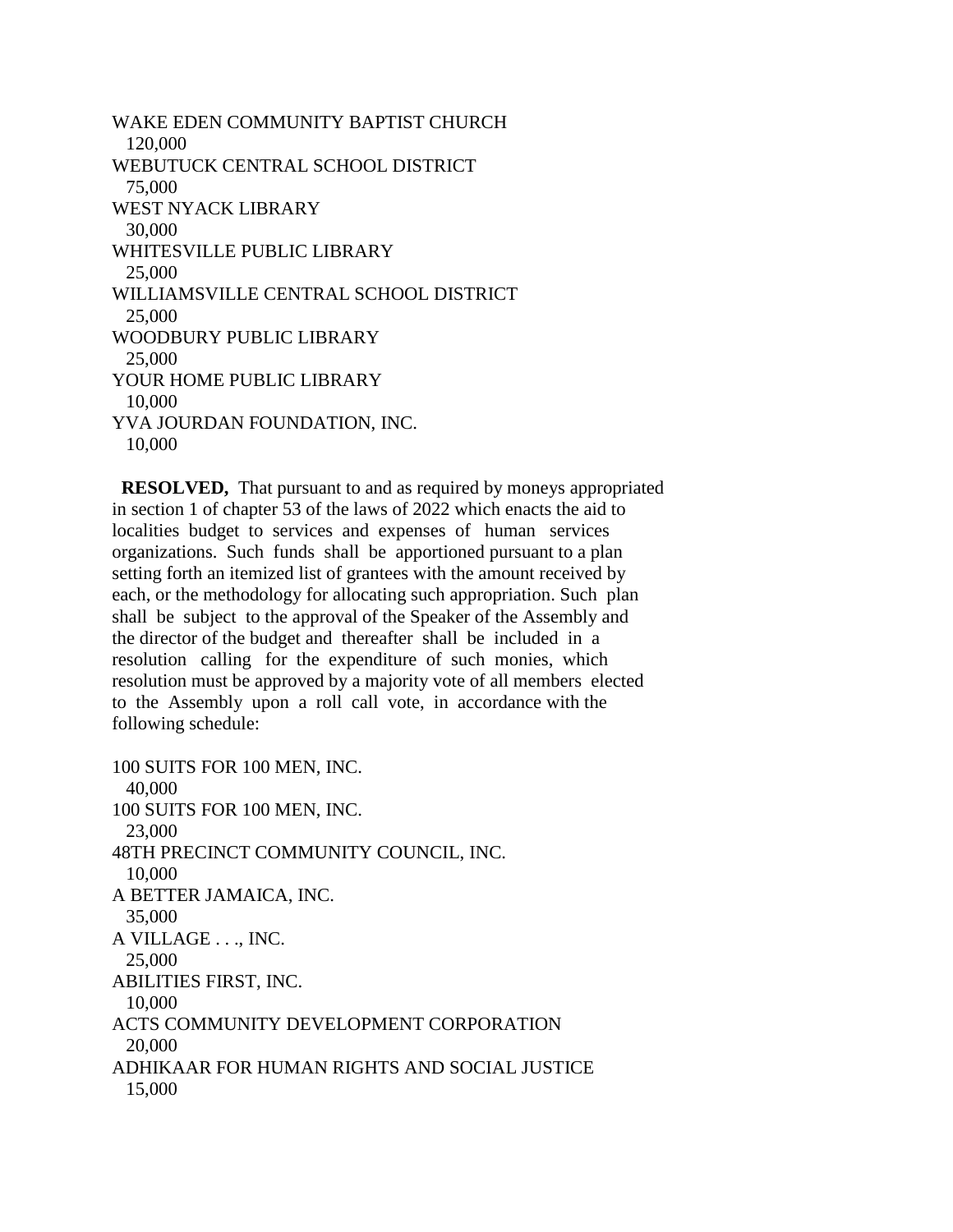ADHIKAAR FOR HUMAN RIGHTS AND SOCIAL JUSTICE 30,000 AFIKIM FOUNDATION, THE 25,000 AFRICAN CULTURAL CENTER OF BUFFALO, INC. 35,000 AFRICAN-AMERICAN DAY PARADE, INC. 15,000 AFTER HOURS PROJECT, INC., THE 50,000 AGAPE FOOD RESCUE, INC. 25,000 AGUDATH ISRAEL OF AMERICA COMMUNITY SERVICES, INC. 15,000 AHHA! BROADWAY, INC. 40,000 AIDS CENTER OF QUEENS COUNTY, INC. 20,000 AIDS CENTER OF QUEENS COUNTY, INC. 30,000 ALBANIAN & AMERICA OPEN HAND ASSOCIATION, INC. 20,000 ALBANY CENTER GALLERIES, INC., THE 25,000 ALI FORNEY CENTER 25,000 ALI FORNEY CENTER 35,000 ALI FORNEY CENTER 45,000 ALLIANCE OF RESIDENT THEATERS/NEW YORK, INC. 25,000 AMERICAN COUNCIL OF MINORITY WOMEN 20,000 AMERICAN DEBATE LEAGUE, INC. 25,000 AMERICAN DEBATE LEAGUE, INC. 20,000 AMERICAN MUSEUM OF THE MOVING IMAGE 20,000 AMERICAN PAKISTANI ADVOCACY GROUP CARES, INC. 25,000 ANGELS OF MERCY, INC. 25,000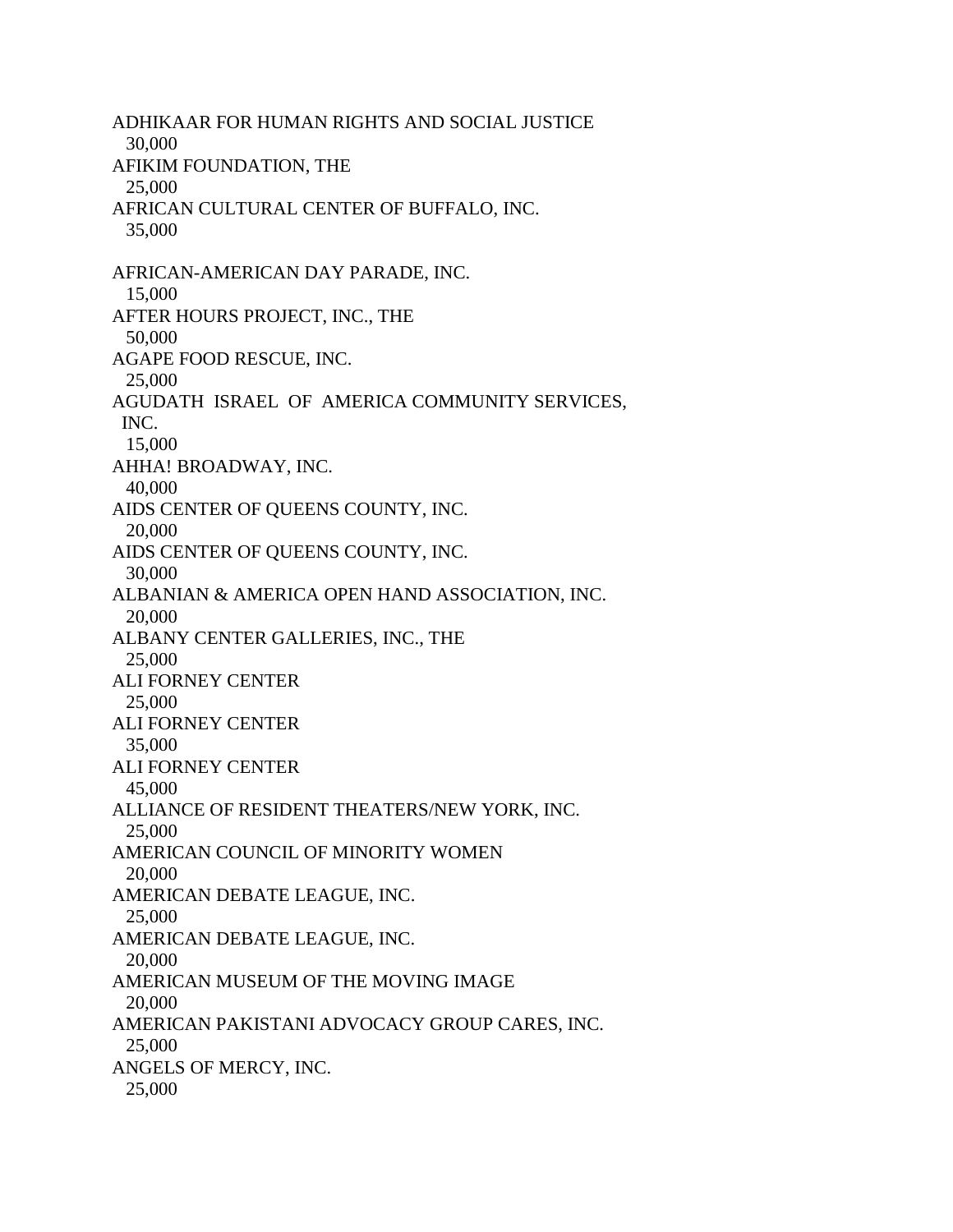APEX FOR YOUTH, INC. 25,000 APNA BROOKLYN COMMUNITY CENTER, INC. 25,000 ARAB AMERICAN ASSOCIATION OF NY, INC. 70,000 ARAB AMERICAN ASSOCIATION OF NY, INC. 10,000 ARAB-AMERICAN FAMILY SUPPORT CENTER, INC., THE 30,000 ASASE YAA CULTURAL ARTS FOUNDATION, INC. 35,000 ASIAN AMERICANS FOR EQUALITY, INC. 15,000 B.O.O.K.B.A.G.S EXPRESS 25,000 BABY ESSENTIALS OF LONG ISLAND, INC. 10,000 BAFA, INC. BANGLADESH ACADEMY OF FINE ARTS 40,000 BANGLADESHI AMERICAN SOCIETY, INC. 25,000 BAY RIDGE COMMUNITY DEVELOPMENT CENTER, INC. 25,000 BAY RIDGE COMMUNITY DEVELOPMENT CENTER, INC. 20,000 BE PROUD, INC. 25,000 BE PROUD, INC. 15,000 BE PROUD, INC. 10,000 BEAUTIFUL HEARTBEATS, INC. 20,000 BEDFORD-MOSHOLU COMMUNITY ASSOCIATION, INC. 10,000 BENEVOLENT AND PROTECTIVE ORDER OF ELKS ROTTERDAM #2157 50,000 BEULAH CHURCH OF GOD SEVENTH DAY, INC. 25,000 BEYOND THE SANCTUARY, INC. 40,000 BIG BROTHERS/BIG SISTERS OF ROCKLAND COUNTY, INC.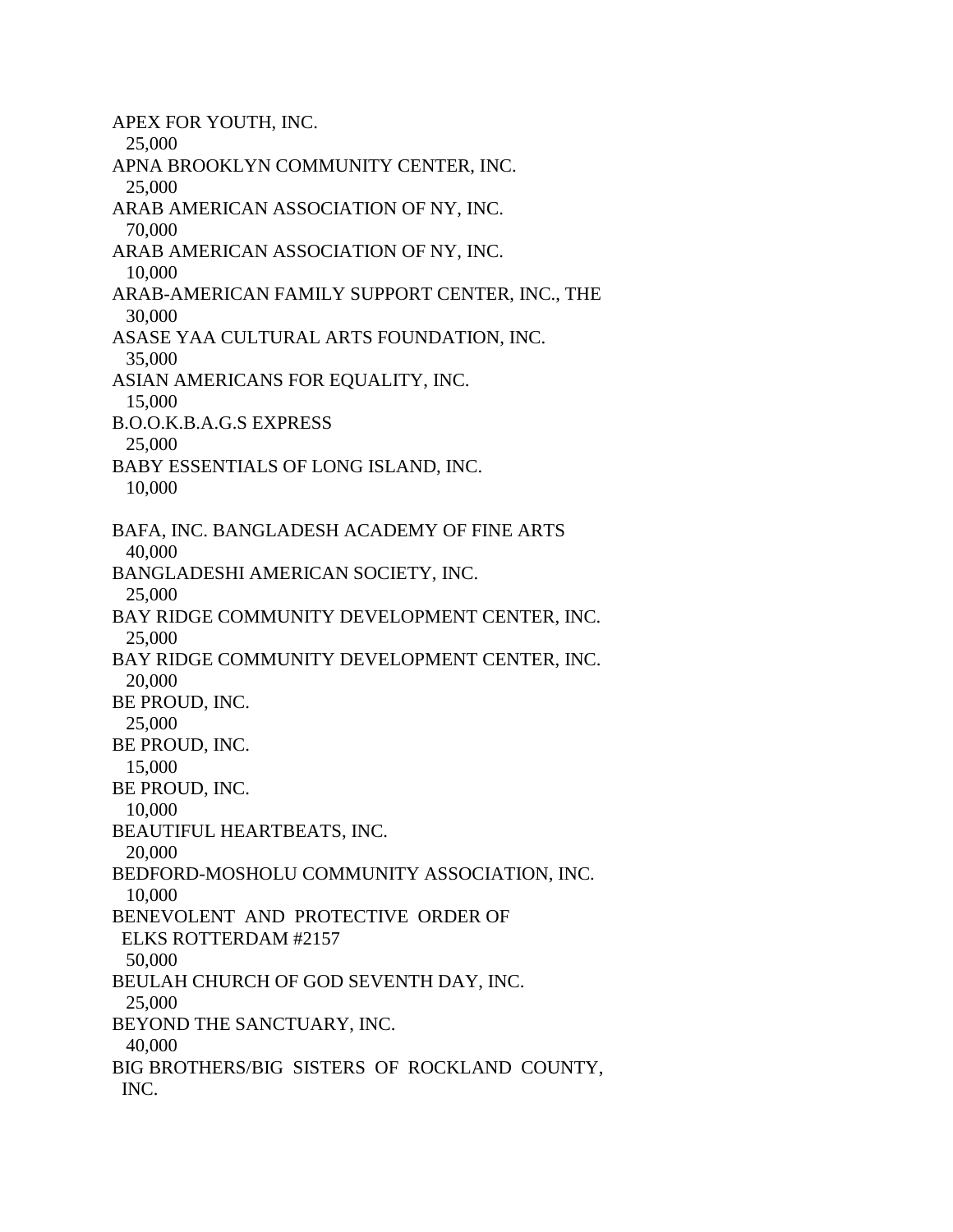15,000 BLACK MEN ACHIEVE OF GREATER ROCHESTER, INC. 30,000 BLUE CARD, INC., THE 25,000 BOLD MYNDS, INC. 10,000 BORO PARK JEWISH COMMUNITY COUNCIL, INC. 125,000 BOYS & GIRLS CLUB OF THE NORTHTOWNS, INC. 10,000 BRAATA PRODUCTIONS CORP. 55,000 BREAKING THE CYCLE DROP CORP. 10,000 BRENTWOOD SCOUT 371 10,000 BRENTWOOD YOUTH ACTIVITIES, INC. 15,000 BRIDGE BUILDERS COMMUNITY PARTNERSHIP, INCORPORATED 25,000 BRIDGE STREET DEVELOPMENT CORPORATION 25,000 BRIDGEFIELD CIVIC LEAGUE, INC. 50,000 BRIGHTON BEACH DISTRICT MANAGEMENT ASSOCIATION, INC. 25,000 BRIGHTON NEIGHBORHOOD ASSOCIATION, INC. 25,000 BRINGING RESOURCES AND CARE EVERYWHERE, INC. 10,000 BRONX COMMUNITY BOARD #2 25,000 BRONX COMMUNITY BOARD #9 25,000 BROOKLYN ALLIANCE, INC. 25,000 BROOKLYN BALLERS SPORTS, YOUTH & EDUCATIONAL CORP. 50,000 BROTHERS CARE, INC. 20,000 BROTHERS CARE, INC.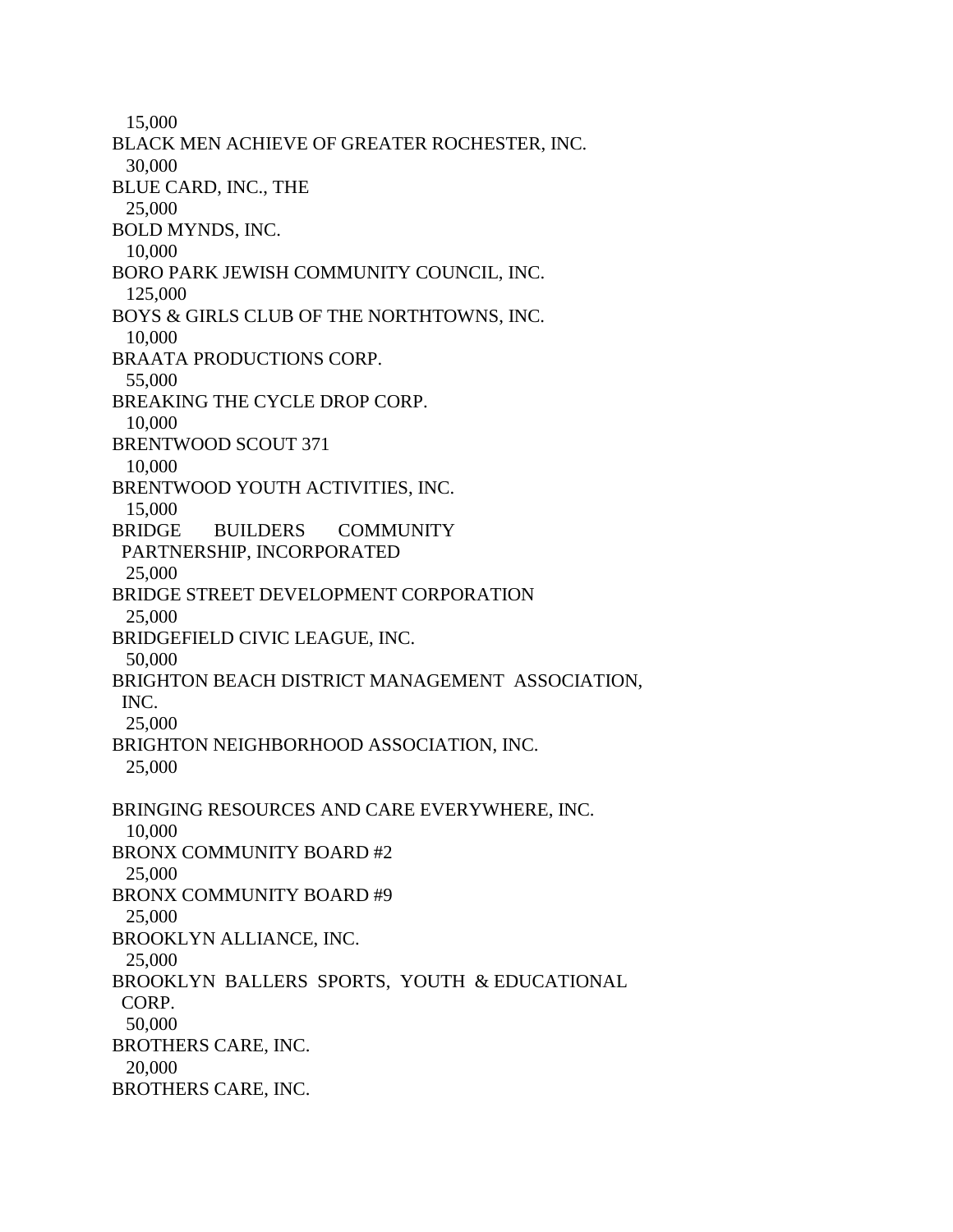25,000 BROTHERS REDEFINING OPPORTUNITIES EXPERIENCE FOUNDATION, INCORPORATED, THE 25,000 BROWNSVILLE COMMUNITY DEVELOPMENT CORPORATION 25,000 BROWNSVILLE RECREATION CENTER 15,000 BUFFALO NIAGARA WATERKEEPER, INC. 25,000 CAIPA FOUNDATION, INC., THE 25,000 CAMP FRIENDSHIP 15,000 CAMPAIGN AGAINST HUNGER, INC., THE 25,000 CAMPAIGN AGAINST HUNGER, INC., THE 25,000 CAMPAIGN AGAINST HUNGER, INC., THE 15,000 CAMPAIGN AGAINST HUNGER, INC., THE 10,000 CASITA MARIA, INC. 25,000 CATHOLIC CHARITIES OF ONONDAGA COUNTY 20,000 CATHOLIC CHARITIES OF THE ROMAN CATHOLIC DIOCESE OF SYRACUSE, N.Y. 28,000 CENTER FOR FAMILY LIFE IN SUNSET PARK, INC. 25,000 CENTER FOR THE WOMEN OF NEW YORK 20,000 CENTRAL ASTORIA LOCAL DEVELOPMENT COALITION, INCORPORATED 25,000 CENTRAL BROOKLYN JAZZ CONSORTIUM, INCORPORATED 20,000 CENTRAL ISLIP LITTLE LEAGUE 10,000 CENTRO CULTURALE ITALIANO DI BUFFALO, INC. 50,000 CGE LAB, INC. 10,000

CHABAD LUBAVITCH COMMUNITY CENTER OF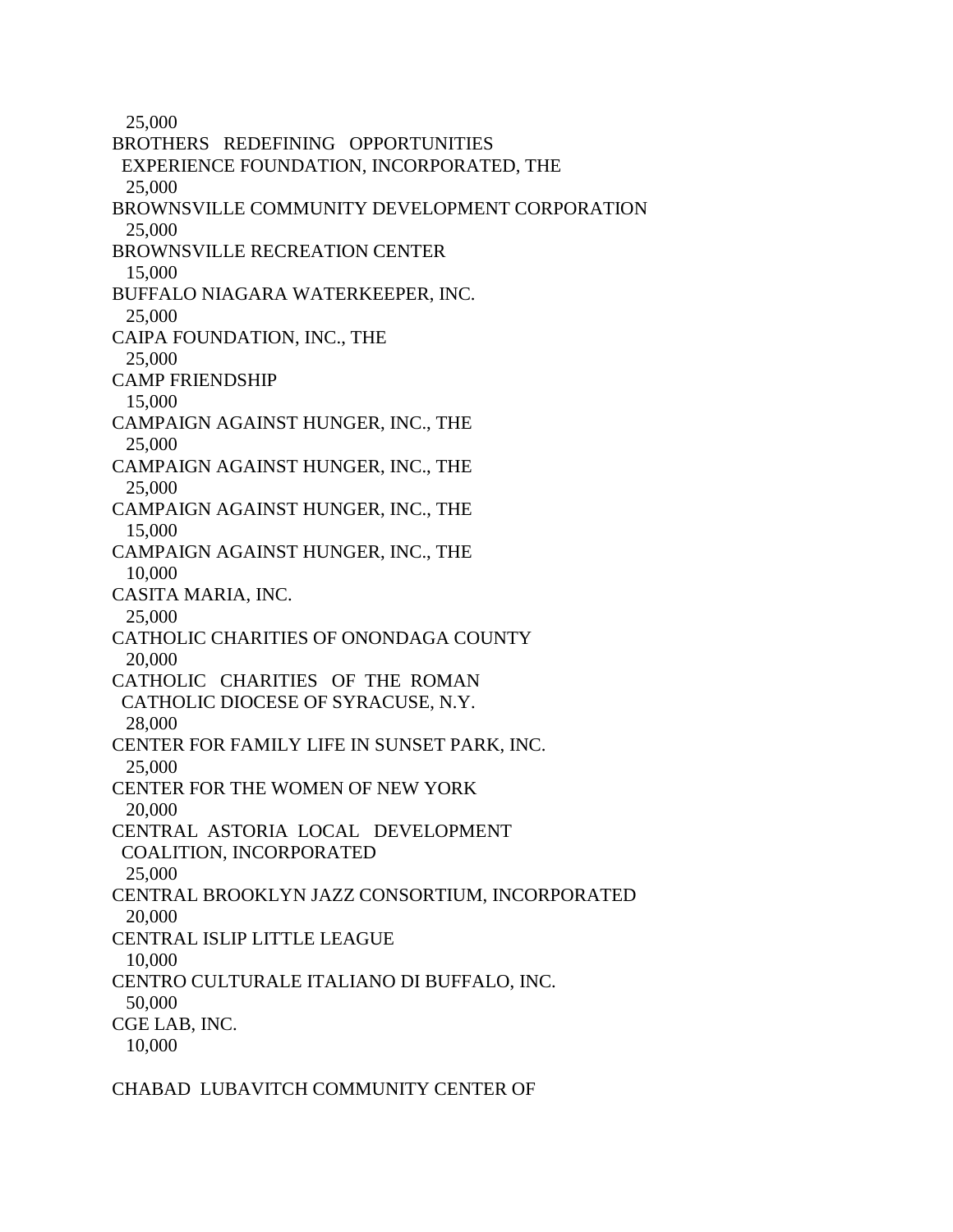NORTHEASTERN QUEENS, INC. 20,000 CHAI LIFELINE, INC. 35,000 CHAZAQ ORGANIZATION USA, INC. 60,000 CHAZAQ ORGANIZATION USA, INC. 25,000 CHEEKTOWAGA YOUTH BASEBALL, INC. 25,000 CHILD CARE RESOURCES OF ROCKLAND, INC. 15,000 CHILD DEVELOPMENT CENTER OF MOSHOLU-MONTEFIORE COMMUNITY CENTER, INC. 25,000 CHILDREN'S AID SOCIETY, THE 30,000 CHINESE AMERICAN SOCIAL SERVICES CENTER, INC. 40,000 CHINESE-AMERICAN PLANNING COUNCIL, INC. 50,000 CHINESE-AMERICAN SPORTS AND COMMUNITY SERVICE ASSOCIATION, INC. 15,000 CHRISTIAN CULTURAL CENTER, INC. 10,000 CHRISTIAN HERALD ASSOCIATION, INC. 45,000 CHURCH OF THE HOLY APOSTLES 60,000 CHURCHES UNITED FOR FAIR HOUSING, INC. 25,000 CIRCULO DE LA HISPANIDAD, INC. 35,000 CITY LINE OZONE PARK CIVILIAN PATROL, INC. 40,000 CITY OF KINGSTON 300,000 CITY OF LACKAWANNA 33,000 CITY OF MOUNT VERNON 80,000 CITY OF YONKERS 20,000 CITY PARKS FOUNDATION, INC. 15,000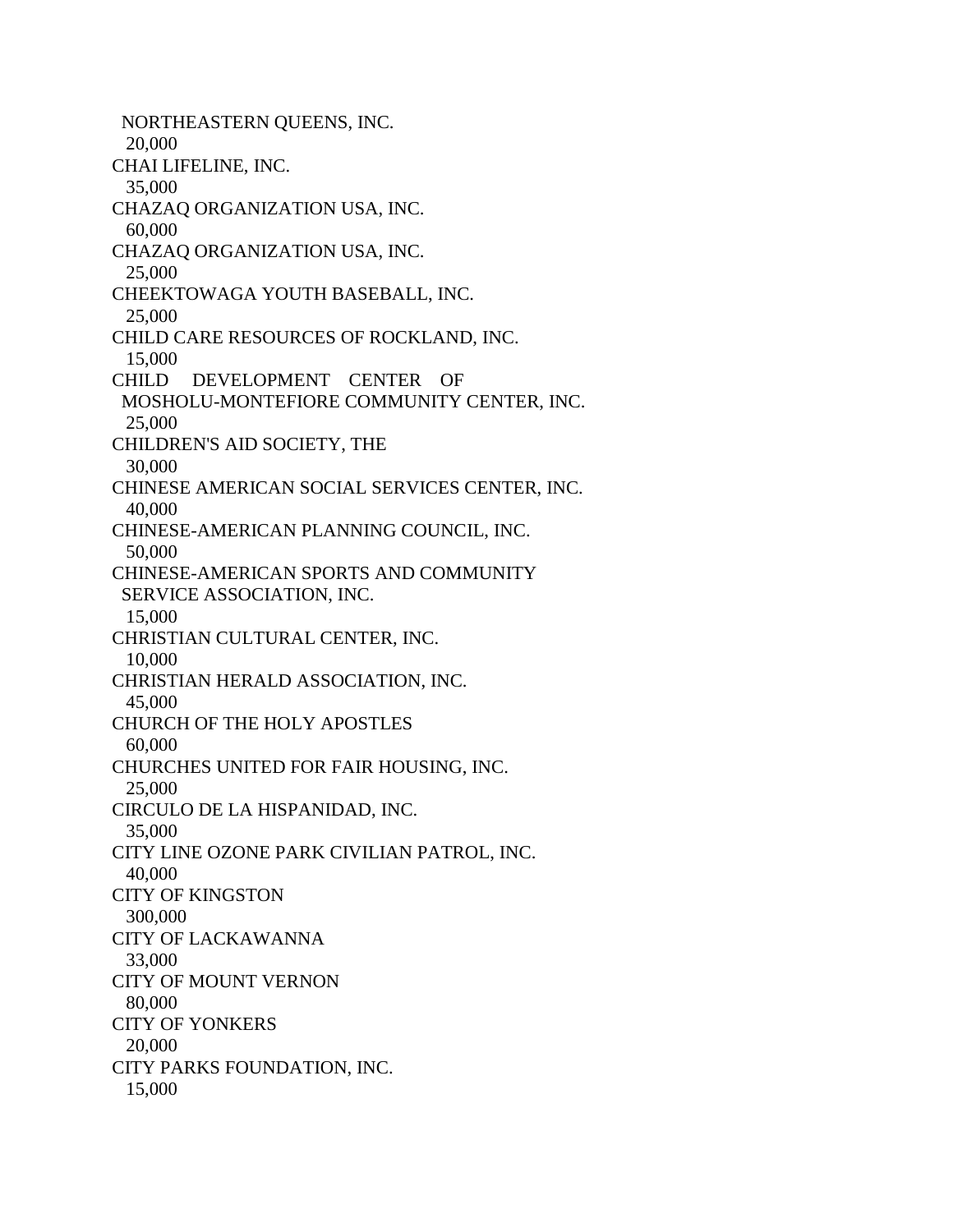CLUB A-ELITA, INC. 10,000 COALITION FOR THE HOMELESS, INC. 30,000 COLONIE YOUTH CENTER, INC. 75,000 COMMISSION ON ECONOMIC OPPORTUNITY FOR THE GREATER CAPITAL REGION, INC. 50,000 COMMITTEE FOR HISPANIC CHILDREN AND FAMILIES, INC., THE 120,000 COMMONPOINT QUEENS 25,000 COMMONPOINT QUEENS 30,000 COMMUNITY CENTER OF THE ROCKAWAY PENINSULA, INC. 20,000 COMMUNITY HELP IN PARK SLOPE, INC. 30,000 CONEY ISLAND HISTORY PROJECT, INC., THE 15,000 CONG CHASDEI LEV 20,000 CONG CHASDEI LEV 15,000 CONNECTED CHEF FOUNDATION, INC., THE 20,000 COOPER SQUARE COMMUNITY DEVELOPMENT COMMITTEE, INC. 25,000 COOPER ST. COMMUNITY ASSOCIATION, INC. 10,000 COOPER ST. COMMUNITY ASSOCIATION, INC. 10,000 CORNELL COOPERATIVE EXTENSION OF BROOME COUNTY 30,000 COUNCIL OF JEWISH ORGANIZATIONS OF FLATBUSH, INC. 125,000 COUNCIL OF PEOPLES ORGANIZATION, INC. 20,000 COUNCIL OF PEOPLES ORGANIZATION, INC.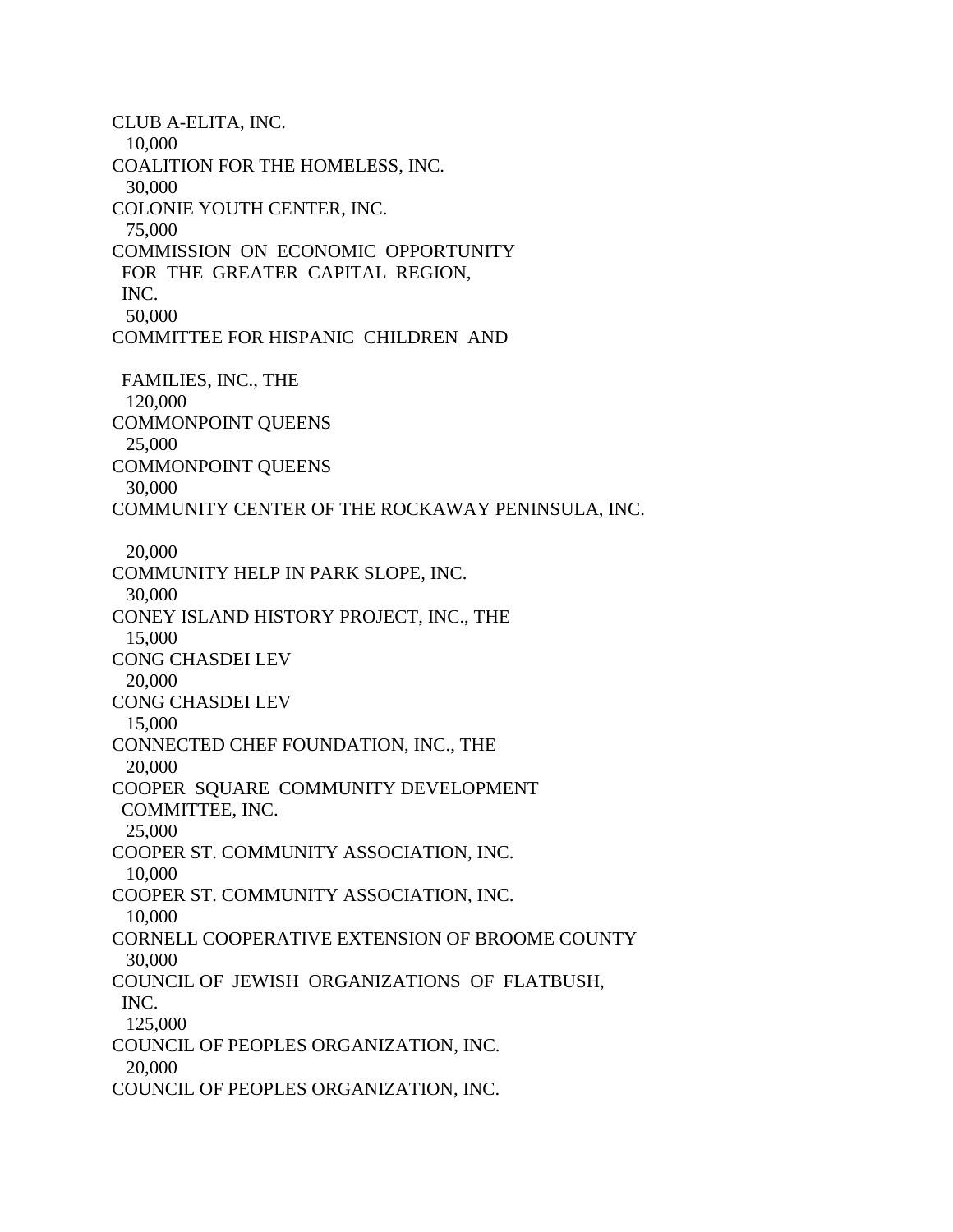25,000 CROSS ISLAND YMCA 65,000 CROTONA PARK RUNNING CLUB, INC. 10,000 CYPRESS HILLS EAST NEW YORK COALITION, INC. 50,000 DANCING DREAMS 15,000 DELAWARE YOUTH CENTER, INC. 50,000 DESTINATION TOMORROW, INC. 10,000 DIGITAL GIRL, INC. 45,000 DOMINICAN CULTURAL ASSOCIATION OF YONKERS, INC. 25,000 DOMINICAN WOMEN'S DEVELOPMENT CENTER, INC., THE 15,000 DOMINICANOS USA, INC. 25,000 DOMINICO-AMERICAN SOCIETY OF QUEENS, INC., THE 30,000 ECONOMIC OPPORTUNITY COMMISSION OF NASSAU COUNTY, INC. 30,000 ECONOMIC OPPORTUNITY COUNCIL OF SUFFOLK, INC. 25,000 ECUADORIAN CIVIC COMMITTEE OF NEW YORK, INC., THE 20,000 EDITH AND CARL MARKS JEWISH COMMUNITY HOUSE OF BENSONHURST, INC. 30,000 EDUCATIONAL ALLIANCE, INC. 25,000 EDUCATIONAL ALLIANCE, INC. 25,000 EL PUENTE DE WILLIAMSBURG, INC. 25,000 EL PUENTE DE WILLIAMSBURG, INC. 35,000 EL PUENTE DE WILLIAMSBURG, INC. 50,000 ELMCOR YOUTH & ADULT ACTIVITIES, INC.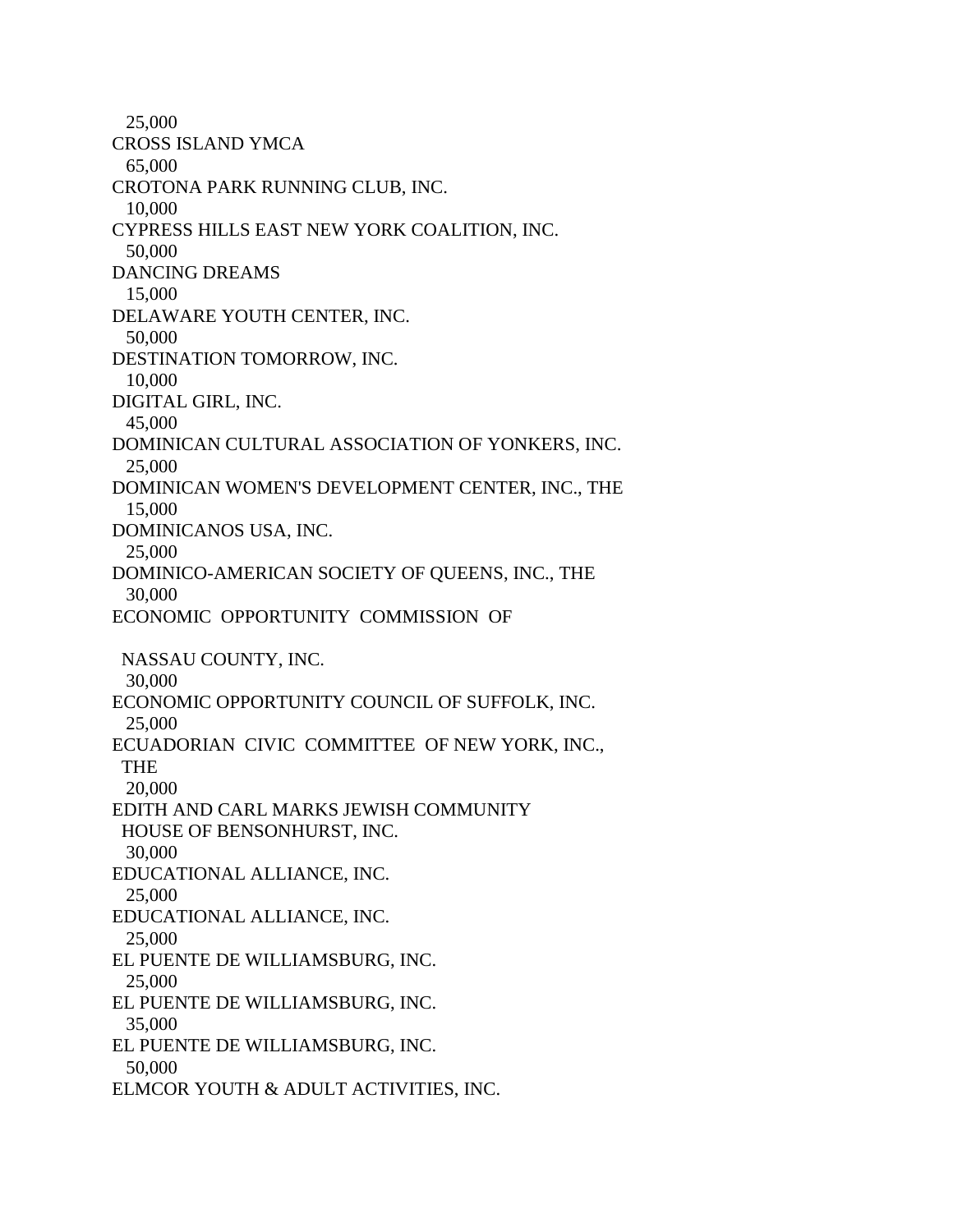25,000 ELMCOR YOUTH & ADULT ACTIVITIES, INC. 34,000 ELMHURST HISTORY & CEMETERIES PRESERVATION SOCIETY, INC. 10,000 EMERALD ISLE IMMIGRATION CENTER, INC. 25,000 EMPIRE JUSTICE CENTER 15,000 ENLIGHTENMENT BOOKSTORE & LITERARY ARTS CENTER, INC. 25,000 ENTERTAINERS FOR EDUCATION ALLIANCE 25,000 ERIE COUNTY SOCIETY FOR THE PREVENTION OF CRUELTY TO ANIMALS 25,000 ERIE REGIONAL HOUSING DEVELOPMENT CORP. 37,000 ESPOIR YOUTH PROGRAMS, INC. 25,000 EXTOLLING EXCELLENCE FOUNDATION FOR SERVICE AND SCHOLARSHIP, INC., THE 10,000 FAILTE CARE CORPORATION 25,000 FANTASTIC FRIENDS OF WNY, INC . 20,000 FATHER'S HEART MINISTRIES 30,000 FEDERATION OF ITALIAN AMERICAN ORGANIZATIONS OF QUEENS, INC. 25,000 FEDERATION OF ITALIAN-AMERICAN ORGANIZATIONS OF BROOKLYN, LTD. 60,000 FEDERATION OF ITALIAN-AMERICAN ORGANIZATIONS OF BROOKLYN, LTD. 30,000 FELLOWSHIP BAPTIST CHURCH 80,000 FIFTH AVENUE COMMITTEE, INC. 25,000 FIRST SHARON BAPTIST CHURCH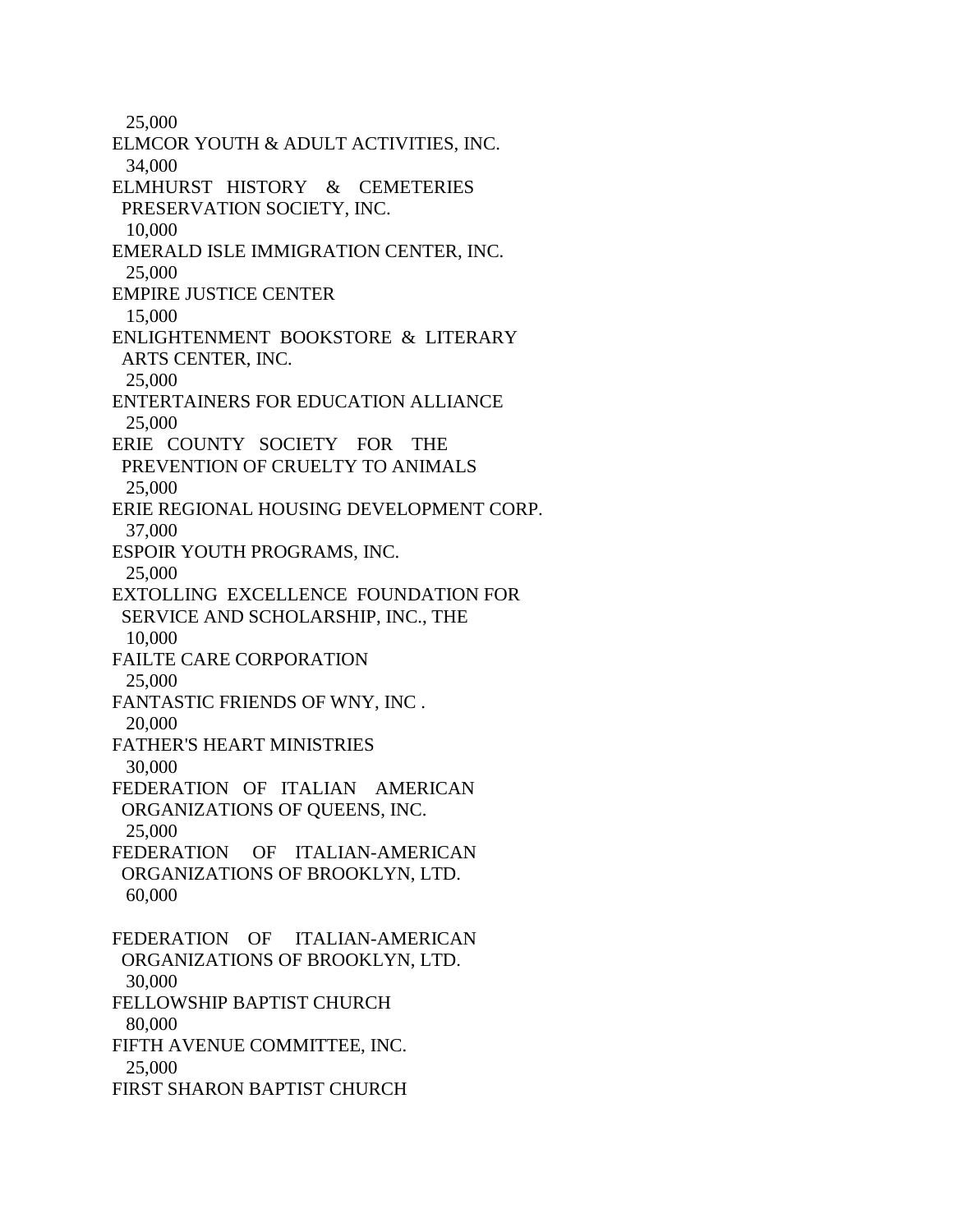25,000 FLATBUSH DEVELOPMENT CORP., THE 20,000 FOOD BANK FOR NEW YORK CITY 30,000 FOREST HILLS ASIAN ASSOCIATION, INC. 10,000 FORT BREWERTON/GREATER ONEIDA LAKE CHAMBER OF COMMERCE, INC. 15,000 FORT GREENE STRATEGIC NEIGHBORHOOD ACTION PARTNERSHIP, INC. 40,000 FOURTH ARTS BLOCK, INC. 10,000 FRANKLIN COMMUNITY CENTER, INC. 15,000 FRIENDS OF RYE NATURE CENTER, INC. 10,000 FRIENDS OF THE CANTEEN, INC. 10,000 FRIENDS OF THE EAST RIVER ESPLANADE (60TH-120TH STREETS), INC. 10,000 FUND FOR THE CITY OF NEW YORK, INC. 50,000 FUND FOR THE CITY OF NEW YORK, INC. 50,000 FUND FOR THE CITY OF NEW YORK, INC. 10,000 FUTURE GIANTS INCORPORATED 15,000 GALLERY NORTH, INC. 10,000 GENERAL PULASKI ASSOCIATION, INC., THE 10,000 GIRLS INCORPORATED OF WESTCHESTER COUNTY 30,000 GLEN COVE DOWNTOWN DISTRICT MANAGEMENT ASSOCIATION, INC. 25,000 GOOD OLD LOWER EAST SIDE, INC. 25,000 GOOD SHEPHERD SERVICES 15,000 GOTHAM ROLLER DERBY NFP LTD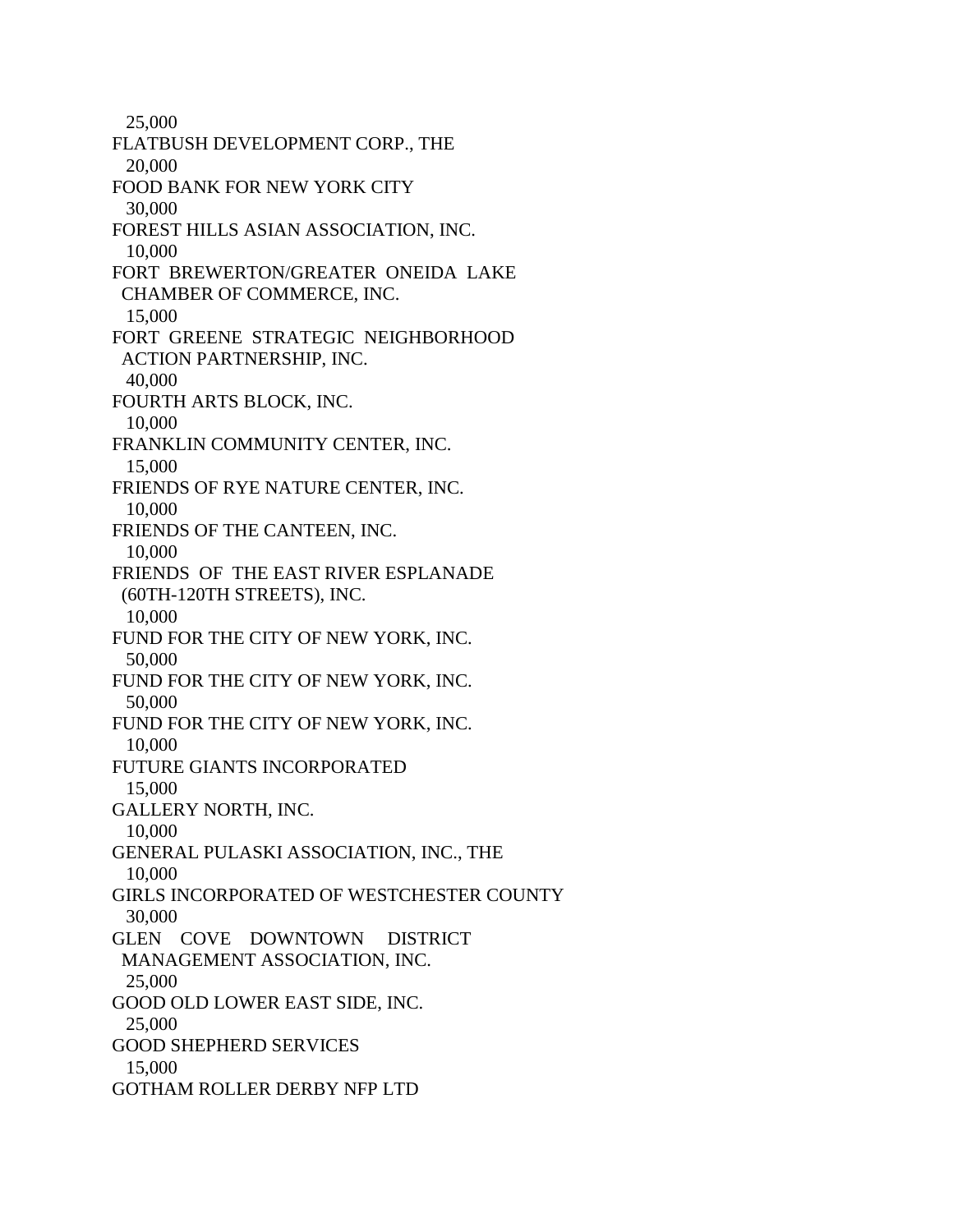50,000

GRANT HOUSE UNITY CORP.

10,000

GREATER GORDON HEIGHTS CIVIC ASSOCIATION, INC. 25,000 GREATER SPRINGFIELD DEVELOPMENT CORPORATION 25,000 GREENWICH HOUSE, INC. 30,000 GUN HILL BASKETBALL ASSOCIATION, INC. 20,000 GUNS DOWN LIFE UP, LINCOLN HOSPITAL 50,000 HAMILTON-MADISON HOUSE, INC. 25,000 HANDS THAT MAKE A DIFFERENCE, INC. 20,000 HANGOUT ONE HAPPY PLACE, INCORPORATED 10,000 HARLEM ARTS ALLIANCE 20,000 HARLEM PRIDE, INCORPORATED 15,000 HARRISON CHILDREN'S CENTER, INC. 25,000 HEALTH ESSENTIAL ASSOCIATION, INC. 30,000 HELEN KELLER SERVICES 25,000 HELEN KELLER SERVICES 25,000 HENRY STREET SETTLEMENT 25,000 HENRY STREET SETTLEMENT 25,000 HERBERT H. LEHMAN COLLEGE FOUNDATION 75,000 HINDU TEMPLE SOCIETY OF NORTH AMERICA, THE 25,000 HISPANIC BROTHERHOOD, INC. 10,000 HISPANIC FEDERATION, INC. 40,000 HISPANIC FEDERATION, INC. 45,000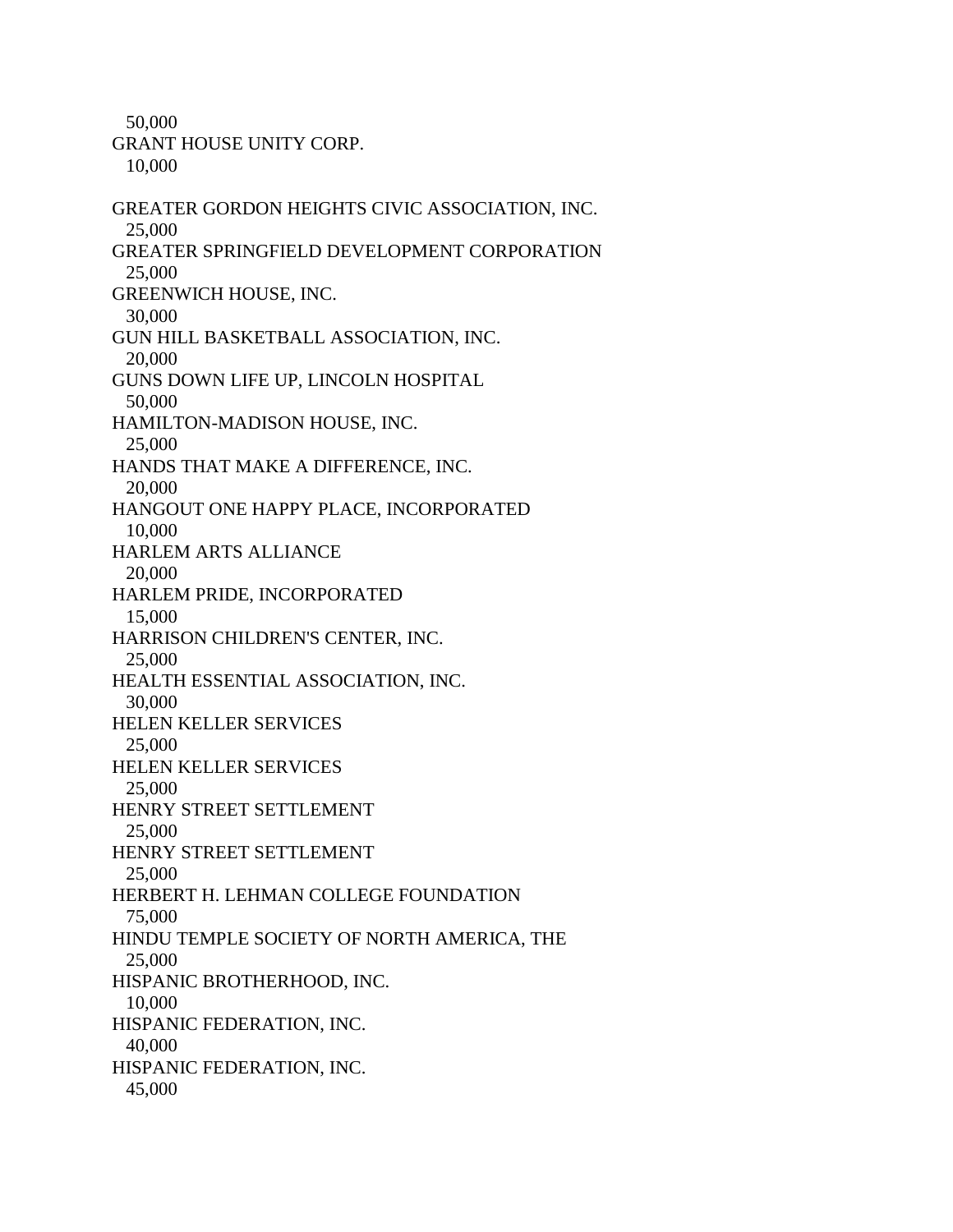HISPANIC RESOURCE CENTER OF LARCHMONT/MAMARONECK, INC. 10,000 HOLOCAUST REMEMBRANCE ASSOCIATION 25,000 HOMECREST COMMUNITY SERVICES, INC. 30,000 HONDURANS AGAINST AIDS, INC. 10,000 HONDURANS AGAINST AIDS, INC. 100,000 HOPE COMMUNITY SERVICES 35,000 HOUR CHILDREN, INC. 30,000 HOUSING HELP, INC. 25,000 HP HOMEOWNERS ASSOCIATION, INC. 10,000 HUDSON GUILD, THE 50,000 HUNTINGTON FAMILY CENTER, INC. 50,000 ICNA RELIEF USA PROGRAMS 20,000 ICNA RELIEF USA PROGRAMS 25,000 ICNA RELIEF USA PROGRAMS 15,000 ICNA RELIEF USA PROGRAMS 15,000 ICNA RELIEF USA PROGRAMS 25,000 INCORPORATED VILLAGE OF ROCKVILLE CENTRE 50,000 ISLAND HARVEST LTD. 20,000 ISLAND KIDS, INC. 40,000 ITALIAN COMMUNITY CENTER CHARITABLE FOUNDATION OF TROY, NEW YORK, INC. 10,000 JACOB A. RIIS NEIGHBORHOOD SETTLEMENT, THE 20,000 JAMAICA BAY - ROCKAWAY PARKS CONSERVANCY, INC.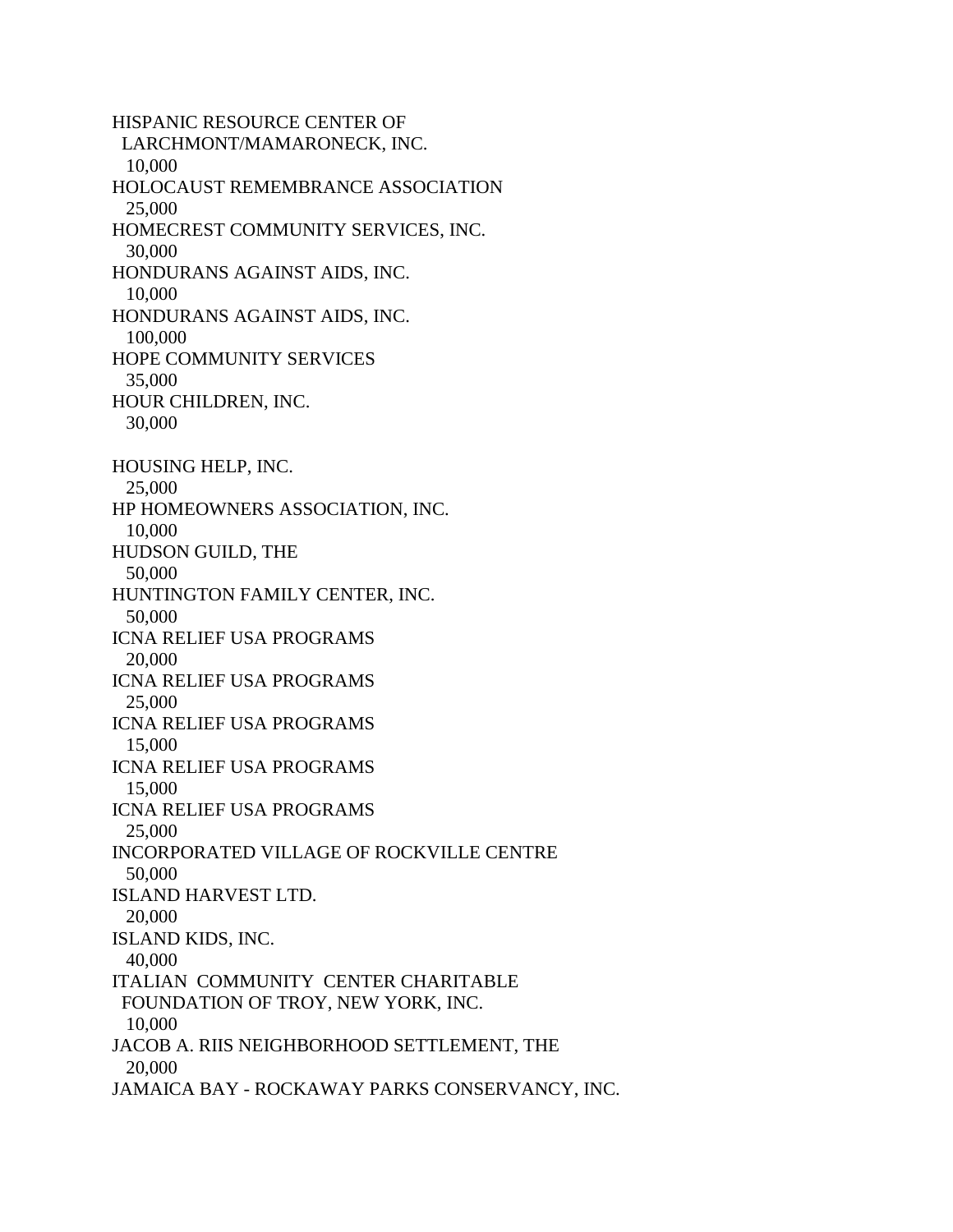25,000

JAMAICA MUSLIM CENTER, INC. 25,000 JEWISH COMMUNITY COUNCIL OF PELHAM PARKWAY, INC. 10,000 JEWISH COMMUNITY COUNCIL OF THE ROCKAWAY PENINSULA, INC. 80,000 JOINT BELLEROSE BUSINESS DISTRICT DEVELOPMENT CORPORATION 10,000 JUNETEENTH FESTIVAL, INC. 10,000 KAN COBRA TIGER ALLIANCE INCORPORATED 10,000 KICKERS YOUTH SPORTS ASSOCIATION OF SOUTHEAST QUEENS, INC. 40,000 KICKERS YOUTH SPORTS ASSOCIATION OF SOUTHEAST QUEENS, INC. 12,000 KINGS BAY YM-YWHA, INC. 25,000 KINGSBRIDGE HEIGHTS COMMUNITY CENTER, INC., THE 20,000 KINGSBRIDGE, RIVERDALE, VAN CORTLAND DEVELOPMENT CORPORATION 25,000 KIWANIS CLUB OF GLENDALE, N.Y. FOUNDATION 20,000 KIWANIS CLUB OF OZONE PARK, N.Y. FOUNDATION 20,000 KOREAN COMMUNITY SERVICES OF METROPOLITAN NEW YORK, INC. 50,000 KOREAN-AMERICAN FAMILY SERVICE CENTER, INC., THE 25,000 LANCASTER BASEBALL BOOSTER CLUB 10,000 LATINA MOMS CONNECT, INC. 20,000 LATINA MOMS CONNECT, INC. 20,000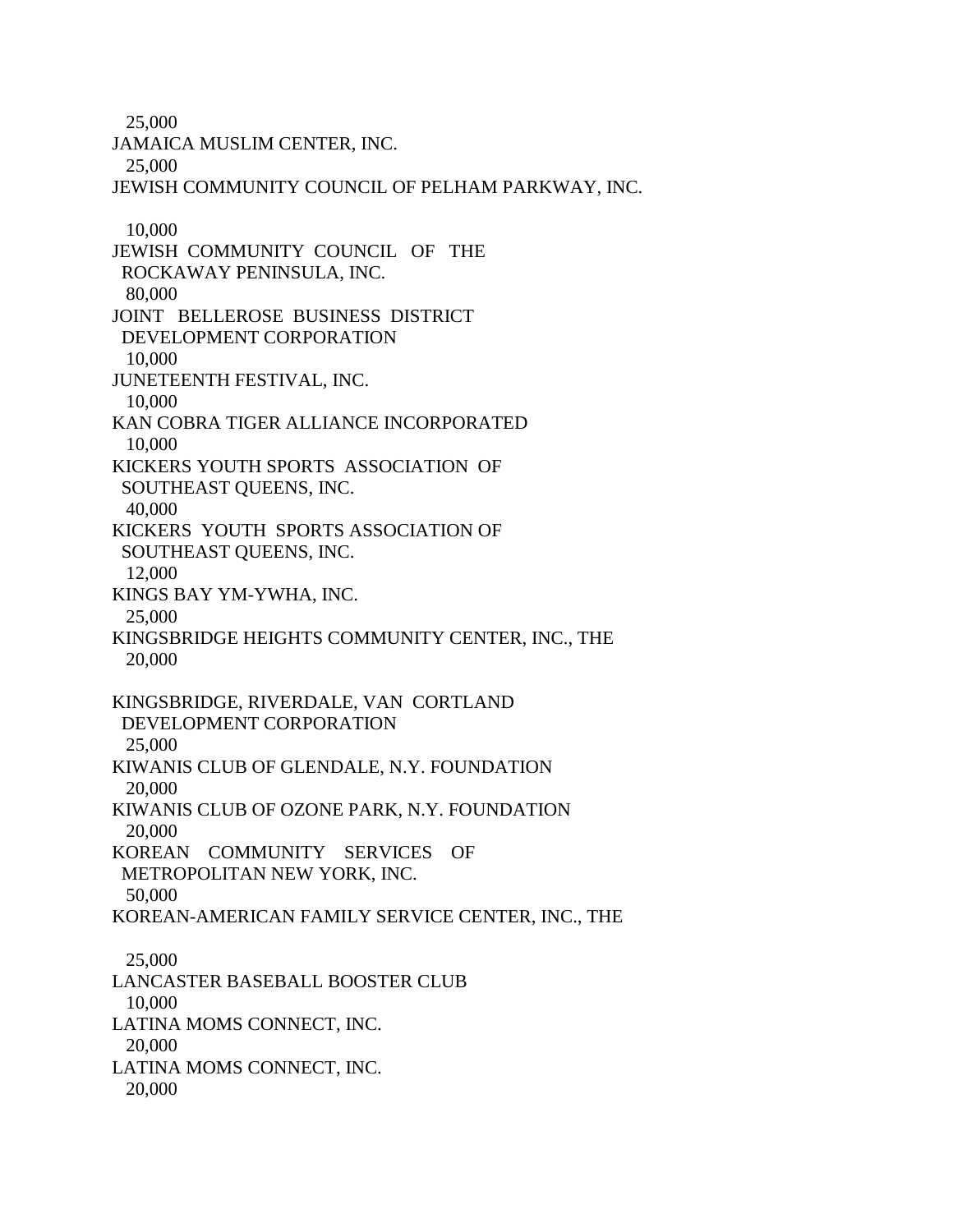LATINO LEADERSHIP INSTITUTE, INC., THE 25,000 LEGAL AID SOCIETY, THE 30,000 LENOX HILL NEIGHBORHOOD HOUSE, INC. 25,000 LENOX HILL NEIGHBORHOOD HOUSE, INC. 25,000 LESBIAN & GAY BIG APPLE CORPS, INC., THE 13,000 LESBIAN, GAY, BISEXUAL AND TRANSGENDER COMMUNITY CENTER 15,000 LGBT CENTER INTERCULTURAL COLLECTIVE, INC. 25,000 LI KNIGHTS VBC, INC. 10,000 LITTLE HAITI BK, INC. 30,000 LIVERPOOL TURKEY TROT, INC. 30,000 LOCAL DEVELOPMENT CORPORATION OF EAST NEW YORK 10,000 LOGGIA GABRIELE D'ANNUNZIO ORDINE FIGLI D'ITALIA IN SCHENECTADY, NO. 321, INC., THE 50,000 LOISAIDA, INC. 25,000 LONG ISLAND CARES, INC. 45,000 LONG ISLAND GAY AND LESBIAN YOUTH, INC. 20,000 LORD OF LIFE LUTHERAN CHURCH 25,000 LOWER EASTSIDE GIRLS CLUB OF NEW YORK, INC., THE 30,000 MAGNIFICO YOUTH SPORTS ASSOCIATION, INC. 25,000 MAKE THE ROAD NEW YORK 25,000

MAKE THE ROAD NEW YORK

25,000

MAKE THE ROAD NEW YORK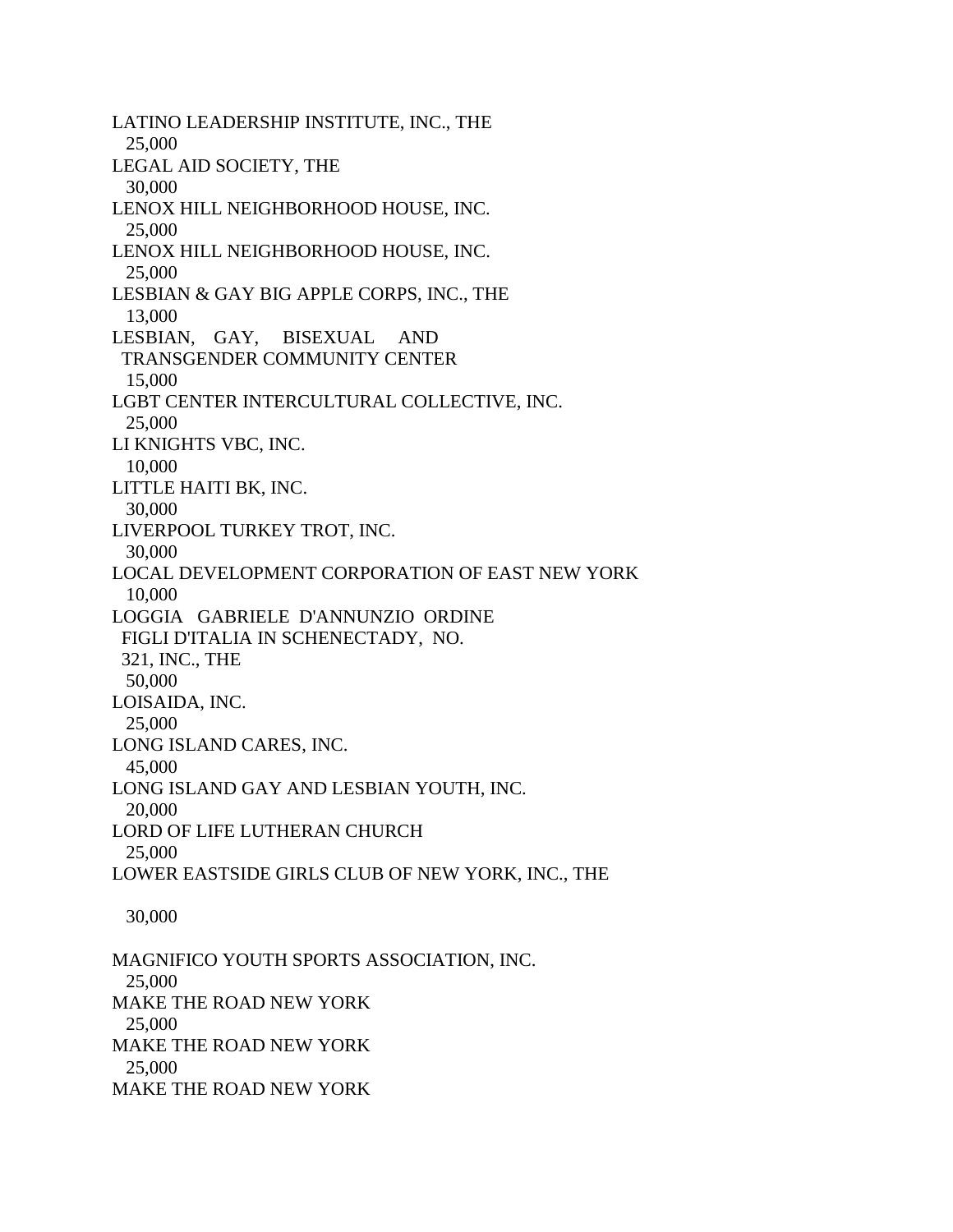40,000 MAMA FOUNDATION FOR THE ARTS, INC., THE 20,000 MANHASSET/GREAT NECK ECONOMIC OPPORTUNITY COUNCIL, INC. 25,000 MANHATTAN YOUTH RECREATION AND RESOURCES, INC. 25,000 MARY CARIOLA CHILDREN'S CENTER, INC. 50,000 MASPETH TOWN HALL, INC. 15,000 MEALS-ON-WHEELS OF NEW ROCHELLE, INC. 15,000 MENTORS INSPIRING BOYS AND GIRLS, INC. 30,000 MET COUNCIL RESEARCH & EDUCATIONAL FUND, INC. 30,000 MET COUNCIL, INC. 50,000 METRO COMMUNITY DEVELOPMENT CORPORATION 55,000 METROPOLITAN COMMUNITY GROUP, INC. 30,000 METROPOLITAN NEW YORK COORDINATING COUNCIL ON JEWISH POVERTY 50,000 METROPOLITAN NEW YORK COORDINATING COUNCIL ON JEWISH POVERTY 50,000 MIDDLETOWN DAY NURSERY ASSOCIATION, THE 20,000 MIXTECA ORGANIZATION, INC. 45,000 MOBILIZATION FOR JUSTICE, INC. 30,000 MORRISON MENTORS, INC. 60,000 MOSHOLU PRESERVATION CORPORATION 25,000 MOSHOLU-MONTEFIORE COMMUNITY CENTER, INC. 25,000 MOVEMENT OF THE CHILDREN DANCENTER, INC. 25,000 MUNA SOCIAL SERVICES, INC. 20,000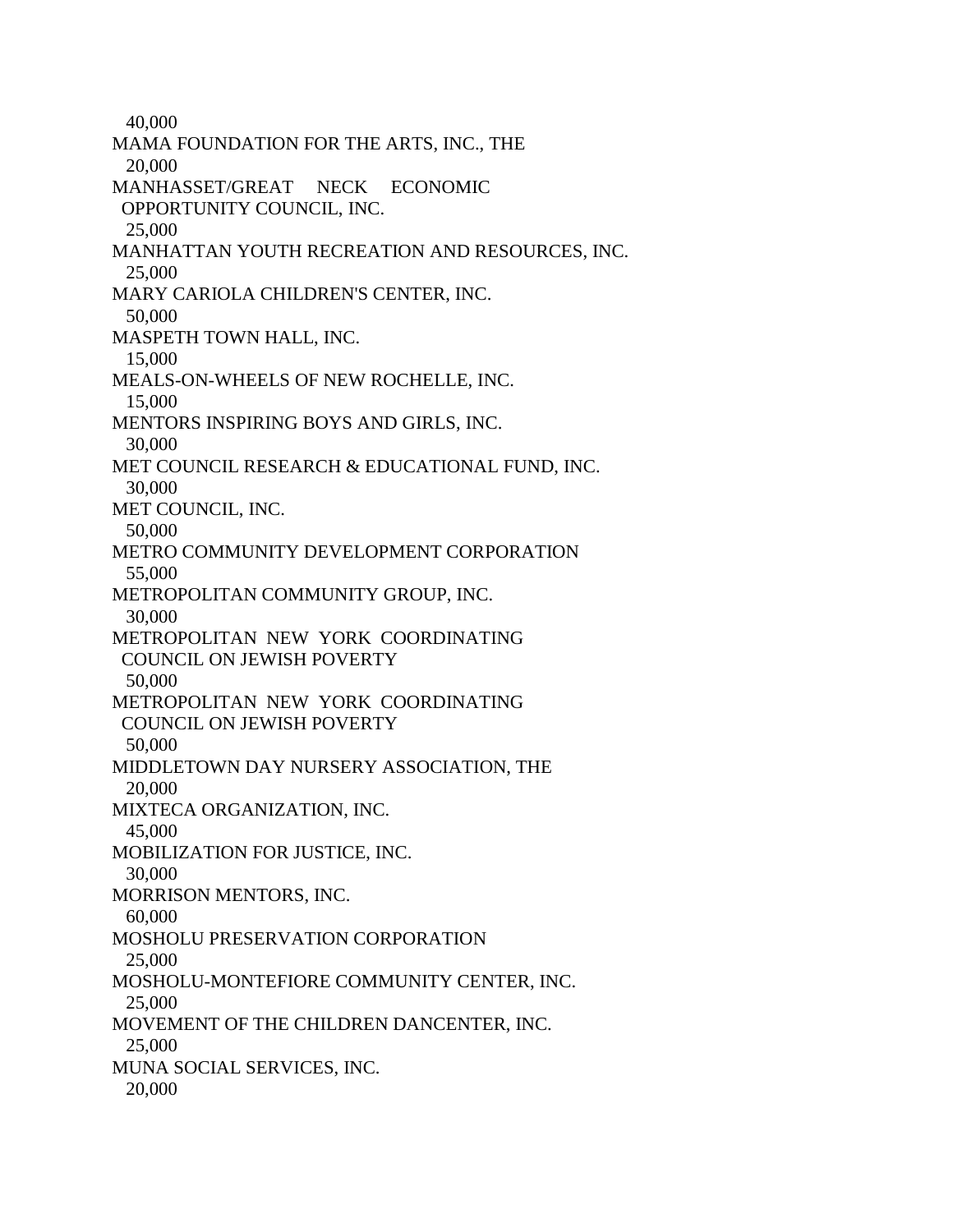MUNA SOCIAL SERVICES, INC. 50,000 MYRTLE AVENUE BROOKLYN DISTRICT MANAGEMENT ASSOCIATION, INC. 25,000 MYRTLE AVENUE DISTRICT MANAGEMENT ASSOCIATION, INC. 25,000 N Y P D'S FIGHTING FINEST, INC. 35,000 NATIONAL ASSOCIATION OF EACH ONE TEACH ONE, INC. 20,000 NATIONAL COALITION OF 100 BLACK WOMEN LONG ISLAND SUFFOLK COUNTY CHAPTER, INC. 20,000 NEIGHBORHOOD HOUSING SERVICES OF BROOKLYN CDC, INC. 25,000 NEIGHBORHOOD HOUSING SERVICES OF QUEENS CDC, INC. 20,000 NEIGHBORHOOD INITIATIVES DEVELOPMENT CORPORATION 40,000 NEW HOUR FOR WOMEN AND CHILDREN-LI, INC. 10,000 NEW CITY LIBRARY 30,000 NEW IMMIGRANT COMMUNITY EMPOWERMENT, INC. 30,000 NEW YORK AFRICAN CHORUS ENSEMBLE, INC. 30,000 NEW YORK CARES, INC. 25,000 NEW YORK CARES, INC. 35,000 NEW YORK CENTER FOR CHILDREN, THE 60,000 NEW YORK CITY DEPARTMENT OF PARKS AND RECREATION 20,000 NEW YORK CITY HOUSING AUTHORITY 75,000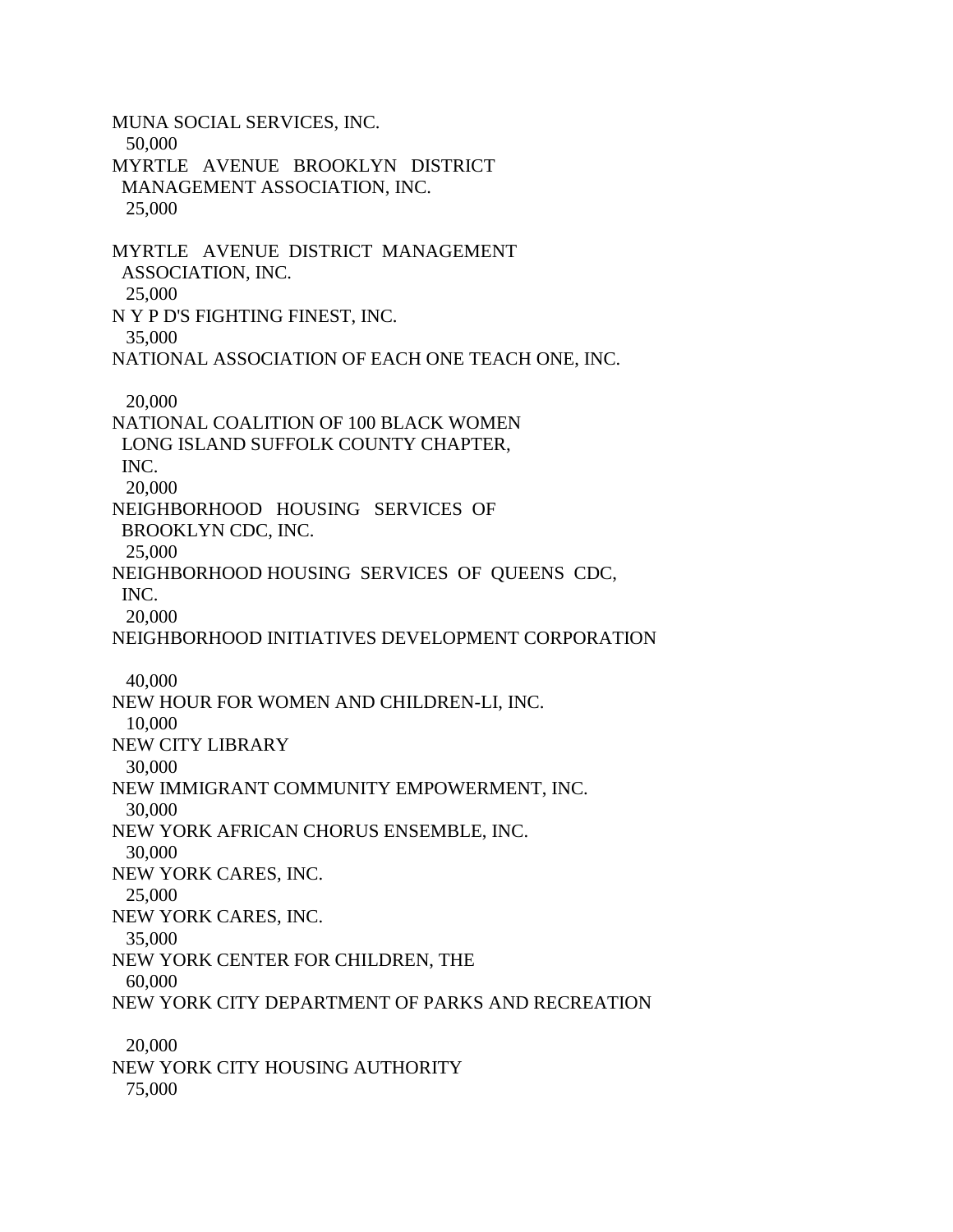NEW YORK CITY LOVE KITCHEN 75,000 NEW YORK COMMON PANTRY, INC. 150,000 NEW YORK SOFTBALL, INC. 15,000 NEW YORK UNITED JEWISH ASSOCIATION, INC. 15,000 NEWTOWN CREEK ALLIANCE INCORPORATED 25,000 NIA COMMUNITY SERVICES NETWORK, INC. 65,000 NORTH AREA MEALS ON WHEELS, INC. 25,000 NORTH BRONX NATIONAL COUNCIL OF NEGRO WOMEN CHILD DEVELOPMENT, INC. 50,000 NORTH BROOKLYN DEVELOPMENT CORPORATION 25,000 NORTHEAST BRONX DAY CARE CENTER, INC. 30,000 NORTHERN MANHATTAN IMPROVEMENT CORP. 30,000 NORTHERN WESTCHESTER HOSPITAL ASSOCIATION 35,000 NORTHWEST BUFFALO COMMUNITY CENTER, INC. 55,000 NYACK CENTER 25,000 OLA OF EASTERN LONG ISLAND, INC. 20,000 OLD 1ST WARD COMMUNITY ASSOCIATION, INC., THE 40,000 OLD STONE HOUSE OF BROOKLYN 25,000 ONONDAGA EARTH CORPS, INC. 40,000 PEOPLE IN NEED, INC. 20,000

 **RESOLVED,** That funds originally appropriated in 2021 pursuant to section 1 of chapter 53 of the laws of 2021 and reappropriated pursuant to section 1 of chapter 53 of the laws of 2022 which enacts the aid to localities budget to services and expenses of human services organizations. Such funds shall be apportioned pursuant to a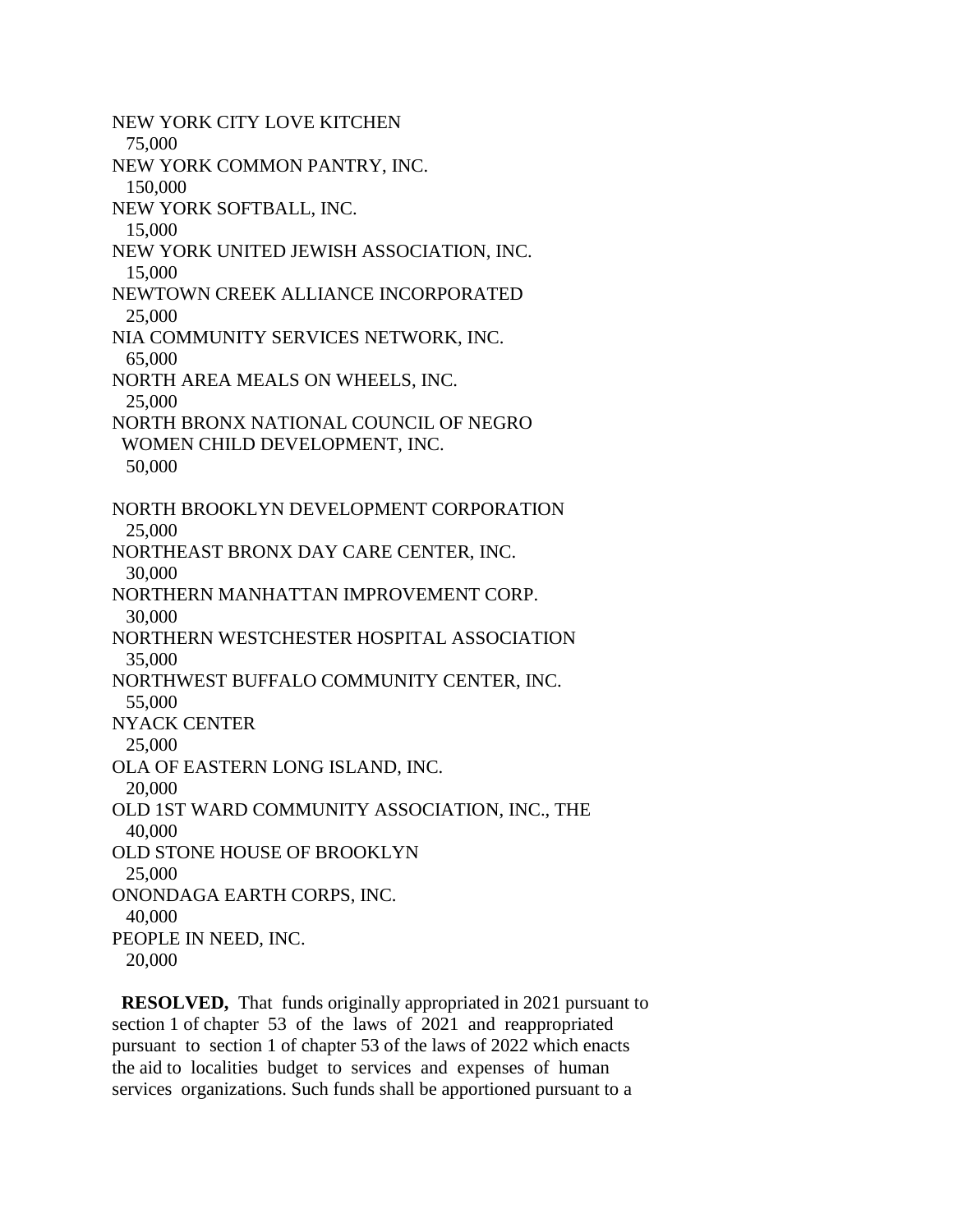plan setting forth an itemized list of grantees with the amount received by each, or the methodology for allocating such appropriation. Such plan shall be subject to the approval of the Speaker of the Assembly and the director of the budget and thereafter shall be included in a resolution calling for the expenditure of such monies, which resolution must be approved by a majority vote of all members elected to the Assembly upon a roll call vote, in accordance with the following schedule:

CHANGING THE COMMUNITY, INC. 27,500 OPEN SPACE INSTITUTE, INC. 15,000 ORCHESTRA OF THE BRONX, INC., THE 25,000 PAKISTANI AMERICAN SOCIETY OF NEW YORK 35,000 PAKISTANI AMERICAN YOUTH ORGANIZATION, INC. 20,000 PAKISTANI AMERICAN YOUTH ORGANIZATION, INC. 20,000 PARENT-CHILD RELATIONSHIP ASSOCIATION, INC. 30,000 PARENT-CHILD RELATIONSHIP ASSOCIATION, INC. 20,000 PART OF SOLUTION 75,000 PARTNERS UPLIFTING OUR DAUGHTERS AND SONS, INC. 50,000 PECONIC LAND TRUST, INCORPORATED 25,000 PELHAM ART CENTER 15,000 PESVEBI, INC. 10,000 PLAZA DEL SOL 20,000 POINT COMMUNITY DEVELOPMENT CORPORATION, THE 30,000 PORT CHESTER CARVER CENTER, INC. 15,000 PRIDE CENTER OF STATEN ISLAND, INC. 15,000 PROJECT GET BACK ON YOUR FEET, INC . 20,000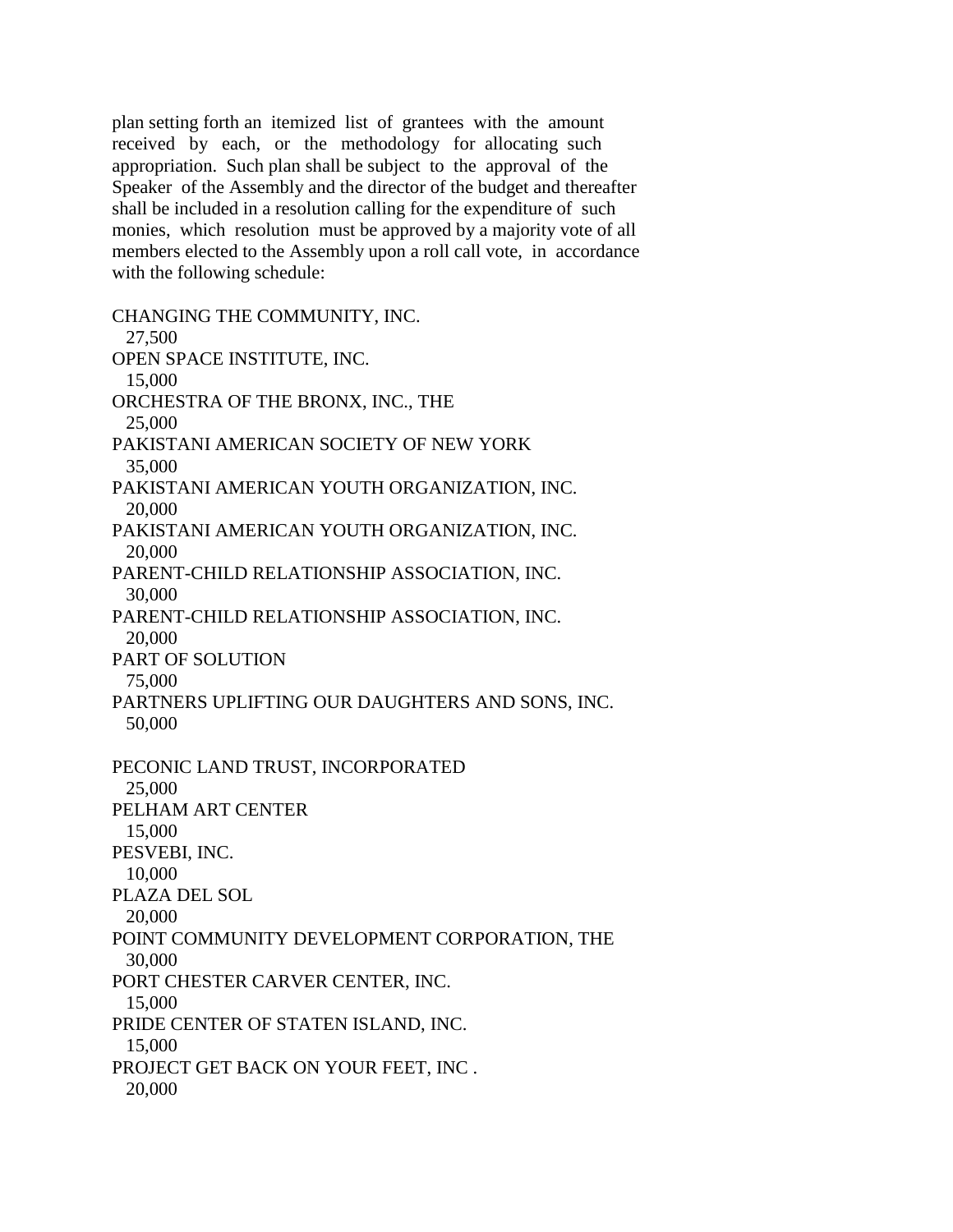PROSPECT HEIGHTS NEIGHBORHOOD DEVELOPMENT COUNCIL, INC. 25,000 PUERTO RICAN COALITION FOR A BETTER COMMUNITY, INC. 20,000 QUEENS COMMUNITY HOUSE, INC. 25,000 QUEENS COMMUNITY HOUSE, INC. 25,000 QUEST YOUTH ORGANIZATION, INC. 20,000 REALITY HOUSE, INC. 40,000 RED HOOK INITIATIVE, INC. 30,000 RESTORE OUR COMMUNITY CORPORATION, INC. 10,000 RISEBORO COMMUNITY PARTNERSHIP, INC. 20,000 RISEBORO COMMUNITY PARTNERSHIP, INC. 25,000 RISING TIDE EFFECT, INC. 15,000 ROCHESTER FAMILY MISSION 20,000 ROCKAWAY DEVELOPMENT AND REVITALIZATION CORPORATION 30,000 ROCKLAND FARM ALLIANCE, INC. 25,000 ROME ART AND COMMUNITY CENTER 15,000 ROSEDALE JETS FOOTBALL ASSOCIATION INC. 20,000 ROZA PROMOTIONS INC 20,000 S.T.R.O.N.G. YOUTH, INC. 60,000 SAMUEL FIELD YM & YWHA, INC. 15,000 SAMUEL FIELD YM & YWHA, INC. 50,000 SARANAC YOUTH CENTER 20,000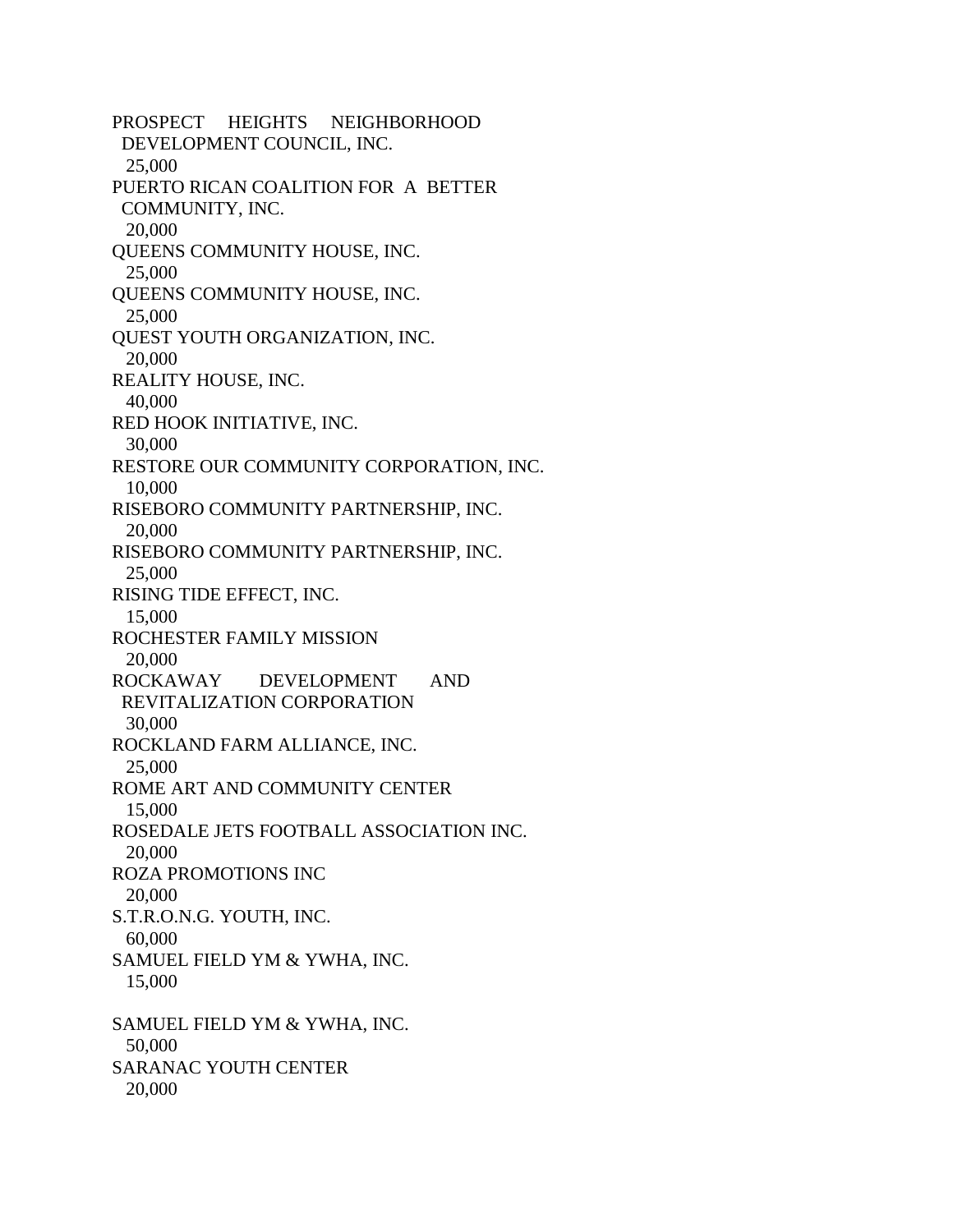SBH COMMUNITY SERVICE NETWORK, INC. 25,000 SCARSDALE-EDGEMONT FAMILY COUNSELING SERVICE 25,000 SCHENECTADY INNER CITY MINISTRY 25,000 SCHOOL SISTERS OF NOTRE DAME EDUCATIONAL CENTER, INC. 25,000 SCO FAMILY OF SERVICES 15,000 SEEDS OF LIVING EDUCATION, INC. 15,000 SENECA-BABCOCK COMMUNITY ASSOCIATION, INC. 10,000 SEVENTH REGIMENT ARMORY CONSERVANCY, INC. 25,000 SHALOM TASK FORCE, INC. 20,000 SHARING SHELF, INC, THE 15,000 SHIELD OF DAVID, INC. 25,000 SHOREFRONT JEWISH COMMUNITY COUNCIL, INC. 10,000 SHOWING HEARTS FOUNDATION, INC., THE 30,000 SHOWING HEARTS FOUNDATION, INC., THE 50,000 SID JACOBSON JEWISH COMMUNITY CENTER 25,000 SISTER TO SISTER INTERNATIONAL, INCORPORATED 25,000 SLEEPY COFFEE, TOO, INC. 25,000 SOLVAY TIGERS ATHLETIC CLUB, INC. 45,000 SOUTH BRONX OVERALL ECONOMIC DEVELOPMENT CORPORATION 25,000 SOUTH SHORE CHILD GUIDANCE ASSOCIATION INCORPORATED 70,000 SOUTHEAST QUEENS WRESTLING ASSOCIATION 25,000 SOUTHSIDE UNITED HOUSING DEVELOPMENT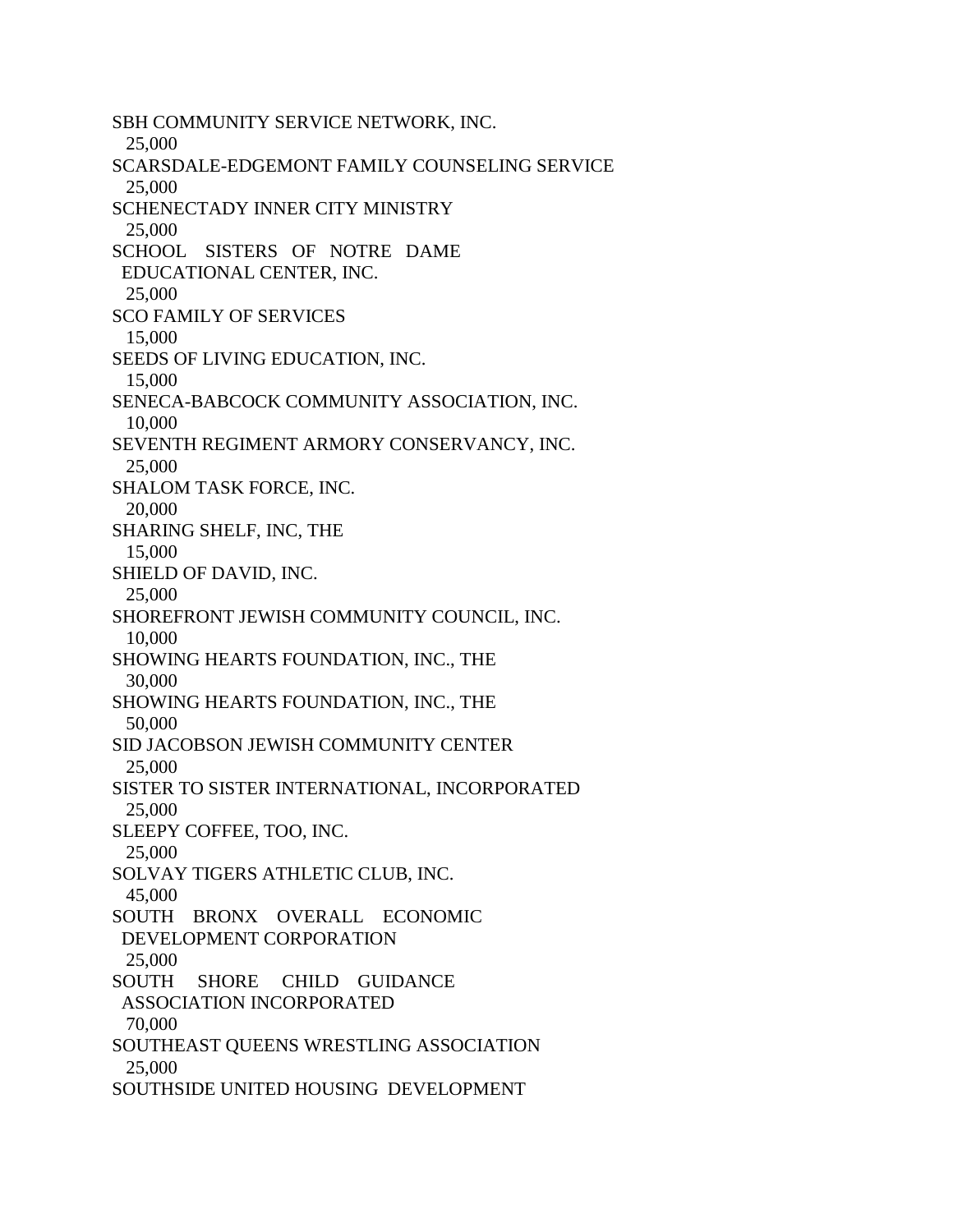FUND CORPORATION 50,000 ST. NICKS ALLIANCE CORP. 25,000 ST. PAULS COMMUNITY BAPTIST CHURCH 20,000 STATEN ISLAND INTERFAITH & COMMUNITY LONG TERM RECOVERY ORG. 25,000 STEFFI NOSSEN DANCE FOUNDATION, INC. 35,000 STEM ALLIANCE OF LARCHMONT-MAMARONECK, INC. 90,000 SULLIVAN CATSKILLS REGIONAL FOOD HUB, INC. 50,000 SUNNYSIDE COMMUNITY SERVICES, INC. 100,000 SUNNYSIDE DISTRICT MANAGEMENT ASSOCIATION, INC. 25,000 SUNSET SPARK, INC. 20,000 SUNSHINE CENTER, INC., THE 10,000 SWEET IDA MAE'S 25,000 SWIM STRONG FOUNDATION, INC. 15,000 TENDER STEPS OF NEW YORK, INC. 10,000 THE ROOT FARM, INC. 10,000 THEATRE OF YOUTH COMPANY, INC. 40,000 THEODORE ROOSEVELT COUNCIL, INC., BOY SCOUTS OF AMERICA 20,000 TOWN OF AMHERST 36,000 TOWN OF CHEEKTOWAGA 50,000 TOWN OF DEERFIELD 30,000 TOWN OF FLOYD 30,000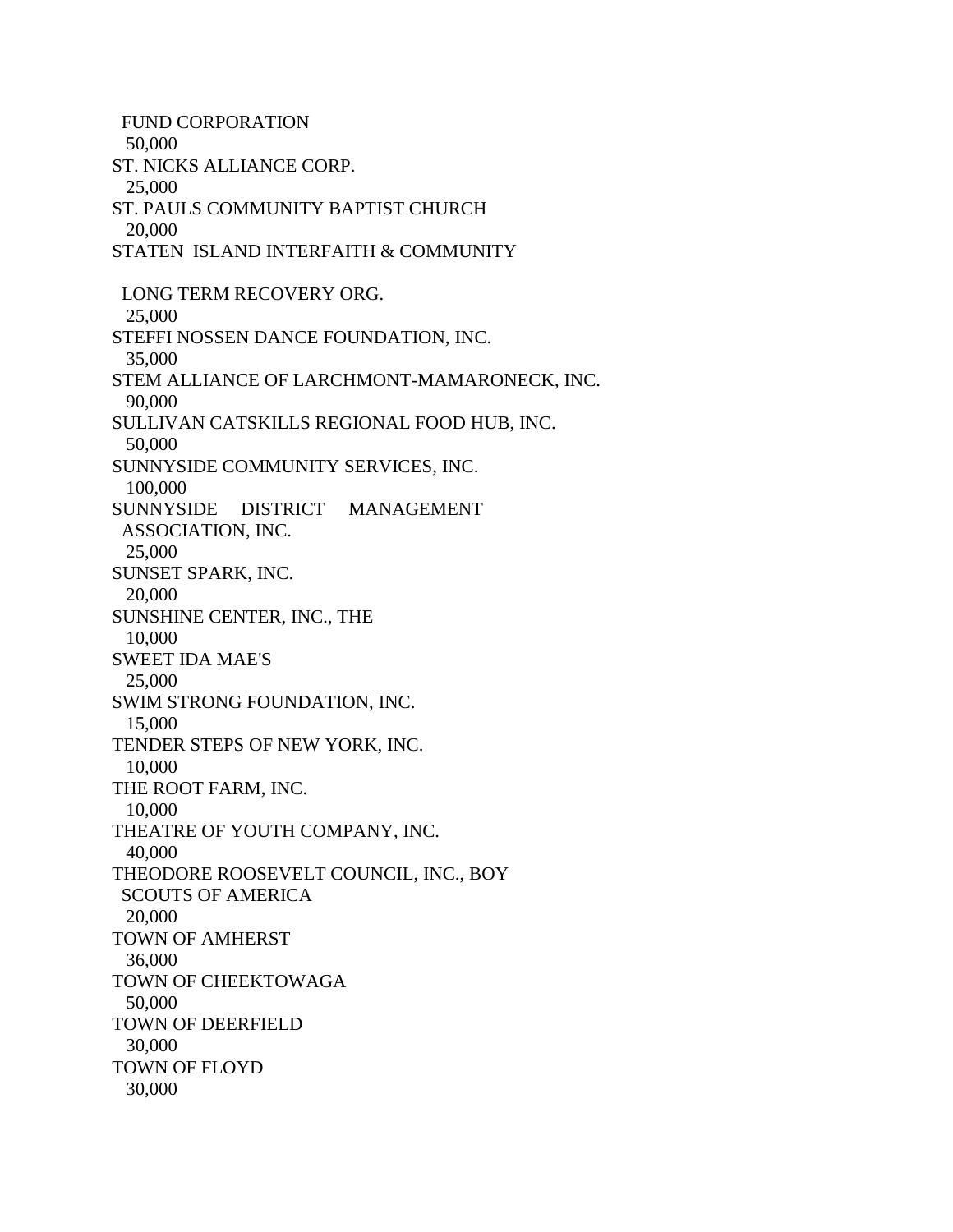TOWN OF HAMBURG 50,000 TOWN OF MARCY 30,000 TOWN OF NISKAYUNA 25,000 TOWN OF WALLKILL BOYS AND GIRLS CLUB, INC. 25,000 TOWN OF WHITESTOWN 30,000 TRAIL BLAZERS CAMPS 25,000 TRANSITIONAL SERVICES FOR NEW YORK, INC. 25,000 TRAVIS FOURTH OF JULY CELEBRATION COMMITTEE, INC., THE 25,000 TSQ, INC . 35,000 UNION SETTLEMENT ASSOCIATION, INC. 50,000 UNITED CHINESE ASSOCIATION OF BROOKLYN, INC. 20,000 UNITED CHINESE ASSOCIATION OF BROOKLYN, INC. 10,000 UNITED CHINESE ASSOCIATION OF BROOKLYN, INC. 30,000 UNITED WAY OF GREATER ROCHESTER AND THE FINGER LAKES, INC. 115,000 UNITED WAY OF SULLIVAN COUNTY, INC. 30,000 UNIVERSITY DISTRICT COMMUNITY DEVELOPMENT ASSOCIATION, INC. 55,000 UNIVERSITY SETTLEMENT SOCIETY OF NEW YORK 25,000 UPBEAT NYC, INC. 25,000 URBAN JUSTICE CENTER 15,000 URBAN LEAGUE OF ROCHESTER, NY, INC. 25,000 VANDERHEYDEN HALL, INC . 25,000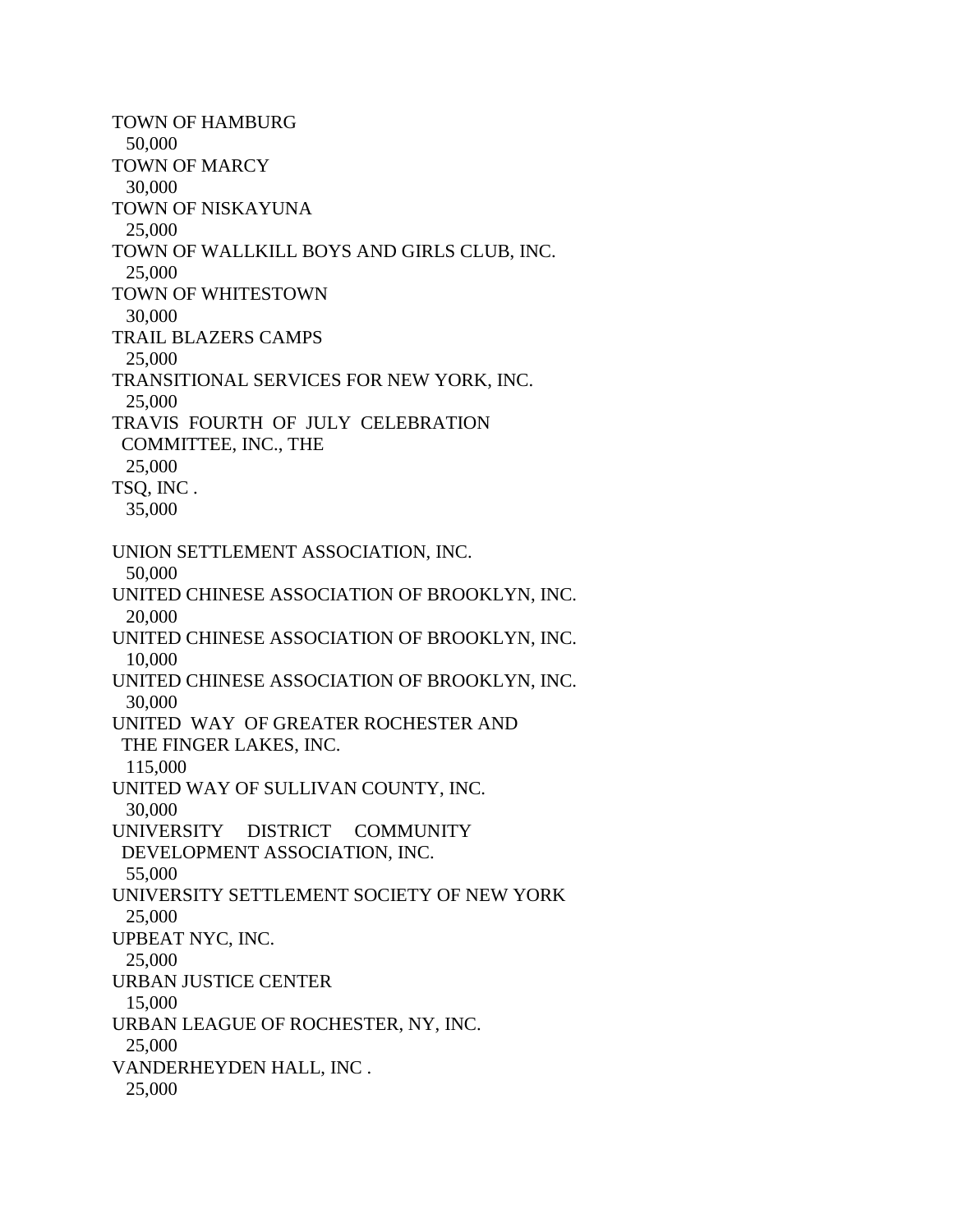VICTORY SPORTS GLOBAL OUTREACH, INC. 30,000 VILLAGE OF BLASDELL 30,000 VILLAGE OF HAMBURG 20,000 VILLAGE OF HEMPSTEAD POLICE ACTIVITY LEAGUE, INC. 25,000 VILLAGE OF SLOAN 15,000 VILLAGE OF WEST HAVERSTRAW 30,000 VISION URBANA, INC. 25,000 VISITING NURSE SERVICE OF NEW YORK HOME CARE II 25,000 VOCES LATINAS CORPORATION 25,000 WASHINGTON HEIGHTS-INWOOD PRESERVATION & RESTORATION CORP. 10,000 WE STAY - NOS QUEDAMOS 25,000 WEST HARLEM GROUP ASSISTANCE, INCORPORATED 25,000 WEST INDIAN AMERICAN DAY CARNIVAL ASSOCIATION 10,000 WESTCHESTER COMMUNITY ACTION PROGRAM 35,000 WESTCHESTER COMMUNITY OPPORTUNITY PROGRAM, INC. 50,000 WILTON FOOD PANTRY 15,000 WOMEN EMPOWERMENT COALITION OF NYC, INC. 20,000 WOMEN EMPOWERMENT COALITION OF NYC, INC. 25,000 WOMEN'S ENTERPRISE DEVELOPMENT CENTER, INC. 30,000 WOODHAVEN RESIDENTS BLOCK ASSOCIATION, INC. 25,000 WOODSIDE ON THE MOVE 25,000 WORKERS DEFENSE LEAGUE, INC.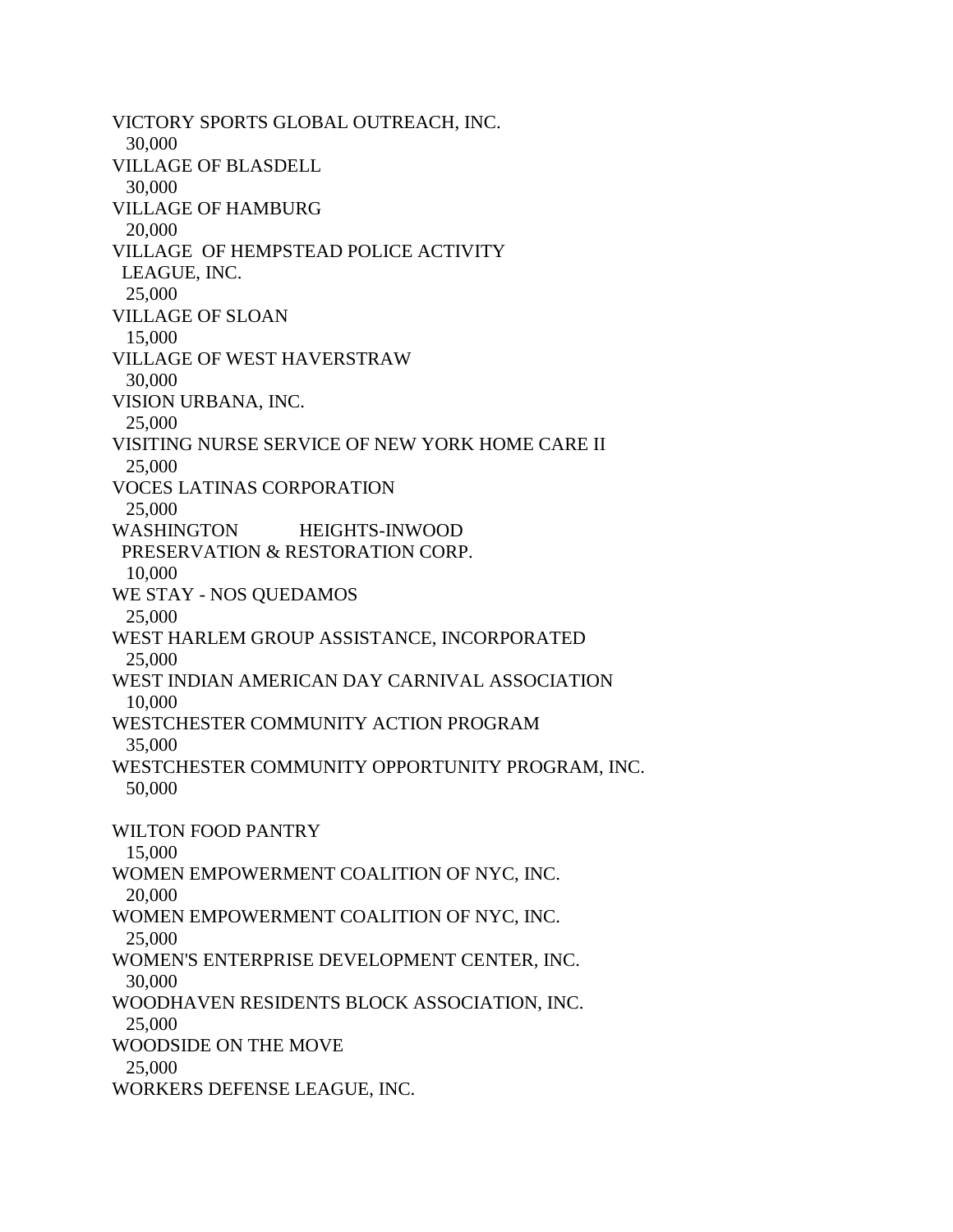10,000 Y-COP OF MOUNT VERNON, INC. 30,000 YESHIVA UNIVERSITY - CARDOZO SCHOOL OF LAW 20,000 YOUNG AIRMANS ASSOCIATION, INC., THE 20,000 YOUNG MEN'S AND YOUNG WOMEN'S HEBREW ASSOCIATION OF THE BRONX 50,000 YOUNG MEN'S AND YOUNG WOMEN'S HEBREW ASSOCIATION, THE 25,000 YOUNG MEN'S CHRISTIAN ASSOCIATION BUFFALO NIAGARA 25,000 YOUNG MEN'S CHRISTIAN ASSOCIATION OF CENTRAL NEW YORK 25,000 YOUNG MEN'S CHRISTIAN ASSOCIATION OF GREATER NEW YORK 25,000 YOUNG MEN'S CHRISTIAN ASSOCIATION OF GREATER NEW YORK 20,000 YOUNG MEN'S CHRISTIAN ASSOCIATION OF GREATER NEW YORK 25,000 YOUNG MEN'S CHRISTIAN ASSOCIATION OF GREATER NEW YORK 15,000 YOUNG MEN'S CHRISTIAN ASSOCIATION OF GREATER NEW YORK 30,000 YOUNG MEN'S CHRISTIAN ASSOCIATION OF GREATER NEW YORK 15,000 YOUNG MEN'S CHRISTIAN ASSOCIATION OF LONG ISLAND, INCORPORATED, THE 25,000 YOUNG MEN'S CHRISTIAN ASSOCIATION OF PLATTSBURGH, NEW YORK, THE 20,000 YOUTH MINISTRIES FOR PEACE & JUSTICE, INC. 30,000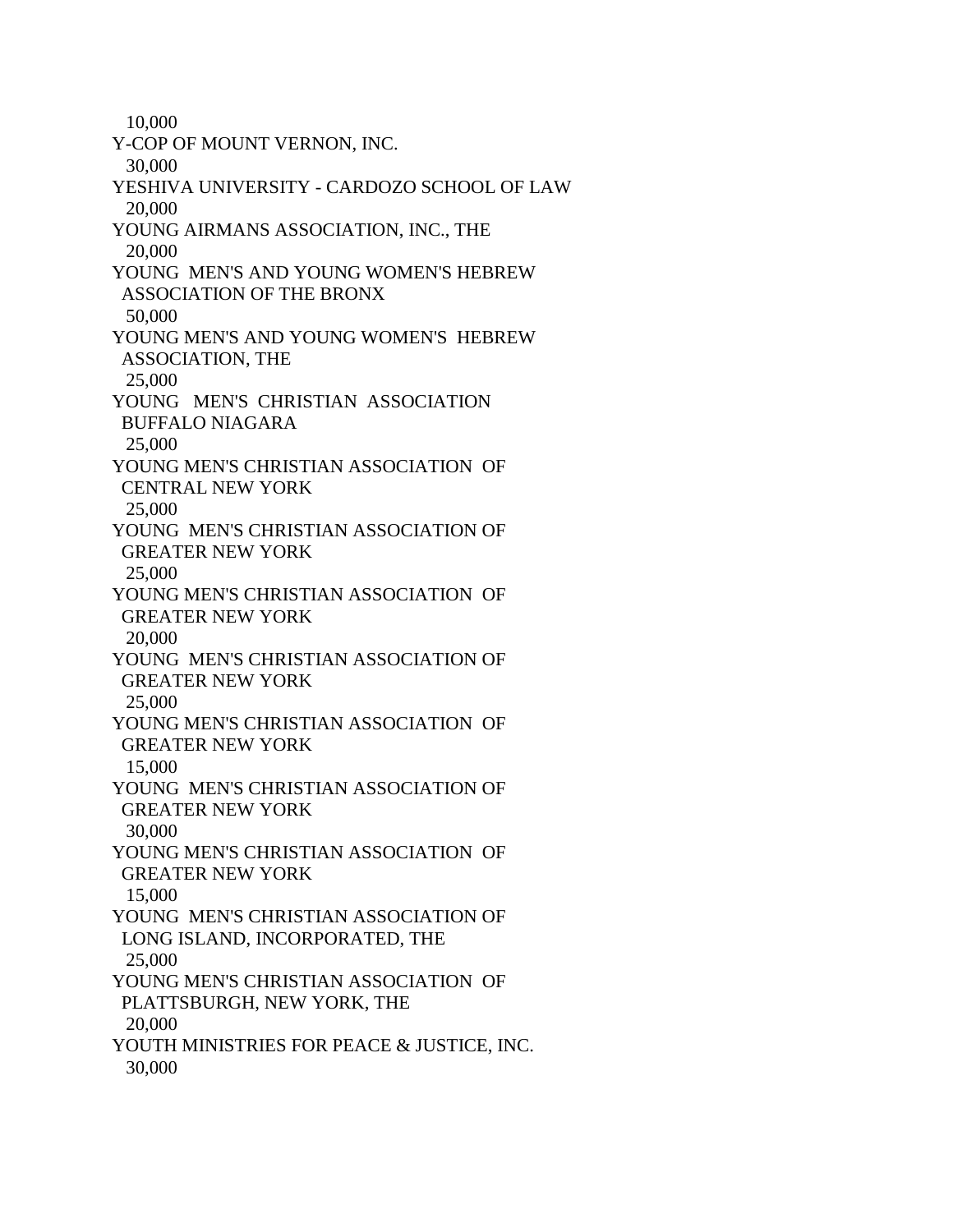**RESOLVED,** That funds originally appropriated in 2012 pursuant to section 1 of chapter 53 of the laws of 2012 and reappropriated pursuant to section 1 of chapter 53 of the laws of 2022 which enacts the aid to localities grants in aid to certain not-for-profit institutions in support of after school programs and services. Such funds shall be apportioned pursuant to a plan setting forth an itemized list of grantees with the amount received by each, or the methodology for allocating such appropriation. Such plan shall be subject to the approval of the speaker of the assembly and the director of the budget and thereafter shall be included in a resolution calling for the expenditure of such monies, which resolution must be approved by a majority vote of all members elected to the Assembly upon a roll call vote, in accordance with the following schedule:

ASIAN AMERICANS FOR EQUALITY, INC. 20,000 BRONX BETHANY COMMUNITY CORPORATION 50,000 COMMUNITY LEAGUE OF THE HEIGHTS, INC. 30,000 GREATER RIDGEWOOD YOUTH COUNCIL, INC., THE 30,000 KINGS BAY YM-YWHA, INC. 80,000 KINGS BAY YOUTH ORGANIZATION, INC. 10,000 LEFRAK COMMUNITY YOUTH AND ADULT ACTIVITIES ASSOCIATION, INC. 20,000 LUCAS'S FITNESS LAB, INC. 25,000 MANHATTAN YOUTH RECREATION AND RESOURCES, INC. 30,000 NEST MUSIC CONSERVATORY, INC. THE 50,000 ONE STOP RICHMOND HILL COMMUNITY CENTER, INC. 25,000 SACRED HEART CATHOLIC CHURCH 25,000 SOUTHERN COMMUNITY DEVELOPMENT CORPORATION 25,000 TANIMA PRODUCTIONS, INC. 30,000 WILLIAMSBRIDGE NAACP E.C.E.C., INC. 50,000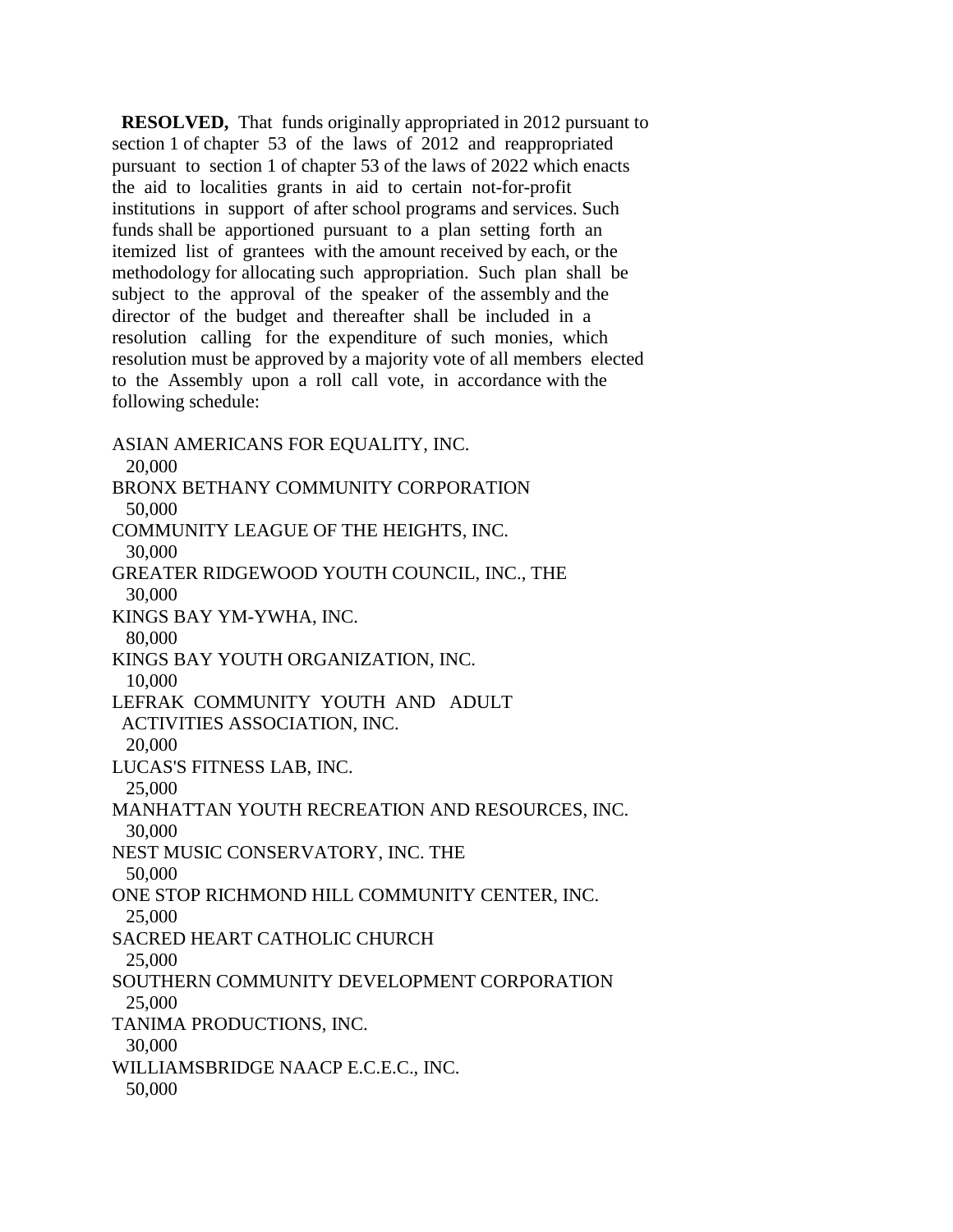## YOUNG MEN'S CHRISTIAN ASSOCIATION OF GREATER NEW YORK 1,000,000

 **RESOLVED,** That pursuant to and as required by moneys appropriated in section 1 of chapter 53 of the laws of 2022 which enacts the aid to localities budget to services and expenses of criminal justice organizations and municipal entities. Such funds shall be apportioned pursuant to a plan setting forth an itemized list of grantees with the amount received by each, or the methodology for allocating such appropriation. Such plan shall be subject to the approval of the Speaker of the Assembly and the director of the budget and thereafter

shall be included in a resolution calling for the expenditure of such monies, which resolution must be approved by a majority vote of all members elected to the Assembly upon a roll call vote, in accordance with the following schedule:

ALERT PARTNERSHIP, INC. 25,000 ALERT PARTNERSHIP, INC. 25,000 ALLERTON AVENUE HOMEOWNERS AND TENANTS ASSOCIATION, INC. 20,000 ARAB-AMERICAN FAMILY SUPPORT CENTER, INC., THE 25,000 AVENUES FOR JUSTICE, INC. 20,000 BACK TO BASICS OUTREACH MINISTRIES, INC. 10,000 BRIDGE MULTICULTURAL AND ADVOCACY PROJECT, INC., THE 20,000 BRONX COMMUNITY FOUNDATION, INC., THE 25,000 BRONX COUNCIL ON THE ARTS INCORPORATED, THE 25,000 BROOKLYN LEGAL SERVICES CORPORATION A 25,000 BROOKLYN LEGAL SERVICES, INC. 30,000 BROWNSVILLE THINK TANK MATTERS, INC. 25,000 CENTRAL BROOKLYN ECONOMIC DEVELOPMENT CORPORATION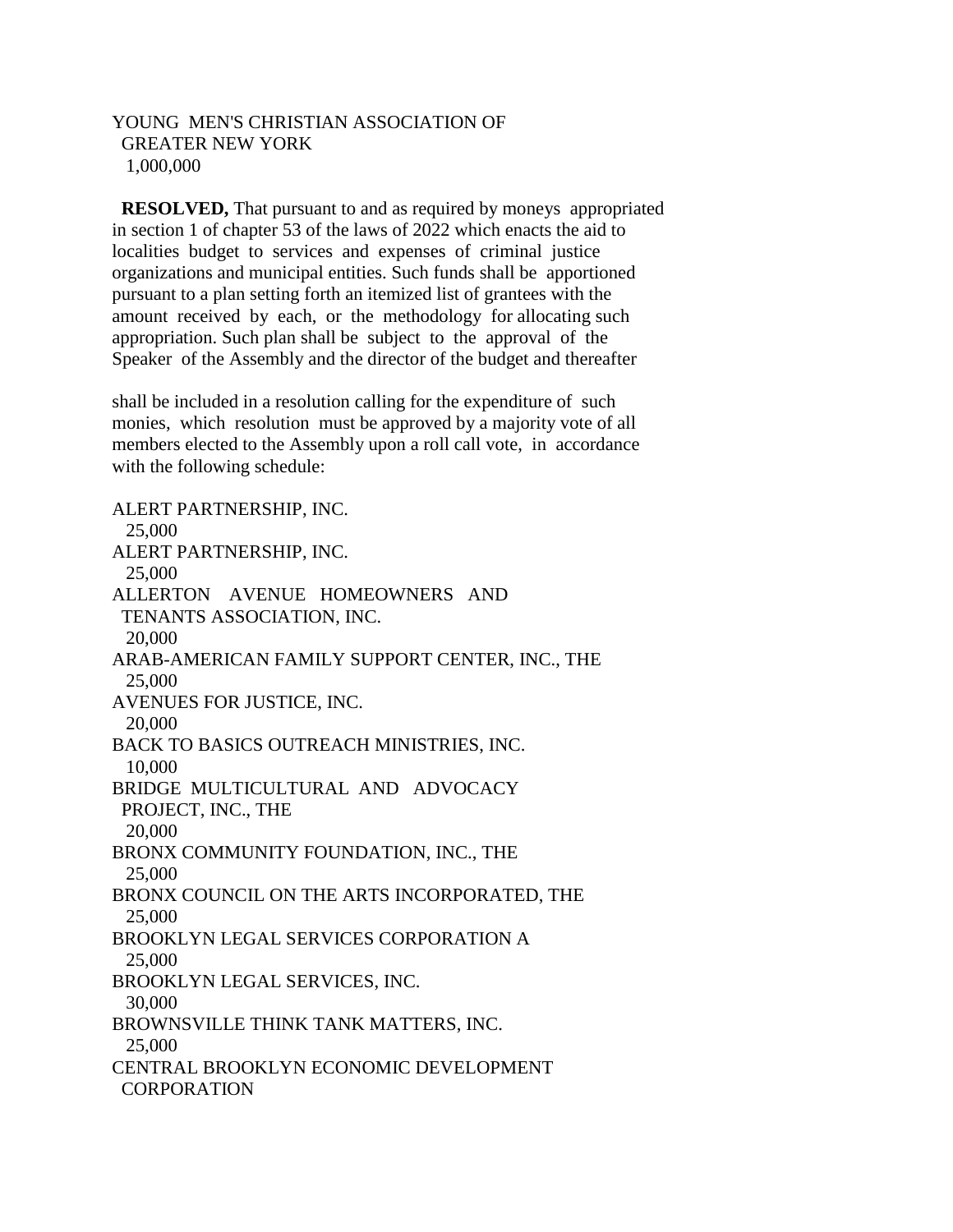20,000 CENTRAL FAMILY LIFE CENTER, INC., THE 25,000 CITY OF WATERVLIET 25,000 CLINTON COUNTY SHERIFF DEPARTMENT 40,000 EAC, INC. 40,000 EAST FLATBUSH VILLAGE, INC. 50,000 EAST HARLEM NEIGHBORHOOD BASED ALLIANCE CORPORATION 20,000 ELITE LEARNERS, INC. 15,000 FLORAL PARK POLICE DEPARTMENT 45,000 FORTUNE SOCIETY, INC., THE 50,000 FUND FOR THE CITY OF NEW YORK, INC. 15,000 GETHSEMANE MISSIONARY BAPTIST CHURCH 35,000 GETTING OUT AND STAYING OUT, INC. 25,000 HARLEM MOTHERS STOP ANOTHER VIOLENT END, INC. 10,000 HOPE INITIATIVES CDC, INC. 25,000 HOWARD BEACH CIVILIAN OBSERVATION PATROL, INC. 10,000 HUDSON VALLEY HUMANE SOCIETY FOR THE PREVENTION OF CRUELTY TO ANIMALS 25,000 JOHN F. FINN INSTITUTE FOR PUBLIC SAFETY, INC., THE 75,000 JUSTICE FOR FAMILIES 50,000 JUSTICE INNOVATION, INC. 30,000 KING OF KINGS FOUNDATION, INC. 40,000 L.I.F.E. CAMPS INCORPORATED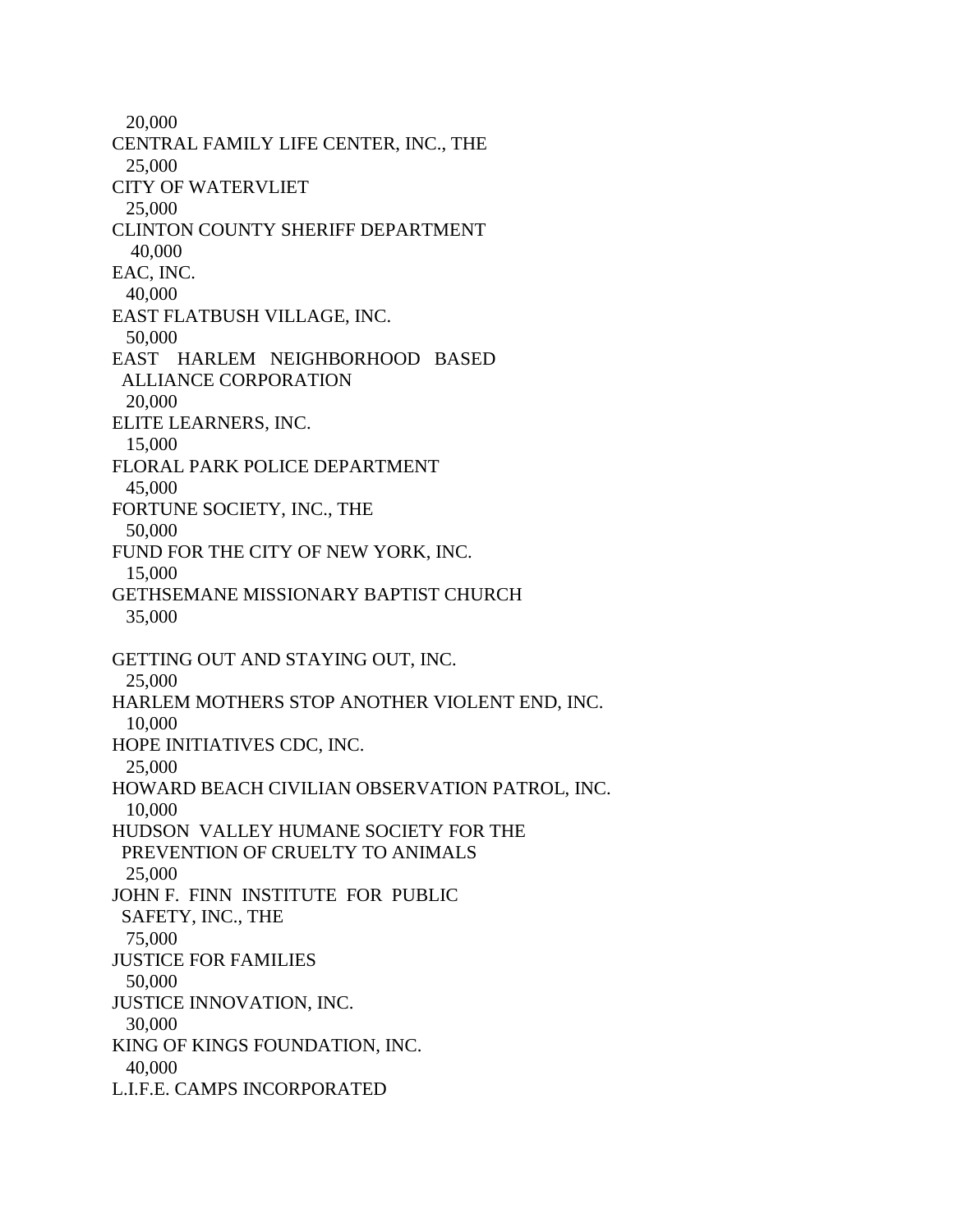40,000 LATINO YOUTH DEVELOPMENT AND RESOURCE CENTER, INC. 27,500 LEGAL ACTION CENTER OF THE CITY OF NEW YORK, INC. 50,000 LSNY - BRONX CORPORATION 25,000 MECHANICVILLE AREA COMMUNITY SERVICES CENTER, INC. 20,000 MELQUAIN JATELLE ANDERSON FOUNDATION, INC. 15,000 MOBILE FOR JUSTICE, INC. 10,000 NEIGHBORHOOD INITIATIVES DEVELOPMENT **CORPORATION**  35,000 NETWORK SUPPORT SERVICES, INCORPORATED 50,000 NEW YORK CITY HOUSING AUTHORITY 20,000 NORTHERN MANHATTAN IMPROVEMENT CORPORATION 30,000 PACE UNIVERSITY 40,000 QUEENS JEWISH COMMUNITY COUNCIL, INC. 25,000 QUEENS LAW ASSOCIATES NOT-FOR-PROFIT CORPORATION 10,000 QUEENS ROYAL PRIEST HOOD, INC. 15,000 RETREAT, INC. 10,000 STREET CORNER RESOURCES, INC. 15,000 TOURO UNIVERSITY - JACOB D. FUCHSBERG LAW CENTER 80,000 TOWN OF AMHERST POLICE DEPARTMENT 45,000 TOWN OF TONAWANDA 37,000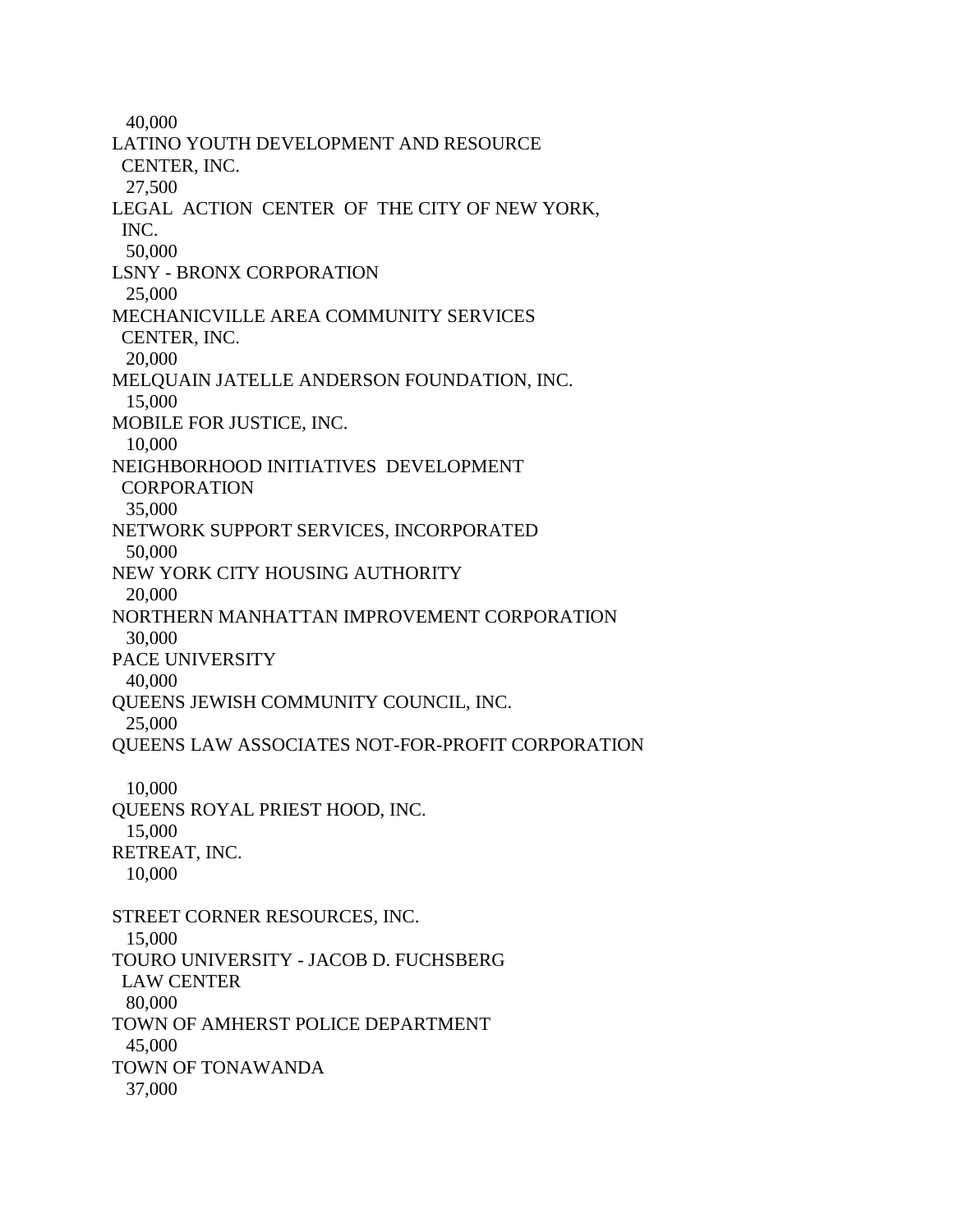VALLEY STREAM CIVILIAN PATROL, INC. 10,000 VILLAGE OF DOBBS FERRY 25,000 VOLUNTEER LAWYERS PROJECT OF CNY, INC. 15,000 W.A.R.M., INC. 10,000 WHAT ABOUT THE CHILDREN, INC. 10,000 WILDCAT SERVICE CORPORATION 100,000 YONKERS POLICE DEPARTMENT 100,000 YOUTH L.I.F.E. SUPPORT NETWORK, INC. 50,000 YWCA OF BROOKLYN, INC., THE 30,000

 **RESOLVED,** That pursuant to and as required by moneys appropriated in section 1 of chapter 53 of the laws of 2022 which enacts the aid to localities budget to services and expenses of health programs and providers. Such funds shall be apportioned pursuant to a plan setting forth an itemized list of grantees with the amount received by each, or the methodology for allocating such appropriation. Such plan shall be subject to the approval of the Speaker of the Assembly and the director of the budget and thereafter shall be included in a resolution calling for the expenditure of such monies, which resolution must be approved by a majority vote of all members elected to the Assembly upon a roll call vote, in accordance with the following schedule:

ACADEMY OF MEDICAL & PUBLIC HEALTH SERVICES, INC. 40,000 AIDS SERVICE CENTER OF LOWER MANHATTAN, INC. 10,000 AIDS SERVICE CENTER OF LOWER MANHATTAN, INC. 15,000 AIDS SERVICE CENTER OF LOWER MANHATTAN, INC. 10,000 APICHA COMMUNITY HEALTH CENTER 10,000 APICHA COMMUNITY HEALTH CENTER 15,000 ASIAN AMERICANS FOR EQUALITY, INC.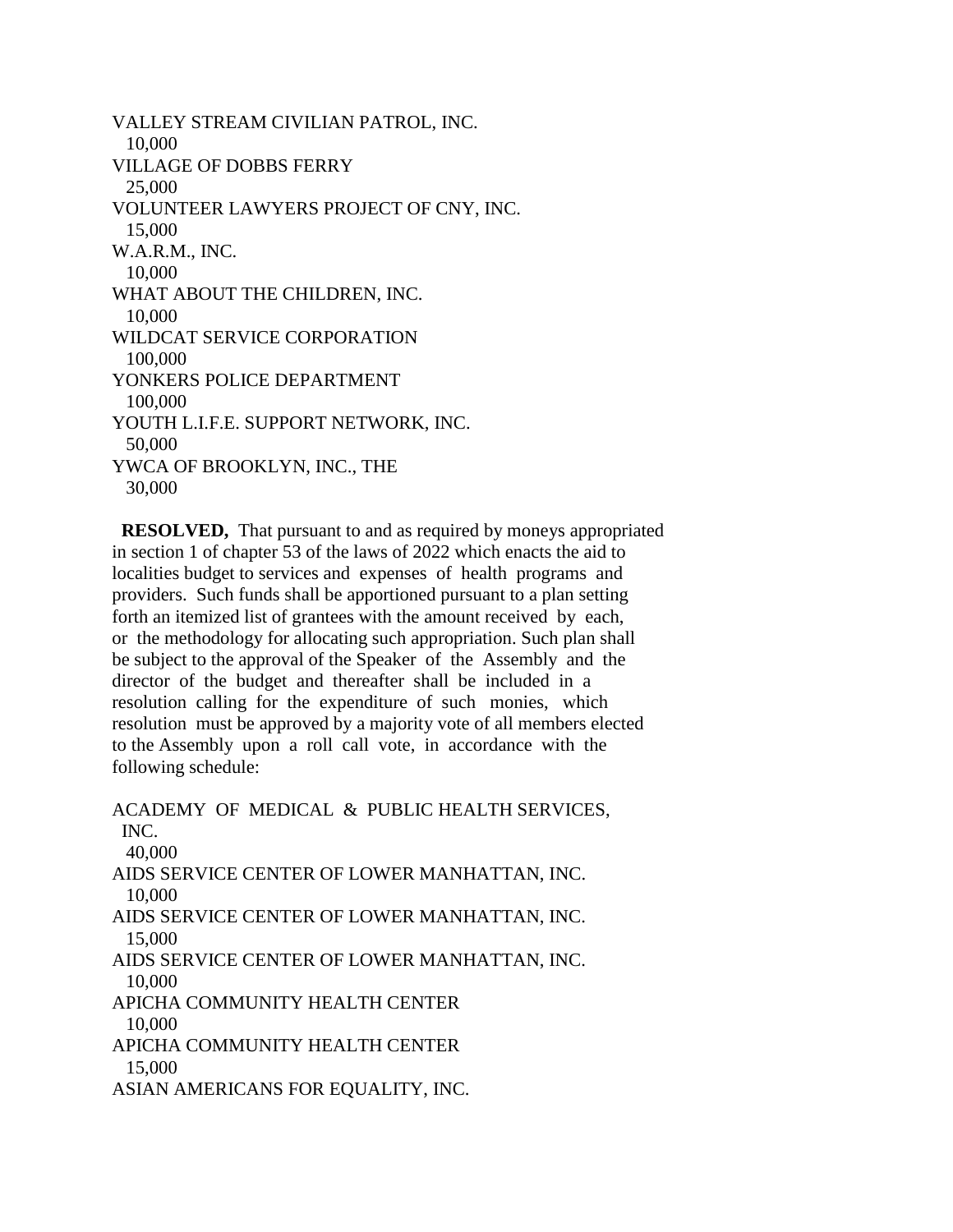50,000

BLACK NURSES COALITION, INC. 25,000 BRINGING THE PEACE INCORPORATED 10,000 CAPITOL DISTRICT MANAGEMENT ASSOCIATION, INC. 10,000 CENTRAL NEW YORK LYME AND TICK BORNE DISEASE ALLIANCE, INC. 18,000 CHARLES B. WANG COMMUNITY HEALTH CENTER, INC. 25,000 CLINTON COUNTY NYSARC, INC. 20,000 COMMUNITY HEALTH CENTER OF BUFFALO, INC. 10,000 COUNCIL FOR PREVENTION, INC. 55,000 E JOY COMMUNITY RESOURCE CENTER, INCORPORATED 25,000 HARLEM CONGREGATIONS FOR COMMUNITY IMPROVEMENT, INC. 10,000 ICIRCLE SERVICES OF THE FINGER LAKES, INC. 100,000 JERICHO ROAD MINISTRIES, INC. 10,000 LA NUEVA ESPERANZA, INC. 25,000 LENOX HILL NEIGHBORHOOD HOUSE, INC. 25,000 MAKE THE ROAD NEW YORK 55,000 MEDICARE RIGHTS CENTER, INC. 25,000 MEDICARE RIGHTS CENTER, INC. 15,000 MORRIS HEIGHTS HEALTH CENTER, INC. 30,000 NASRY MICHELEN FOUNDATION 25,000 NATIONAL COMMITTEE FOR FURTHERANCE OF JEWISH EDUCATION 25,000 NEIGHBORHOOD HOUSING SERVICES OF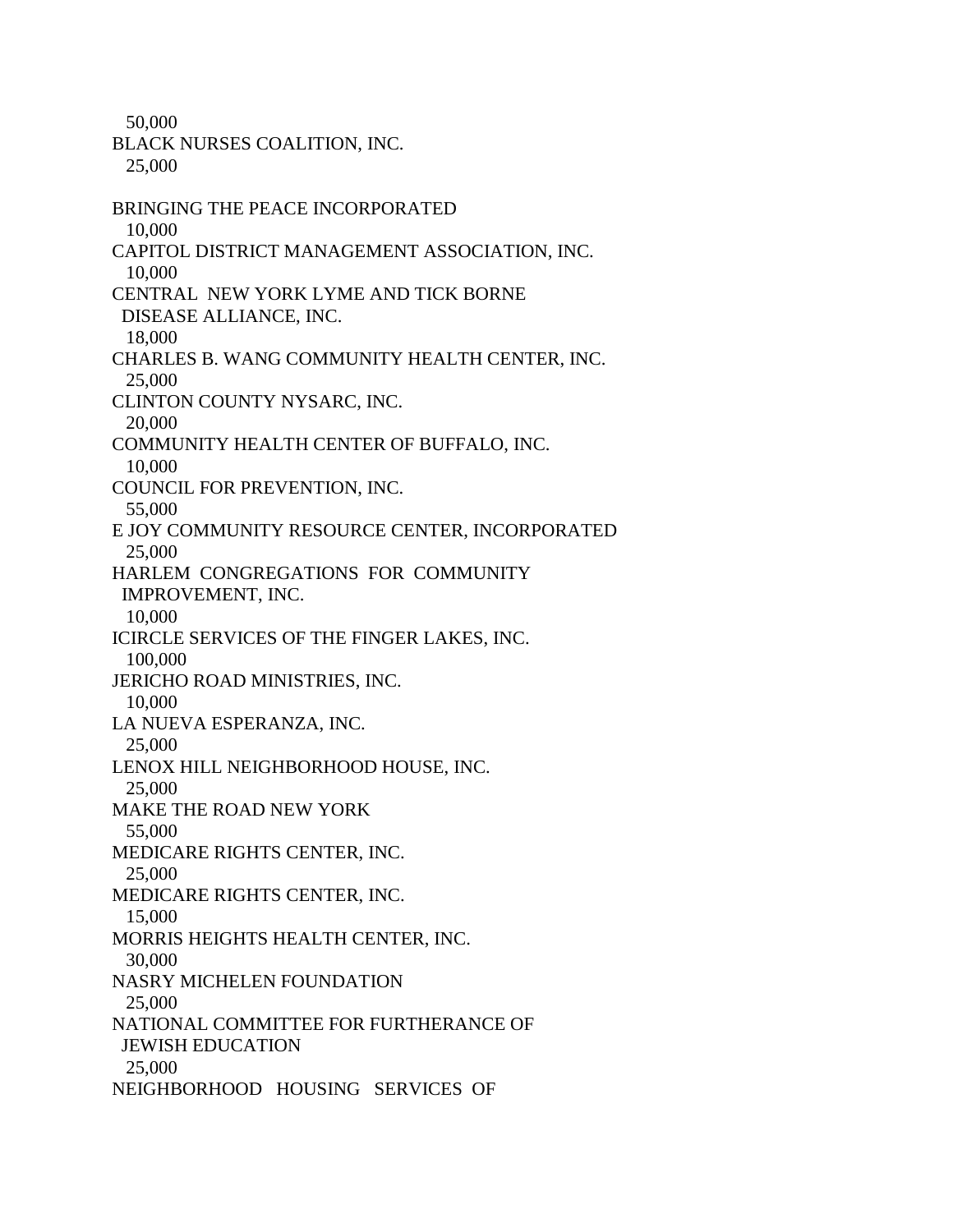BROOKLYN CDC, INC. 45,000 NEIGHBORHOOD HOUSING SERVICES OF BROOKLYN CDC, INC. 10,000 NEW YORK STATE SICKLE CELL ADVOCACY NETWORK, INC. 30,000 NORTH AREA VOLUNTEER AMBULANCE CORP, INC. 22,000 PRASAD CHILDREN'S DENTAL HEALTH PROGRAM, INC. 10,000 ROCKLAND COUNTY PRIDE CENTER, INC. 25,000 SAINT MARY'S HOSPITAL FOR CHILDREN, INC. 75,000 SAMARITAN CENTER, INC. 35,000 SUNY UPSTATE MEDICAL UNIVERSITY 50,000 THOMAS WHITE, JR. FOUNDATION, INC. 50,000 TOWN OF TONAWANDA 30,000 UNION VOLUNTEER EMERGENCY SQUAD 30,000 V.O.S.O. WAY HELPING HANDS FOUNDATION INC. 15,000 VESTAL VOLUNTEER EMERGENCY SQUAD, INC. 30,000 VILLAGE OF ELMSFORD 25,000 VILLAGE OF SLEEPY HOLLOW 25,000 WAYSIDE OUT-REACH DEVELOPMENT, INC. 25,000 WEST SENECA LIONS CLUB, INC. 25,000 WINIFRED MASTERSON BURKE REHABILITATION HOSPITAL, THE 30,000 WNY OVARIAN CANCER PROJECT, INC. 15,000 WYANDANCH PLAZA ASSOCIATION, INC. 25,000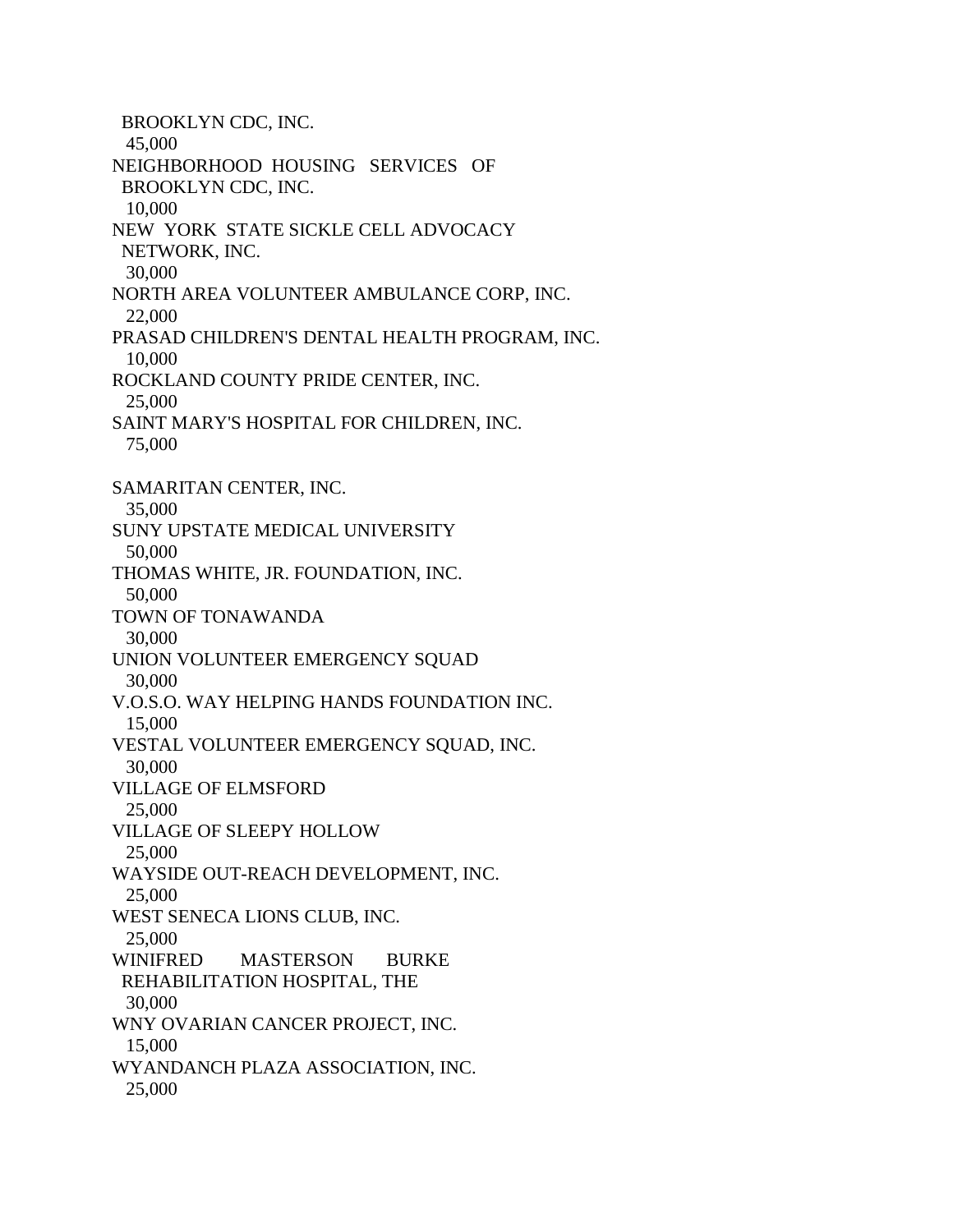## YOUNG ADULT INSTITUTE, INC. 25,000

 **RESOLVED,** That funds originally appropriated in 2021 pursuant to section 1 of chapter 53 of the laws of 2021 and reappropriated pursuant to section 1 of chapter 53 of the laws of 2022 which enacts the aid to localities budget to services and expenses of certain municipalities and veterans' organizations services. Such funds shall be apportioned pursuant to a plan setting forth an itemized list of grantees with the amount received by each, or the methodology for allocating such appropriation. Such plan shall be subject to the approval of the Speaker of the Assembly and the director of the budget and thereafter shall be included in a resolution calling for the expenditure of such monies, which resolution must be approved by a majority vote of all members elected to the Assembly upon a roll call vote, in accordance with the following schedule:

AMERICAN LEGION GREENLAWN POST #1244, INC. 10,000 AMERICAN LEGION POST 150 50,000 BICENTENNIAL VETERANS MEMORIAL PARK, INC. 40,000 CAPITAL REGION CHAMBER FOUNDATION, INC. 100,000 CNY VETERANS PARADE, INC. 10,000 DUNBAR AMERICAN LEGION POST 1642 25,000 ELMLAWN MEMORIAL PARK FOUNDATION, INC. 27,000 JOHN T. KENNEY POST NO. 973 VETERANS OF FOREIGN WARS OF THE UNITED STATES, INC. 25,000 NORTH COUNTRY HONOR FLIGHT, INC. 65,000 STAFF SGT. MICHAEL OLLIS FREEDOM FOUNDATION INC. 30,000 TONAWANDAS' POST 264, AMERICAN LEGION INC. 16,000 TOWN OF WALLKILL 25,000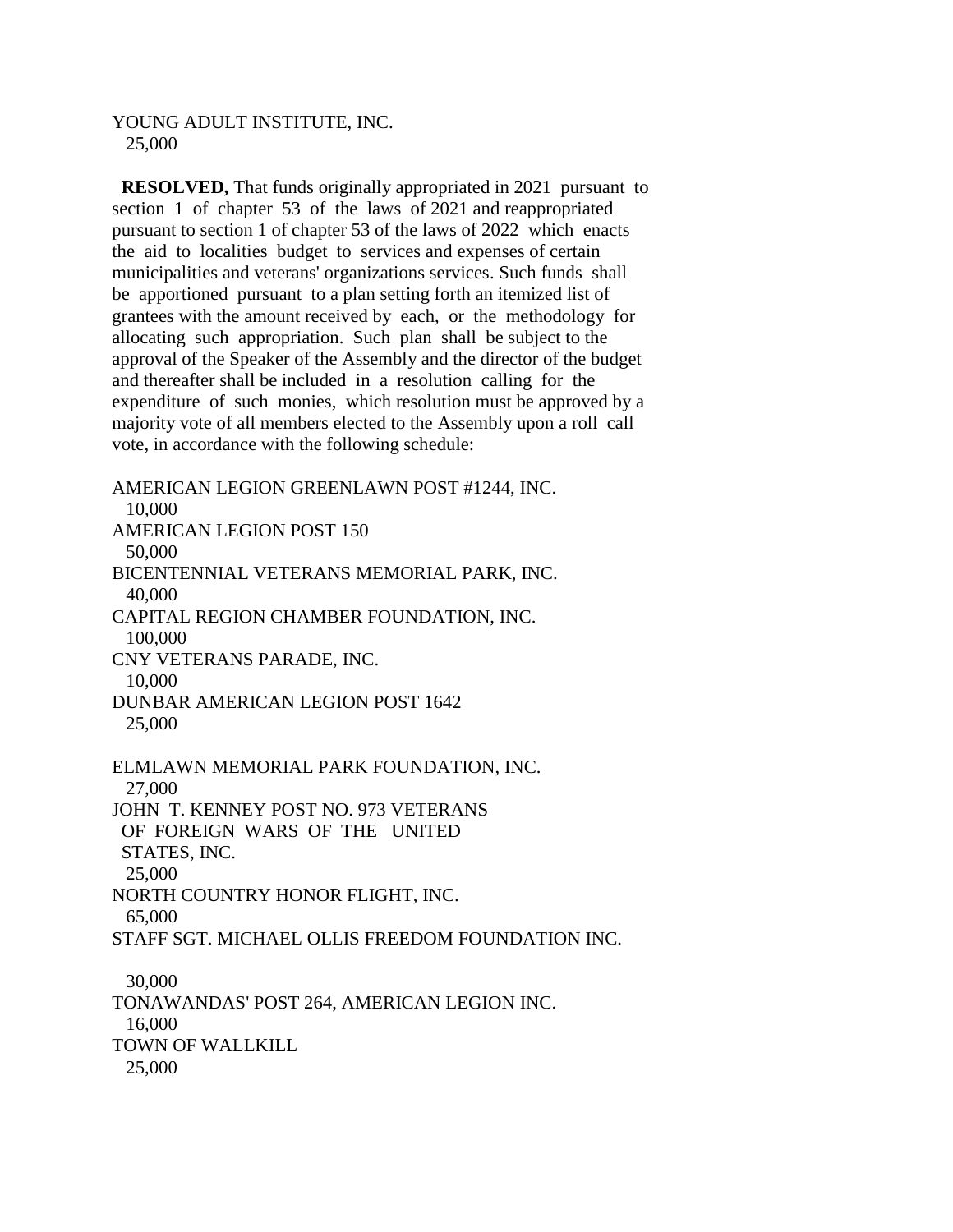**RESOLVED,** That pursuant to and as required by moneys appropriated in section 1 of chapter 53 of the laws of 2022 which enacts the aid to localities grants in aid to certain municipalities and not-for-profit institutions. Such funds shall be apportioned pursuant to a plan setting forth an itemized list of grantees with the amount received by each, or the methodology for allocating such appropriation. Such plan shall be subject to the approval of the Speaker of the Assembly and the director of the budget and thereafter shall be included in a resolution calling for the expenditure of such monies, which resolution must be approved by a majority vote of all members elected to the Assembly upon a roll call vote, in accordance with the following schedule:

ACCESS OF WNY, INC. 25,000 BRENTWOOD CHAMBER OF COMMERCE FOUNDATION, INC. 15,000 BRENTWOOD FIRE DEPARTMENT 10,000 BROWNSVILLE THINK TANK MATTERS, INC. 25,000 BUSINESS INCUBATOR ASSOCIATION OF NEW YORK STATE, INC. 25,000 BUSINESS INCUBATOR ASSOCIATION OF NEW YORK STATE, INC. 25,000 CHURCH AVENUE DISTRICT MANAGEMENT ASSOCIATION, INC. 15,000 DOMINICANOS USA, INC. 50,000 EMERALD ISLE IMMIGRATION CENTER, INC. 20,000 FLATBUSH NOSTRAND JUNCTION DISTRICT MANAGEMENT ASSOCIATION, INC. 15,000 HOUSING AND FAMILY SERVICES OF GREATER NEW YORK, INC. 25,000 HUMAN DEVELOPMENT SERVICES OF WESTCHESTER, INC. 15,000 IBERO-AMERICAN ACTION LEAGUE, INC. 75,000

KENMORE - TOWN OF TONAWANDA CHAMBER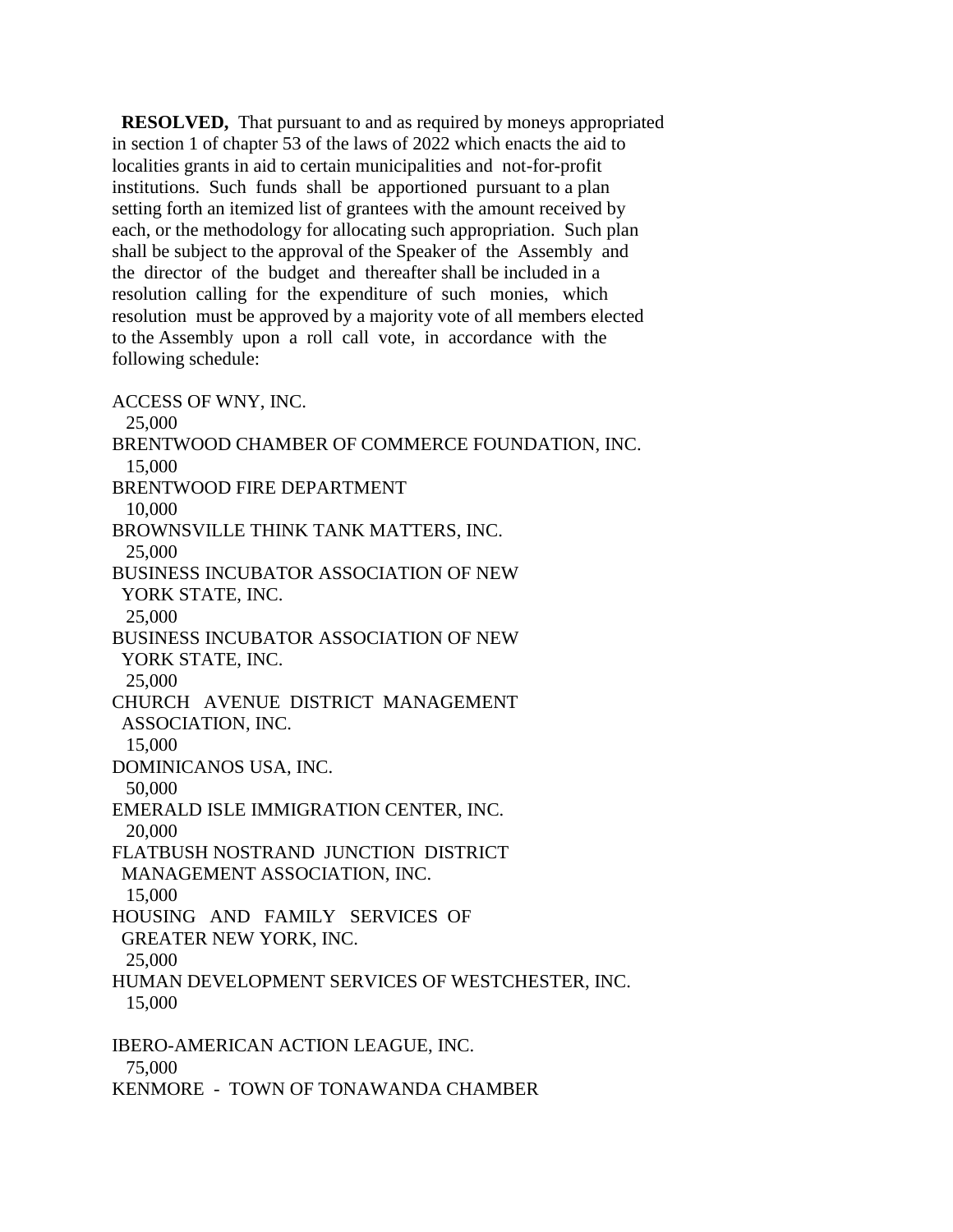OF COMERCE, INC. 15,000 LENAPE/BLOEMENDAEL DISTRICT MANAGEMENT ASSOCIATION, INC. 50,000 NEIGHBORHOOD HOUSING SERVICES OF BROOKLYN CDC, INC. 25,000 NEIGHBORS HELPING NEIGHBORS, INC. 10,000 NEW BRONX CHAMBER OF COMMERCE, INC., THE 25,000 PLATTSBURGH-NORTH COUNTRY CHAMBER OF COMMERCE, INC. 40,000 QUEENS ECONOMIC DEVELOPMENT CORPORATION 75,000 REFUGEE AND IMMIGRANT SUPPORT SERVICES OF EMMAUS, INC. 35,000 RICHMOND COUNTY PUBLIC ADMINISTRATOR 30,000 ROME FIRE DEPARTMENT 30,000 SALINA CONSOLIDATED FIRE DISTRICT #2 65,000 SOUTH BRONX OVERALL ECONOMIC DEVELOPMENT CORPORATION 15,000 UTICA FIRE DEPARTMENT 35,000

 **RESOLVED,** That pursuant to and as required by moneys appropriated in section 1 of chapter 53 of the laws of 2022 which enacts the aid to localities budget to services and expenses of older adults programs. Such funds shall be apportioned pursuant to a plan setting forth an itemized list of grantees with the amount received by each, or the methodology for allocating such appropriation. Such plan shall be subject to the approval of the Speaker of the Assembly and the director of the budget and thereafter shall be included in a resolution calling for the expenditure of such monies, which resolution must be approved by a majority vote of all members elected to the Assembly upon a roll call vote, in accordance with the following schedule:

AISLING IRISH COMMUNITY CENTER, INC.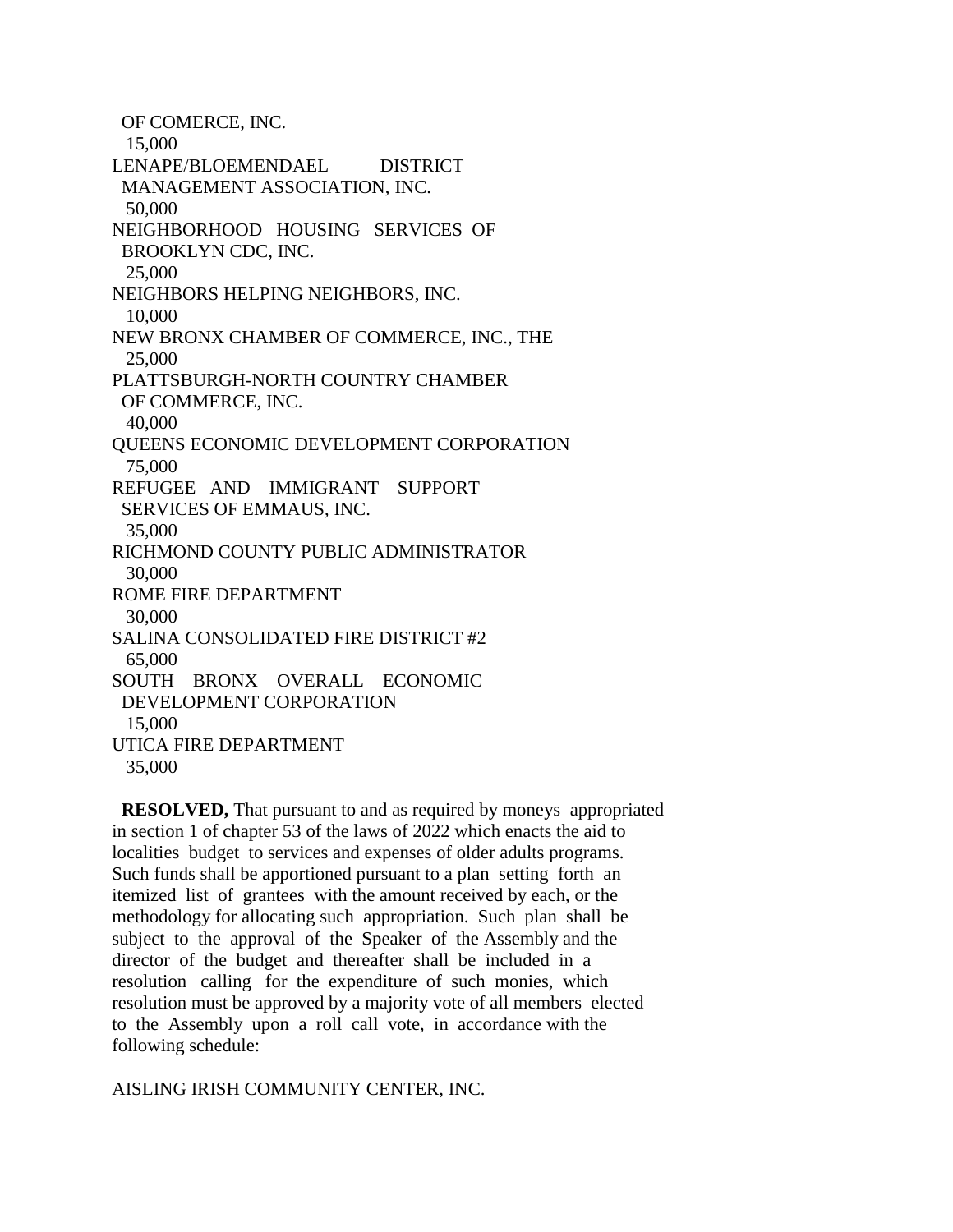20,000 ARC XVI, FT. WASHINGTON, INC. 25,000 ARC XVI, FT. WASHINGTON, INC. 35,000 ASIAN AMERICANS FOR EQUALITY, INC. 25,000 AT HOME ON THE SOUND, INC. 10,000 BEATRICE CASTIGLIA CATULLO RESIDENCE 25,000 BEDFORD PARK MULTI-SERVICE CENTER FOR SENIOR CITIZENS, INC. 25,000 BERGEN BASIN COMMUNITY DEVELOPMENT CORPORATION 50,000 BLUE CARD, INC., THE 20,000 BORO PARK JEWISH COMMUNITY COUNCIL, INC. 20,000 BRONXWORKS, INC. 25,000 BRONXWORKS, INC. 25,000 BRONXWORKS, INC. 25,000 CATHOLIC CHARITIES NEIGHBORHOOD SERVICES, INC. 50,000 CENTRAL HARLEM SENIOR CITIZENS' CENTERS, INC. 35,000 CHILDREN OF WORLD WAR II FROM THE FORMER SOVIET UNION, INC. 10,000 COMMUNITIES RESIST, INC. 25,000 CYPRESS HILLS-FULTON ST. SENIOR CITIZENS CENTER, INC. 50,000 DYCKMAN SENIOR CENTER 30,000 EAST 233RD ST. SENIOR CENTER, INC. 10,000 ELMCOR YOUTH & ADULT ACTIVITIES, INC. 45,000 FAIRPORT BAPTIST HOMES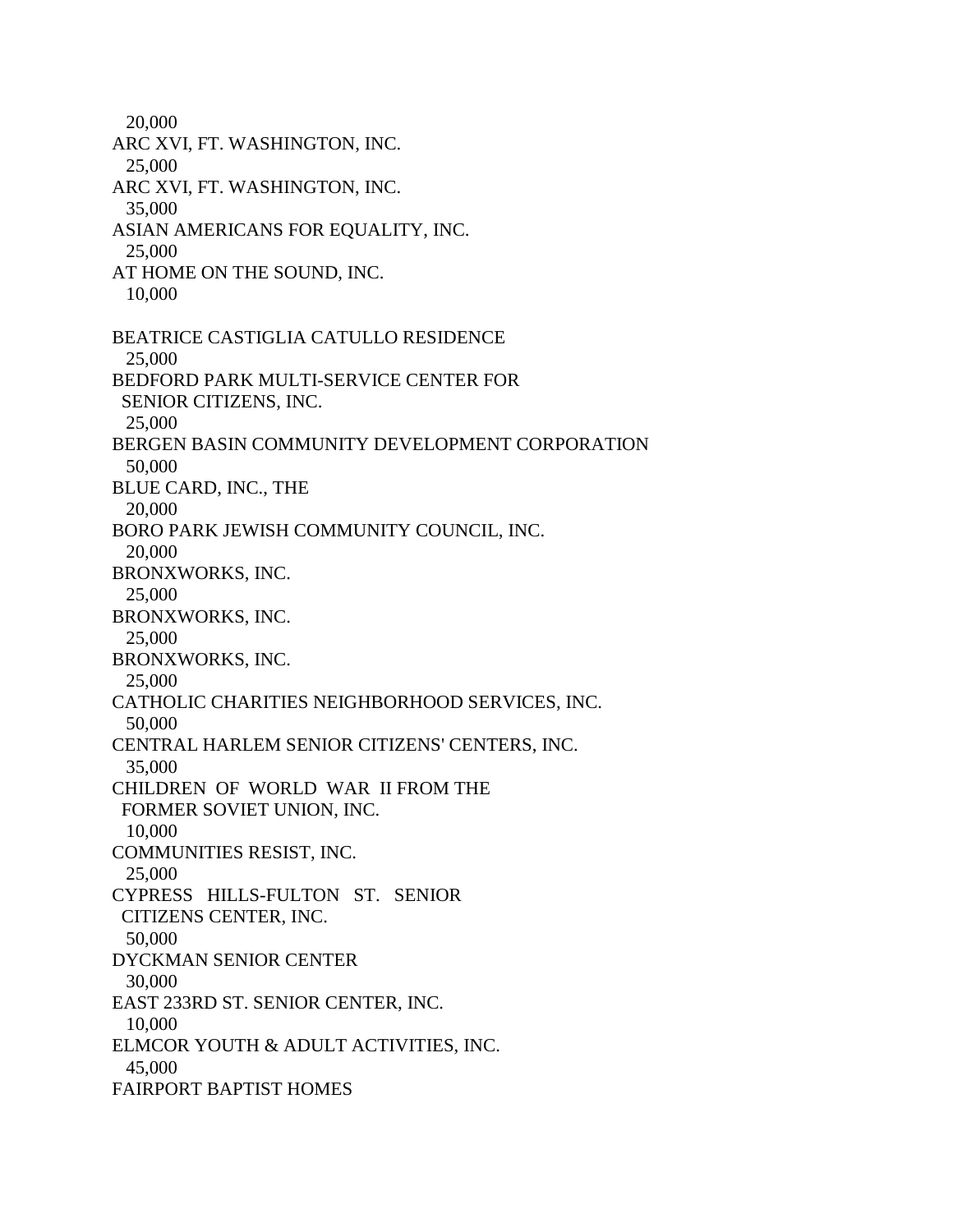150,000 FEDERATION OF ITALIAN-AMERICAN ORGANIZATIONS OF BROOKLYN, LTD. 25,000 GRAND STREET SETTLEMENT, INC. 25,000 GREAT NECK SENIOR CENTER, INC. 25,000 HARLEM ADVOCATES FOR SENIORS, INC. 30,000 HARLEMYES, INC. 20,000 HEALTH ADVOCATES FOR OLDER PEOPLE, INC. 40,000 HEIGHTS AND HILLS, INC. 25,000 HERRICKS COMMUNITY FUND, INC . 25,000 HOLOCAUST SURVIVORS CHARITY, INC. 10,000 HOMECREST COMMUNITY SERVICES, INC. 10,000 HOMECREST COMMUNITY SERVICES, INC. 50,000 HOUSING CONSERVATION COORDINATORS, INC. 25,000 JAMAICA SERVICE PROGRAM FOR OLDER ADULTS, INC. 15,000 JEWISH ASSOCIATION FOR SERVICES FOR THE AGED 15,000 JEWISH ASSOCIATION FOR SERVICES FOR THE AGED 10,000 JEWISH COMMUNITY COUNCIL OF GREATER CONEY ISLAND, INC. 50,000 JOHNSON CITY SENIOR CITIZENS CENTER, INC. 20,000 KOREAN COMMUNITY SERVICES - FLUSHING SENIOR CENTER 25,000 KOREAN COMMUNITY SERVICES OF METROPOLITAN NEW YORK, INC. 35,000 LIFESPAN OF GREATER ROCHESTER, INC. 40,000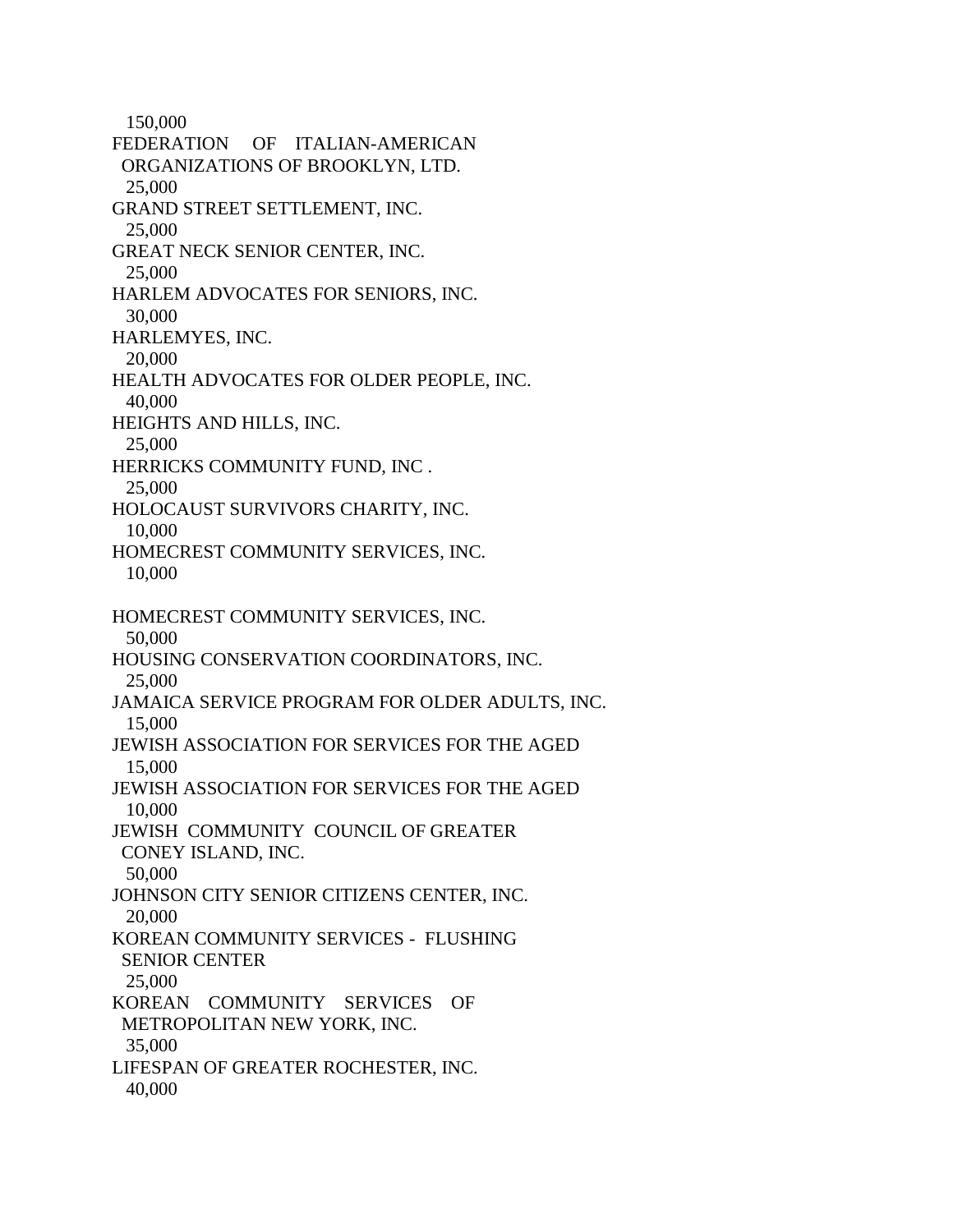LIFTING UP WESTCHESTER, INC. 33,000 LONG ISLAND ALZHEIMER'S AND DEMENTIA CENTER INC., THE 25,000 METROPOLITAN NEW YORK COORDINATING COUNCIL ON JEWISH POVERTY 25,000 MID-ISLAND Y JEWISH COMMUNITY CENTER, INC. 25,000 MORRIS PARK COMMUNITY ASSOCIATION, INC. 20,000 MOSHOLU-MONTEFIORE COMMUNITY CENTER, INC. 20,000 MOST PRECIOUS BLOOD - ST. SIMON AND JUDE ROMAN CATHOLIC CHURCH 10,000 NEIGHBORS OF NORTHERN COLUMBIA COUNTY, INC. 25,000 NEW YORK ASSOCIATION OF HOLOCAUST SURVIVORS, INC. 10,000 NEW YORK FOUNDATION FOR SENIOR CITIZENS, INC. 10,000 NIA COMMUNITY SERVICES NETWORK, INC. 50,000 OUR LADY OF GRACE RC CHURCH 10,000 PARKCHESTER ENHANCEMENT PROGRAM (PEP) FOR **SENIORS**  30,000 PARKCHESTER NEIGHBORHOOD SENIOR CENTER 35,000 PICTURE HOUSE REGIONAL FILM CENTER, INC., THE 20,000 POLISH AND SLAVIC CENTER, INC. 45,000 PORT WASHINGTON SENIOR CITIZENS, INC. 25,000 PRATT AREA COMMUNITY COUNCIL 30,000 PRESBYTERIAN SENIOR SERVICES, INC. 25,000 PROJECT OPEN, INC. 15,000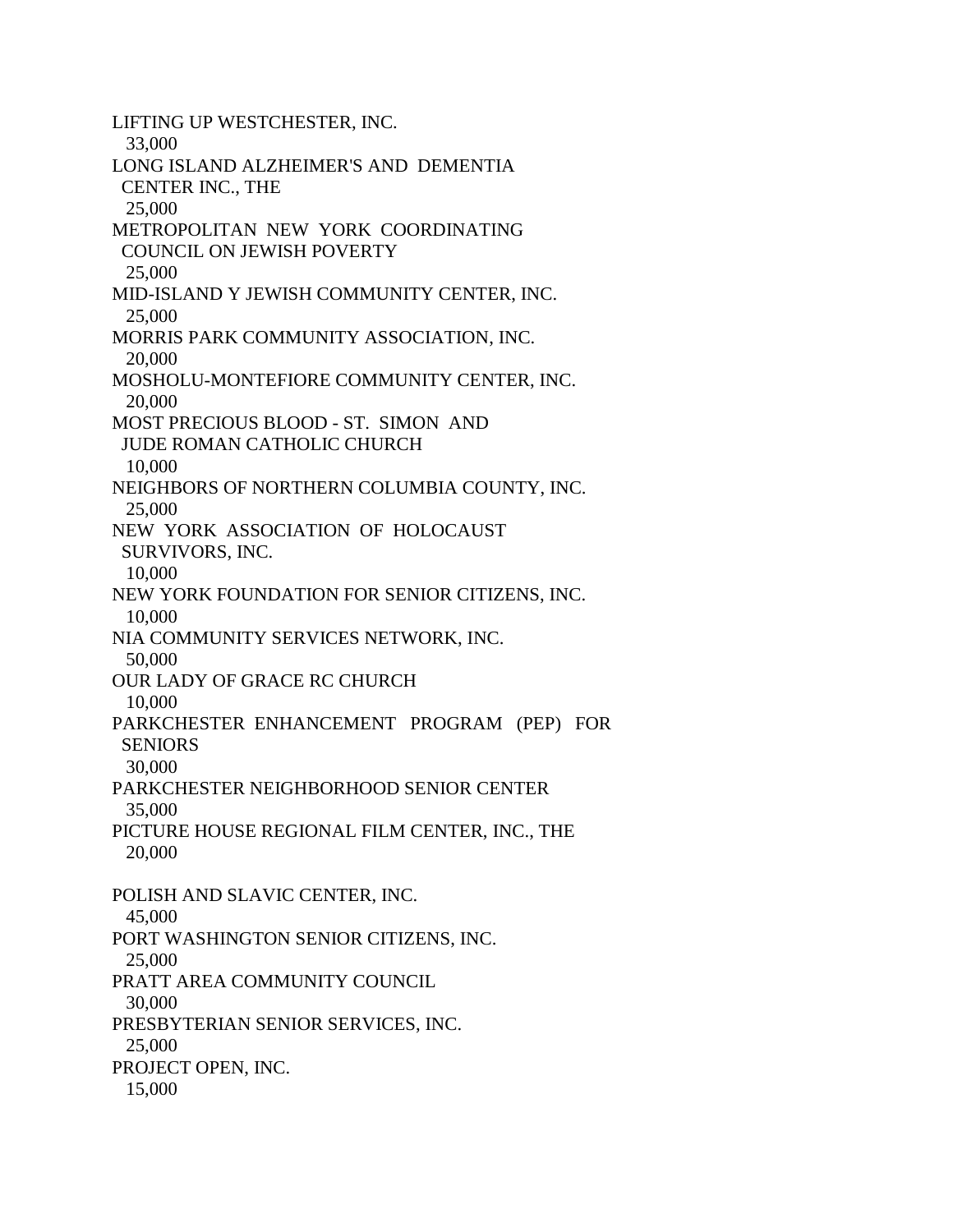RABBI ISRAEL MAYER HACOHEN RABBINICAL SEMINARY OF AMERICA 25,000 REGIONAL AID FOR INTERIM NEEDS, INC. 15,000 RICHMOND SENIOR SERVICES, INC. 20,000 RIVERDALE NEIGHBORHOOD HOUSE, INC. 25,000 RIVERDALE SENIOR SERVICES, INC. 25,000 ROCHDALE VILLAGE SOCIAL SERVICES, INC. 25,000 SAINT GABRIEL'S CHURCH 10,000 SAMUEL FIELD YM & YWHA, INC. 35,000 SEARCH AND CARE, INC. 20,000 SEARCH AND CARE, INC. 25,000 SEARCH AND CARE, INC. 20,000 SELFHELP BOULEVARD GARDENS NORC PROGRAM 30,000 SELFHELP COMMUNITY SERVICES, INC. 15,000 SELFHELP COMMUNITY SERVICES, INC. 50,000 SENIOR SERVICE CENTERS OF THE ALBANY AREA, INC. 25,000 SERVICES NOW FOR ADULT PERSONS, INC. 15,000 SOLACE FOUNDATION, INC. 25,000 TAIWAN CENTER, INC. 25,000 UNITED CEREBRAL PALSY ASSOCIATION OF THE NORTH COUNTRY, INC. 25,000 UNITED JEWISH COUNCIL OF THE EAST SIDE, INC. 25,000 VAN CORTLAND VILLAGE SENIOR CENTER 15,000 VISITING NEIGHBORS, INC. 25,000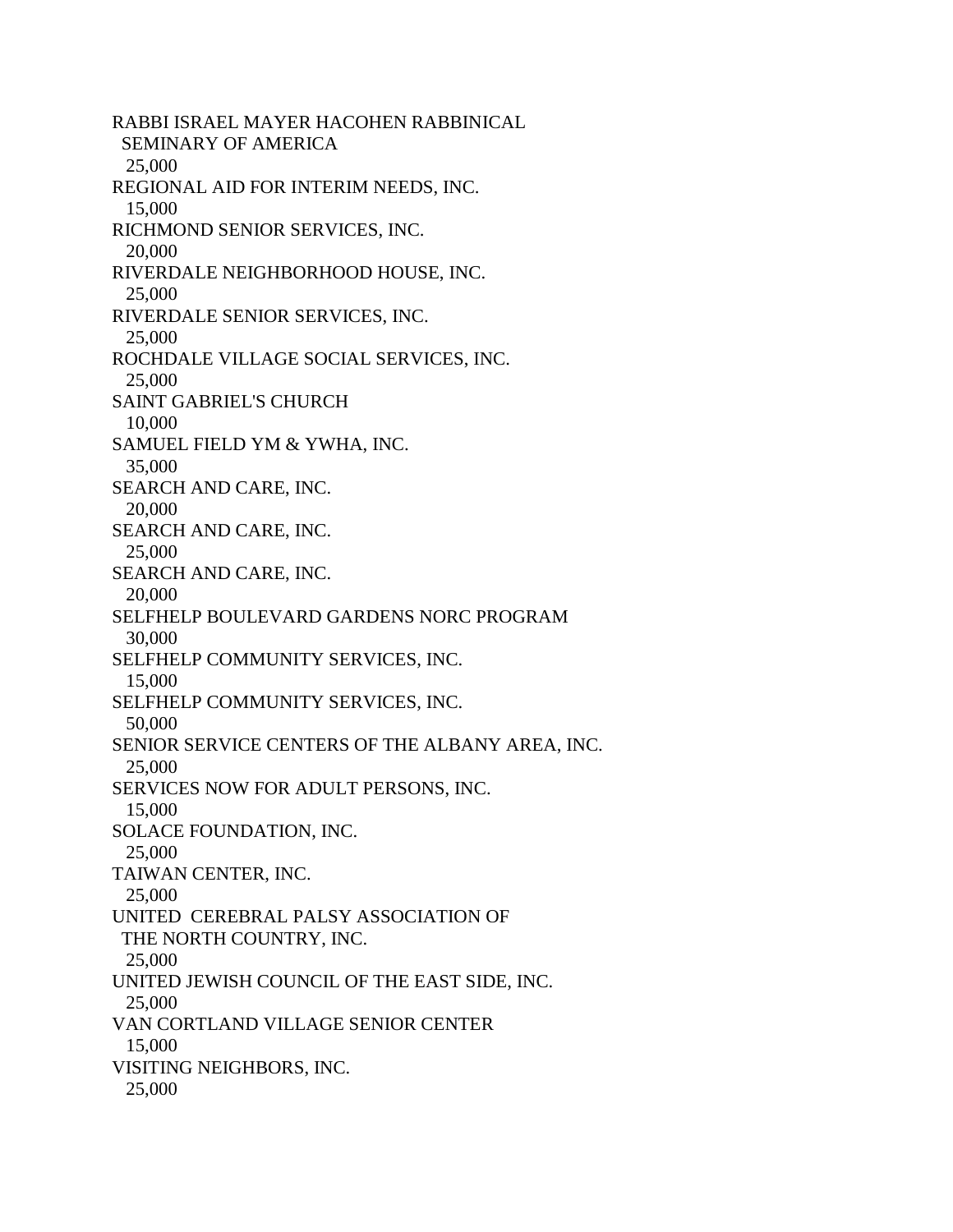30,000 WEST SIDE FEDERATION FOR SENIOR AND SUPPORTIVE HOUSING, INC. 75,000 WESTFAIR RIDES, INC. 30,000 YOUNG ISRAEL OF WAVECREST & BAYSWATER SENIOR LEAGUE 10,000 YOUNG MEN'S AND WOMEN'S HEBREW ASSOCIATION OF WASHINGTON HEIGHTS AND INWOOD 30,000 YOUNG MEN'S CHRISTIAN ASSOCIATION OF GREATER NEW YORK 30,000

WEST SENECA SENIOR CENTER

 **RESOLVED,** That pursuant to and as required by moneys appropriated in section 1 of chapter 53 of the laws of 2022 which enacts the aid to localities budget to certain municipalities, not-for-profit institutions, public parks, historical preservation and recreational organizations. Such funds shall be apportioned pursuant to a plan setting forth an itemized list of grantees with the amount to be received by each, or the methodology for allocating such appropriation. Such plan shall be subject to the approval of the Speaker of the Assembly and the director of the budget and thereafter shall be included in a resolution calling for the expenditure of such monies, which resolution must be approved by a majority vote of all members elected to the assembly upon a roll call vote, in accordance with the following schedule:

ARTSWESTCHESTER, INC. 35,000 BANGLADESHI AMERICAN SOCIAL & CULTURAL ORGANIZATION, WNY INC. 15,000 BINGHAMTON PHILHARMONIC, INC. 30,000 BLACK SPECTRUM THEATRE COMPANY, INC. 45,000 BROADWAY MALL ASSOCIATION, INC. 50,000 BROADWAY THEATER LEAGUE 15,000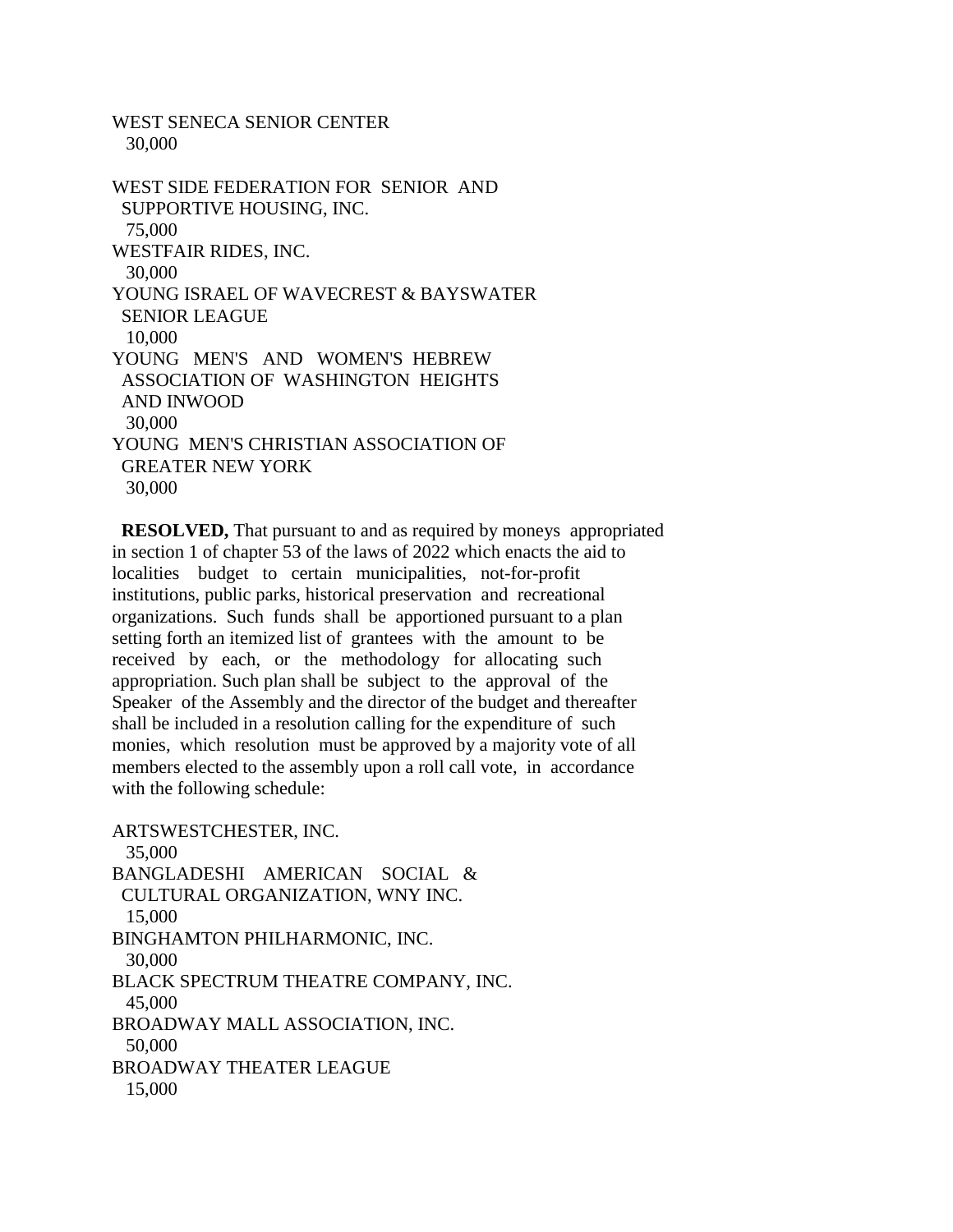BRONX ARTS ENSEMBLE, INC. 10,000 BRONX OPERA COMPANY 25,000 BRONX RIVER ALLIANCE, INCORPORATED 35,000 BROOKLYN ACADEMY OF MUSIC, INC., THE 20,000 BROOKLYN ARTS COUNCIL, INC. 20,000 BROOKLYN BRIDGE PARK CONSERVANCY, INC. 15,000 BUFFALO NIAGARA HERITAGE VILLAGE 14,000 BUILDING 13 ASSOCIATION, INC. 30,000 CEDAR HILL CEMETERY ASSOCIATION 15,000 CENTRAL NEW YORK JAZZ ARTS FOUNDATION, INC. 35,000 CHARLOTTE COMMUNITY ASSOCIATION, INC. 20,000 CITY ISLAND OYSTER REEF, INC. 30,000 CITY OF BUFFALO 15,000 CITY OF ROCHESTER 50,000 CONRAD POPPENHUSEN ASSOCIATION 10,000 COOPER SQUARE COMMUNITY DEVELOPMENT COMMITTEE, INC. 25,000 COSSAYUNA LAKE IMPROVEMENT ASSOCIATION, INC. 25,000 CROWN HEIGHTS NORTH ASSOCIATION, INC. 25,000 CROWN HEIGHTS YOUTH COLLECTIVE, INC. 25,000 CULTURAL MUSEUM OF AFRICAN ART, INC. - THE ERIC EDWARDS COLLECTION 25,000 DIA ART FOUNDATION, INC. 10,000 DOWNING PARK PLANNING COMMITTEE, INC.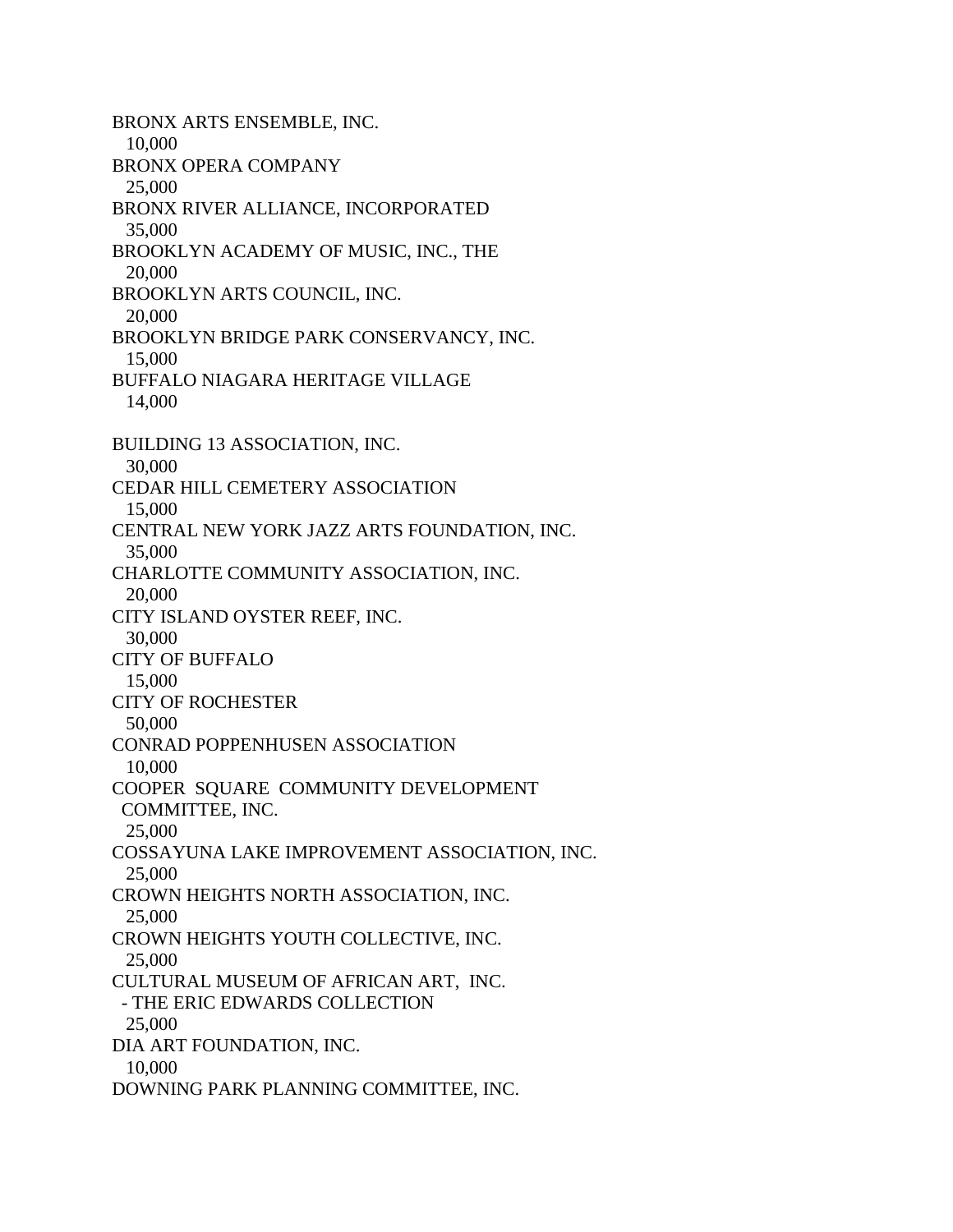25,000 EASTERN QUEENS ALLIANCE, INC. 15,000 ELAINE KAUFMAN CULTURAL CENTER - LUCY MOSES SCHOOL FOR MUSIC AND DANCE 10,000 EVERSON MUSEUM OF ART OF SYRACUSE AND ONONDAGA COUNTY 40,000 FRIENDS OF MOREAU LAKE STATE PARK 25,000 FRIENDS OF PELHAM BAY PARK, INC. 25,000 FRIENDS OF STRAUS PARK, INC. 20,000 FRIENDS OF THOMAS GREENE PARK, INC . 10,000 GODDARD RIVERSIDE COMMUNITY CENTER 50,000 GREAT NECK CENTER FOR THE VISUAL & PERFORMING ARTS 25,000 GREATER BUFFALO NIAGARA REGIONAL TRANSPORTATION COUNCIL 50,000 GREATER RIDGEWOOD HISTORICAL SOCIETY, INC. 25,000 HAITI CULTURAL EXCHANGE, INC. 20,000 HAMPTONS TAKE 2 DOCUMENTARY FILM FESTIVAL, INC. 10,000 HAVERSTRAW LITTLE LEAGUE, INC. 20,000 HISTORIC CHERRY HILL 40,000 HISTORICAL SOCIETY OF NEWBURGH BAY AND THE HIGHLANDS 40,000 HUDSON RIVER MUSEUM OF WESTCHESTER 25,000 I.S. 145, JOSEPH PULITZER 10,000 IRISH AMERICAN HERITAGE MUSEUM 25,000 IRISH CULTURAL CENTER OF THE HUDSON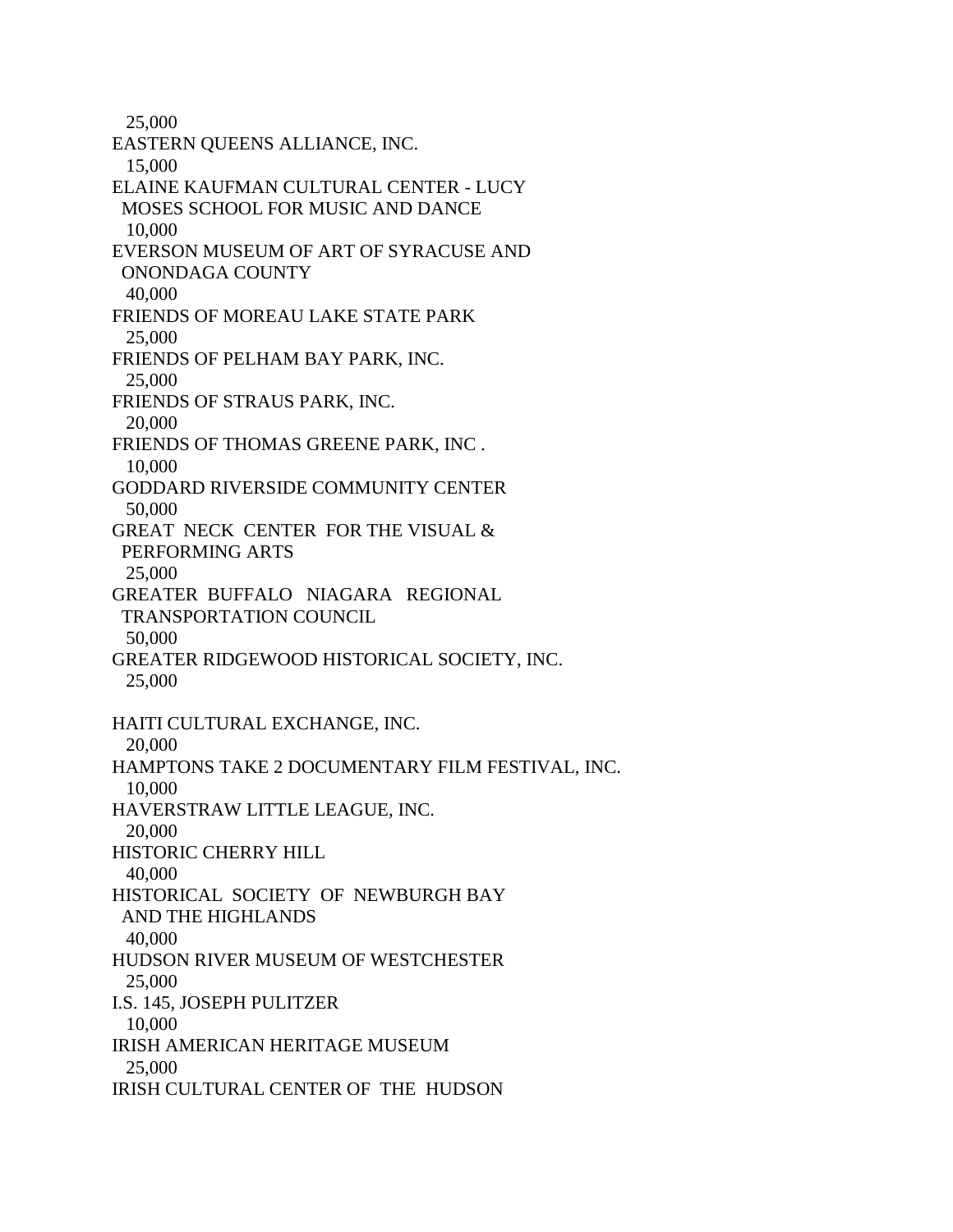VALLEY, INC. 50,000 IRISH CULTURAL CENTER OF THE MOHAWK VALLEY 10,000 J'OUVERT CITY INTERNATIONAL, INC. 25,000 JACK ARTS, INC. 10,000 K WOODS FOUNDATION, INC. 20,000 KEW GARDENS COUNCIL FOR RECREATION AND THE ARTS, INC. 10,000 LONG ISLAND SEAPORT AND ECOCENTER, INC. 10,000 LOUIS ARMSTRONG HOUSE MUSEUM 33,000 MARINE PARK ALLIANCE CORP. 30,000 MASPETH CHAMBER OF COMMERCE, INC. 30,000 MORNINGSIDE HEIGHTS HISTORIC DISTRICT **COMMITTEE**  20,000 MORRIS PARK COMMUNITY ASSOCIATION, INC. 25,000 NASSAU COUNTY MUSEUM OF ART 25,000 NEW YORK CITY DEPARTMENT OF PARKS AND RECREATION 25,000 O POSITIVE FESTIVAL, INC. 50,000 OLANA PARTNERSHIP, THE 50,000 OLD STONE HOUSE OF BROOKLYN 20,000 OSS PROJECT, INC. 30,000 PJS JAZZ SOCIETY, INC. 10,000 PLG ARTS, INC. 25,000 REBOLI CENTER FOR ART AND HISTORY, THE 75,000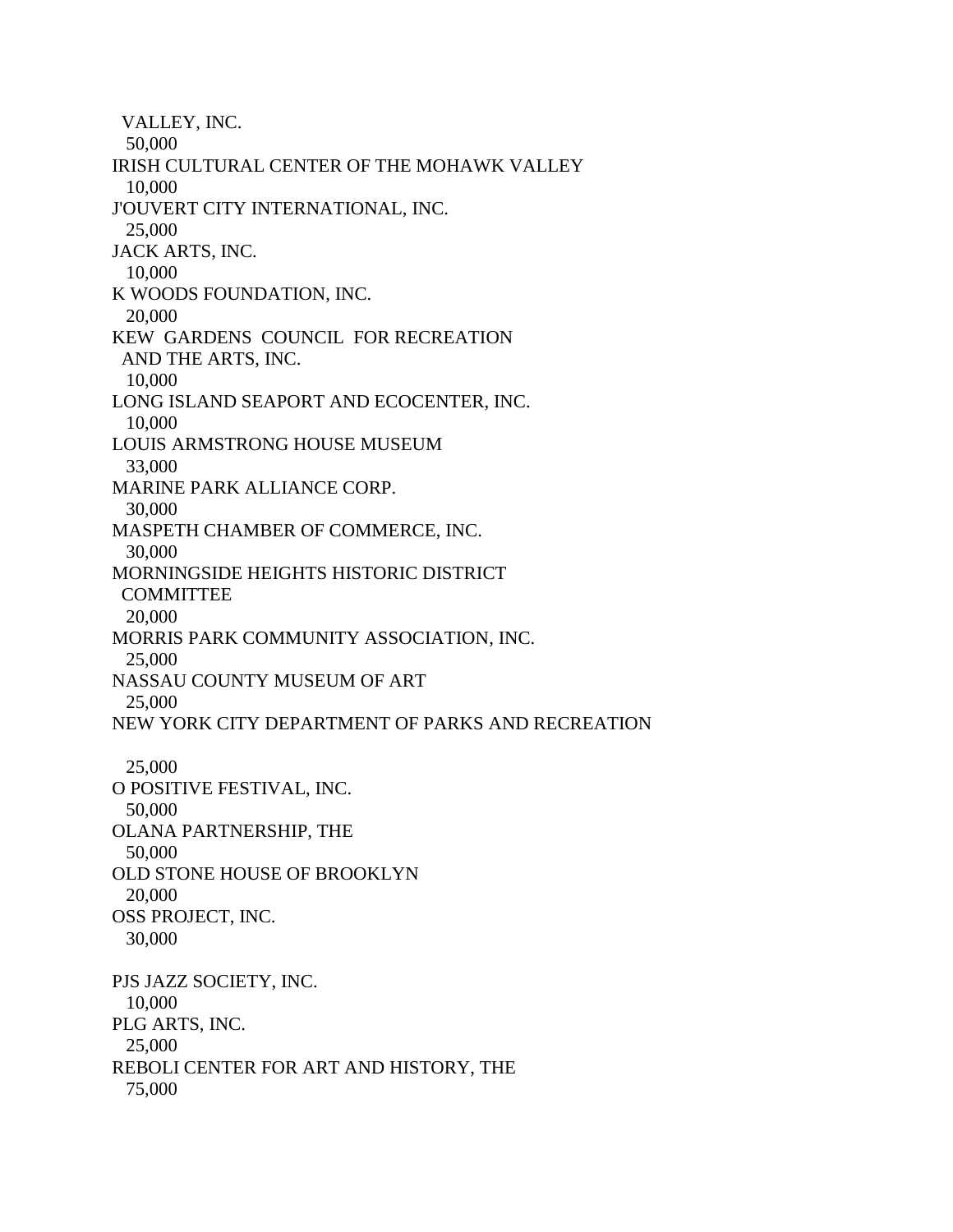ROCHESTER CITY BALLET, INC. 10,000 ROD SERLING MEMORIAL FOUNDATION 50,000 ROME SPORTS HALL OF FAME AND MUSEUM 15,000 ROOSEVELT ISLAND HISTORICAL SOCIETY 12,000 SARATOGA SPRINGS PRESERVATION FOUNDATION, INCORPORATED 30,000 SHAKER HERITAGE SOCIETY 25,000 SING SING PRISON MUSEUM 50,000 SOCIETY OF THE NATIONAL SHRINE OF THE BILL OF RIGHTS AT ST. PAUL'S CHURCH, EASTCHESTER, INC. 10,000 SOUTH BUFFALO ALIVE, INC. 10,000 SYRACUSE AREA MUSIC AWARDS, INC. 25,000 THREE VILLAGE COMMUNITY TRUST, INCORPORATED 50,000 THREE VILLAGE HISTORICAL SOCIETY 20,000 TOWN OF FORT EDWARD 40,000 TOWN OF ORCHARD PARK RECREATION AND PARKS DEPARTMENT 35,000 TRI-CITIES OPERA COMPANY, INC. 30,000 TROY CENTRAL LITTLE LEAGUE 25,000 UNDERGROUND RAILROAD HISTORY PROJECT OF THE CAPITAL REGION, INC. 25,000 UNTERMYER PERFORMING ARTS COUNCIL, INC. 25,000 UPPER DELAWARE SCENIC BYWAY, INC. 40,000 VILLAGE OF ARDSLEY 25,000 VILLAGE OF GREEN ISLAND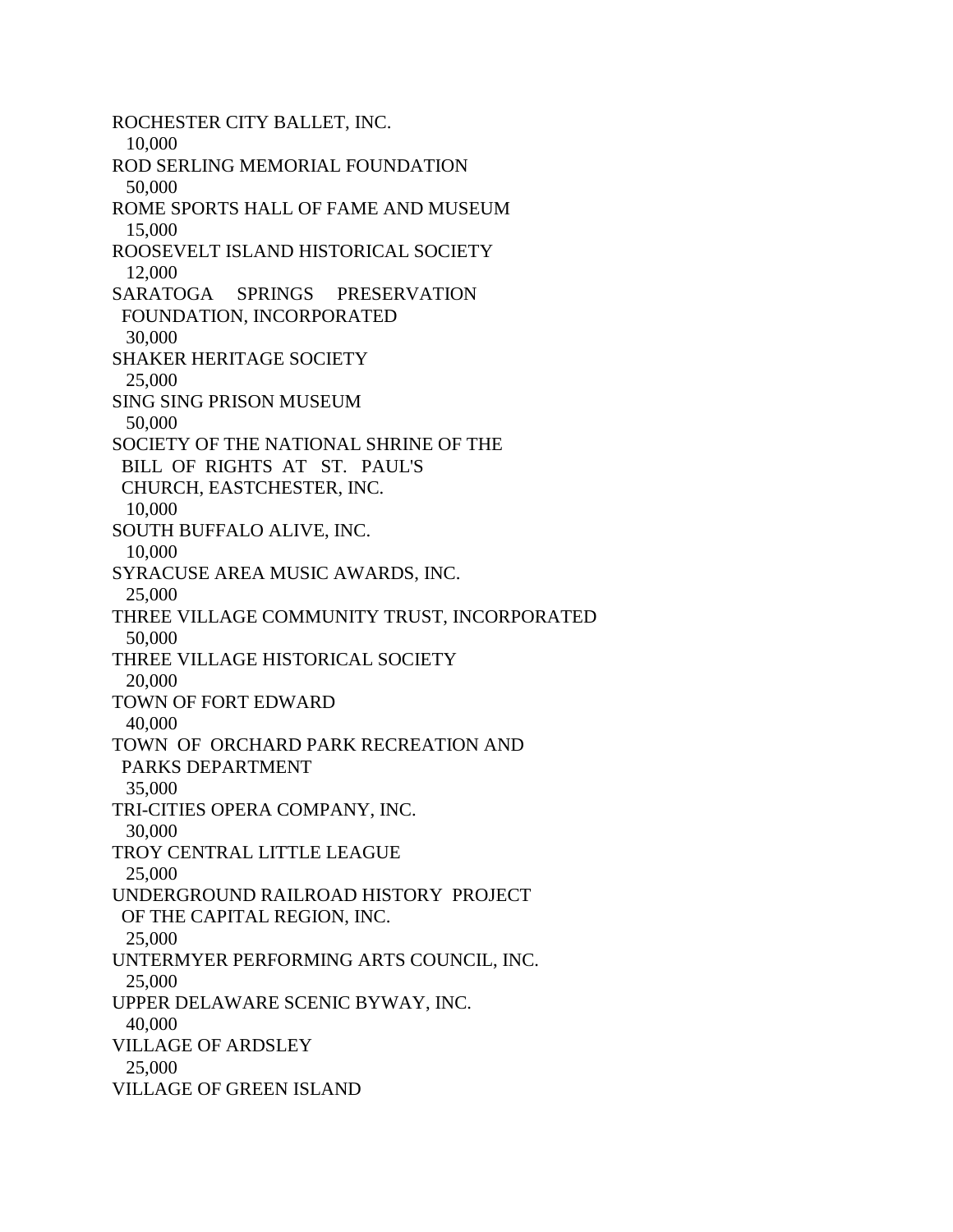25,000 VILLAGE OF HASTINGS-ON-HUDSON 25,000 VILLAGE OF IRVINGTON 25,000 VILLAGE OF PLEASANTVILLE 25,000 VILLAGE OF TARRYTOWN 25,000 WESTBURY ARTS, INC. 25,000 WESTSIDE COMMUNITY GARDEN, INC. 20,000 WILTON WILDLIFE PRESERVE & PARK, INC. 25,000 YONKERS HISPANIC CULTURAL FOUNDATION, INC. 25,000

 **RESOLVED,** That pursuant to and as required by moneys appropriated in section 1 of chapter 53 of the laws of 2022 which enacts the aid to localities budget to services and expenses of mental health programs and providers. Such funds shall be apportioned pursuant to a plan setting forth an itemized list of grantees with the amount received by each, or the methodology for allocating such appropriation. Such plan shall be subject to the approval of the Speaker of the Assembly and the director of the budget and thereafter shall be included in a resolution calling for the expenditure of such monies, which resolution must be approved by a majority vote of all members elected to the Assembly upon a roll call vote, in accordance with the following schedule:

ARTHUR ASHE INSTITUTE FOR URBAN HEALTH, INC. 15,000 BRING ON THE SPECTRUM, INC. 25,000 CATHOLIC GUARDIAN SERVICES 40,000 COMMUNITY HEALTH CENTER OF BUFFALO, INC. 500,000 COMUNILIFE, INC. 50,000 DEVELOPING RESTORING ENRICHING ADVANCING MANY FOUNDATION, INC. 20,000 FAMILY & CHILDREN'S SOCIETY, THE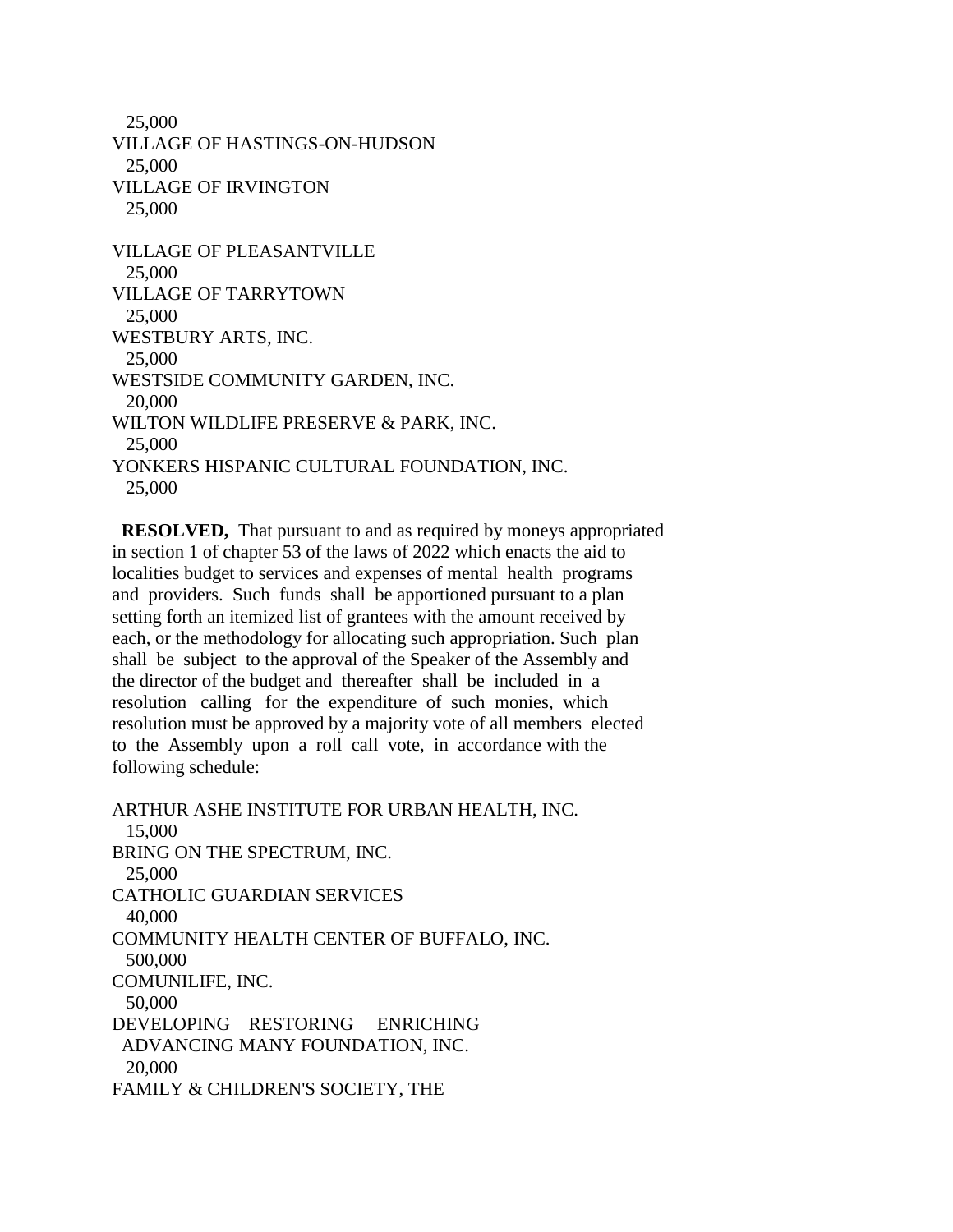200,000 FEDERATION OF ORGANIZATIONS FOR THE NEW YORK STATE MENTALLY DISABLED, INC. 40,000 HEIGHTS-HILL MENTAL HEALTH SERVICE SOUTH BEACH PSYCHIATRIC CENTER COMMUNITY ADVISORY BOARD, INC. 30,000 HOPE EMPOWERMENT AND DEVELOPMENT ZONE, INC. 30,000 IN OUR OWN VOICES, INC. 25,000 INSPIRATIONAL TRIATHLON RACING INTERNATIONAL, CORP. 15,000 LODESTAR CHILDREN'S SERVICES, INC. 20,000 NAMI-NYC, STATEN ISLAND, INC. 30,000 PELHAM PACT COALITION 35,000 RYE YOUTH COUNCIL, INC. 10,000 SERVICE PROGRAM FOR OLDER PEOPLE, INC. 40,000 SOUL RYEDERS, INC. 10,000 UNDER 21 15,000

 **RESOLVED,** That pursuant to and as required by moneys appropriated in section 1 of chapter 53 of the laws of 2022 which enacts the aid to localities budget to services and expenses of Edward Byrne Memorial Grant. Such funds shall be apportioned pursuant to a plan setting forth an itemized list of grantees with the amount received by each, or the methodology for allocating such appropriation. Such plan shall be subject to the approval of the Speaker of the Assembly and the director of the budget and thereafter shall be included in a resolution calling for the expenditure of such monies, which resolution must be approved by a majority vote of all members elected to the Assembly upon a roll call vote, in accordance with the following schedule:

City of Lackawanna Police Department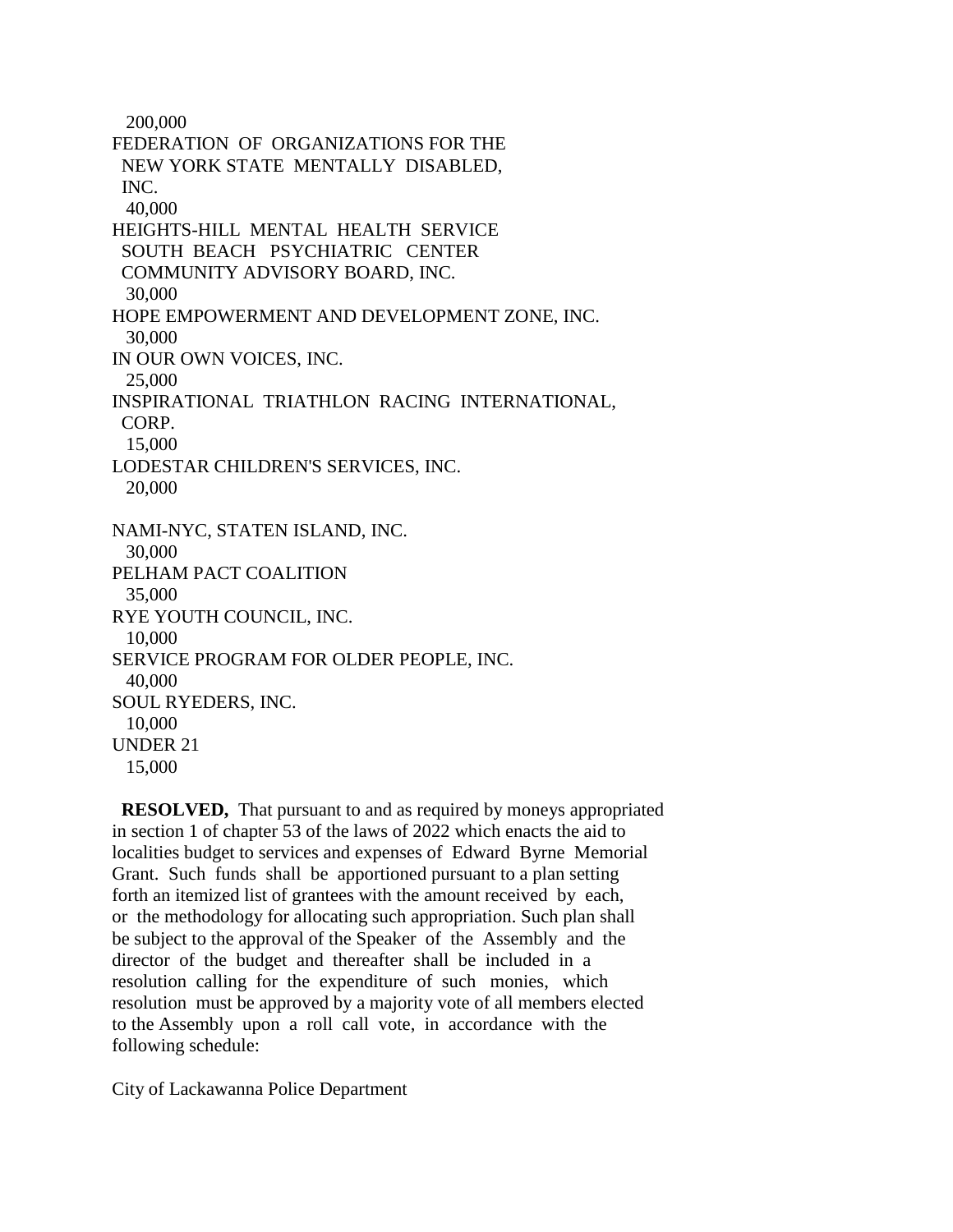20,000 City of Plattsburgh Police Department 15,000 Erie County Restorative Justice Coalition 30,000 Fairport Police Department 20,000 Hudson Falls Police Department 10,000 Lake Success Police Department 10,000 Midstate Emergency Medical Services 10,000 New York State Correction Officer and Police Benevolent Association 10,000 Nassau County Police Department 1st Precinct Baldwin/S Hempstead/Uniondale 10,000 Nassau County Police Department 5th Precinct Valley Stream/N Lynbrook/W Hempstead 10,000 Oneida County Law Enforcement Coalition 10,000 Saratoga Springs Police Department 10,000 Schenectady County Sheriff's Department 20,000 Suffolk County District Attorney's Office 10,000 Suffolk County Police Dept. First Precinct Explorers 10,000 Town of Amherst Opiate Court 20,000 The CanTeen 10,000 The North & West Athletic and Education Center 10,000 Village of Kenmore Police Department 20,000 Village of Millbrook Police Department 10,000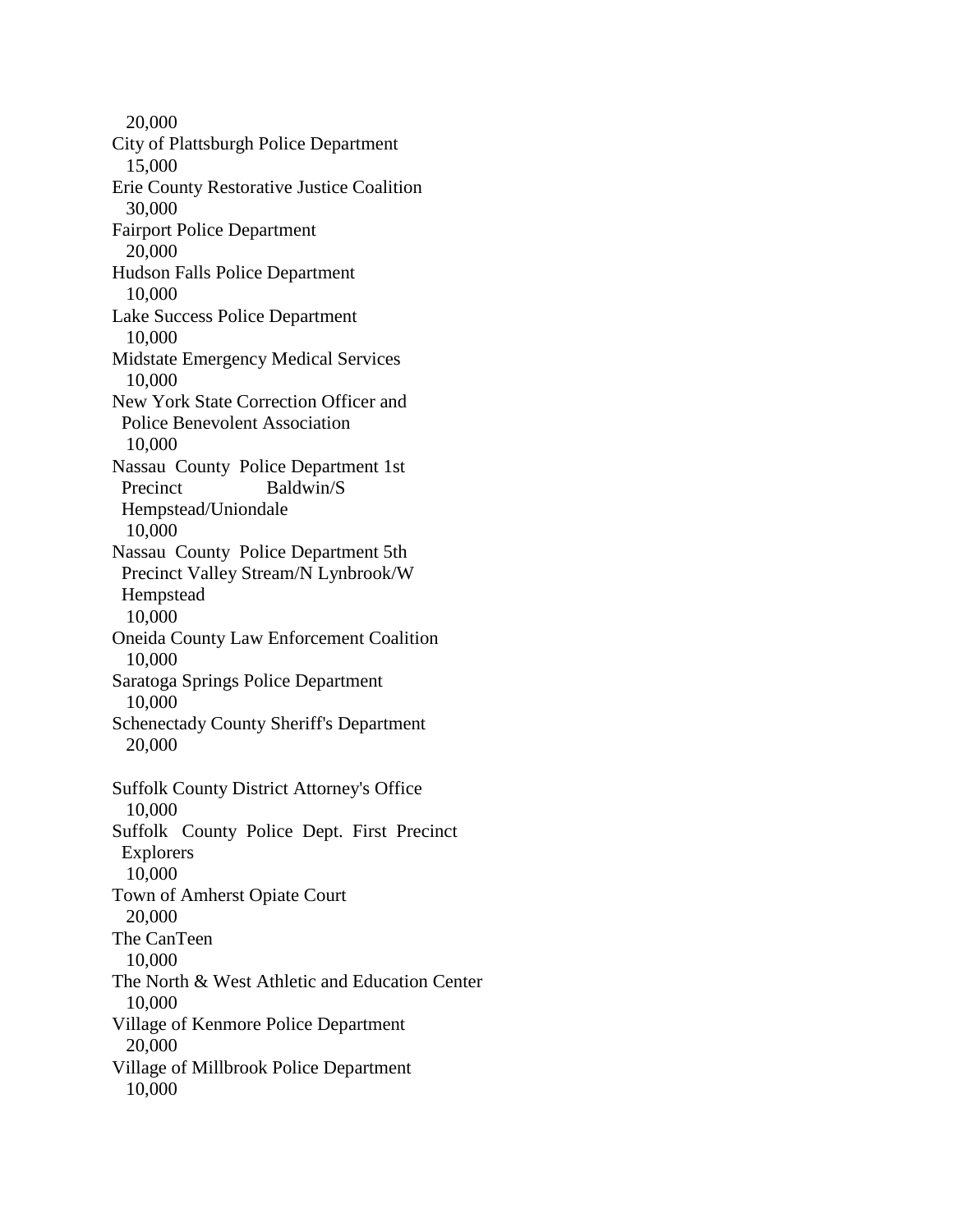Village of Philmont Police Department 10,000 Village of Saranac Lake Police Department 15,000

 **RESOLVED,** That pursuant to and as required by moneys appropriated in section 1 of chapter 53 of the laws of 2022 which enacts the aid to localities budget to school based health clinic programs. Such funds shall be apportioned pursuant to a plan setting forth an itemized list of grantees with the amount to be received by each, or the methodology for allocating such appropriation. Such plan shall be subject to the approval of the speaker of the assembly and the director of the budget and thereafter shall be included in a resolution calling for the expenditure of such monies, which resolution must be approved by a majority vote of all members elected to the assembly upon a roll call vote, in accordance with the following schedule:

Anthony L. Jordan Health Corporation 15,489 Brownsville Community Development Corporation 20,099 Children's Aid Society 40,382 East Harlem Council for Human Services, Inc 63,973 Family Health Network of Central New York, Inc 28,446 Institute for Family Health, Inc 7,357 Jamaica Hospital Medical Center 101,454 Kaleida Health 124,579 Long Island FQHC, Inc 33,727 Long Island Jewish Medical Center 118,856 Montefiore Medical Center 184,785 Mount Sinai Hospital 275,739 New York-Presbyterian Healthcare System, Inc 111,948

New York City Health & Hospitals Corporation for the Gotham Health FQHC, Inc